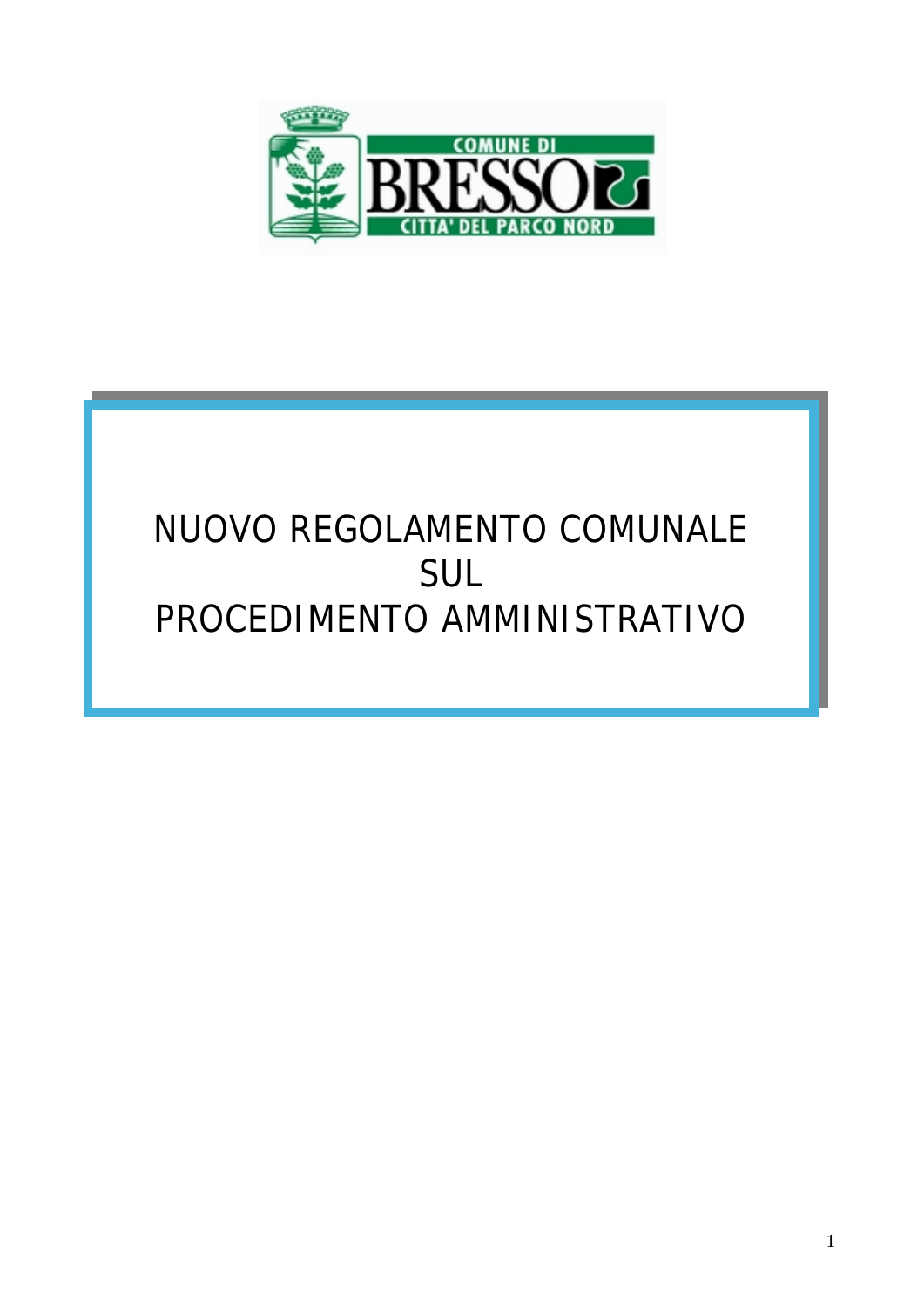| INDIVIDUAZIONE DEI PROCEDIMENTI AMMINISTRATIVI - MODIFICHE ED        |  |
|----------------------------------------------------------------------|--|
|                                                                      |  |
|                                                                      |  |
|                                                                      |  |
|                                                                      |  |
|                                                                      |  |
|                                                                      |  |
|                                                                      |  |
|                                                                      |  |
|                                                                      |  |
|                                                                      |  |
|                                                                      |  |
|                                                                      |  |
|                                                                      |  |
|                                                                      |  |
|                                                                      |  |
| INCIDENZA DI PARERI OBBLIGATORI E VALUTAZIONI TECNICHE SUI TERMINI   |  |
|                                                                      |  |
|                                                                      |  |
|                                                                      |  |
| UTILIZZO DELLA TELEMATICA NEL PROCEDIMENTO AMMINISTRATIVO10          |  |
|                                                                      |  |
|                                                                      |  |
|                                                                      |  |
|                                                                      |  |
| INDIVIDUAZIONE DELL'ARTICOLAZIONE ORGANIZZATIVA COMPETENTE A         |  |
|                                                                      |  |
|                                                                      |  |
|                                                                      |  |
| ATTRIBUZIONE DEL RESPONSABILE DELL'ISTRUTTORIA O DEL PROCEDIMENTO    |  |
|                                                                      |  |
|                                                                      |  |
| DELEGA DI ATTIVITA' GESTIONALI ED ASSOCIAZIONE CON L'ATTRIBUZIONE DI |  |
|                                                                      |  |
|                                                                      |  |
| RESPONSABILITA' RIFERITE ALL'ATTIVITA' AMMINISTRATIVA                |  |
|                                                                      |  |
|                                                                      |  |
|                                                                      |  |
|                                                                      |  |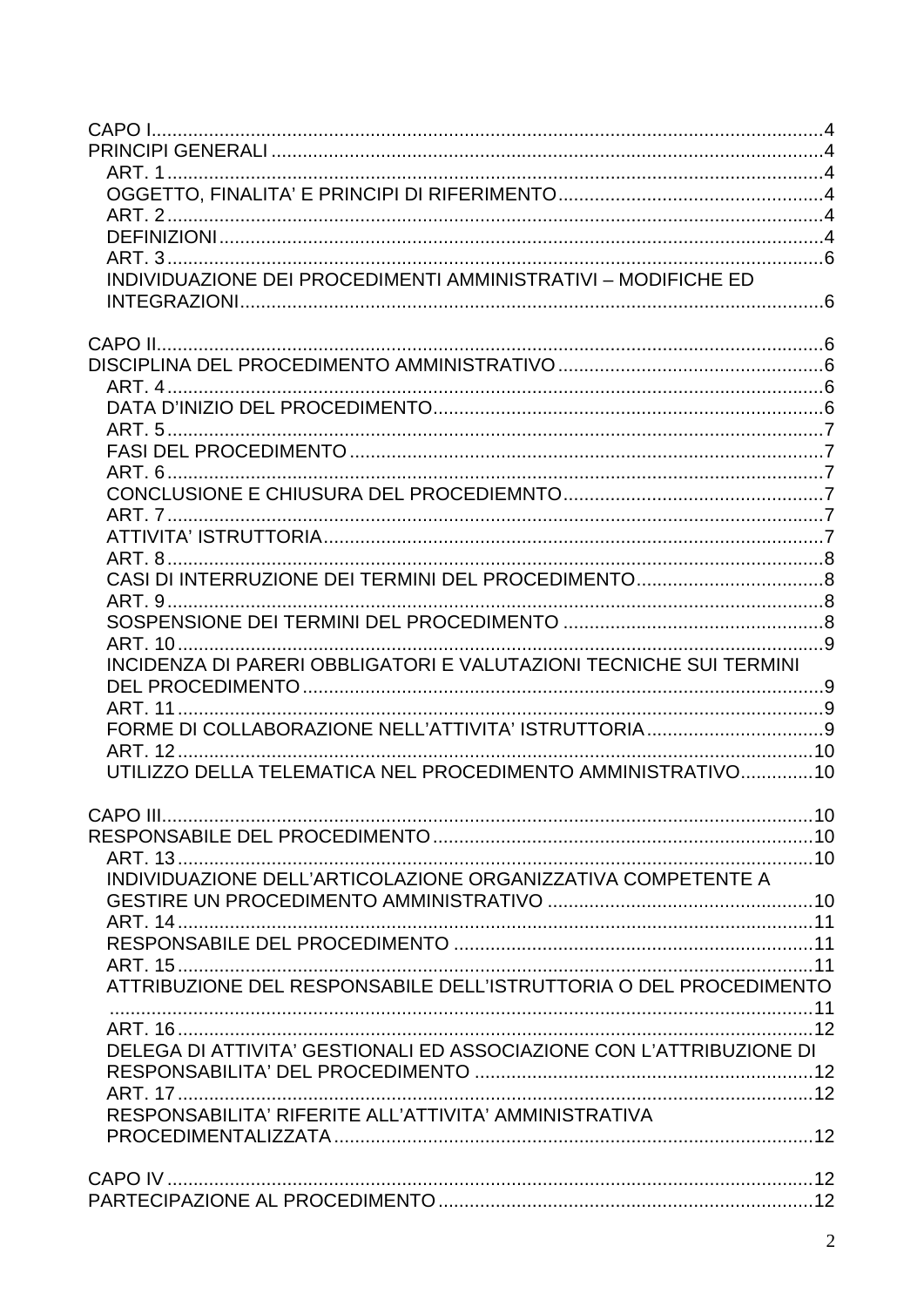| UTILIZZO DELLE DICHIARAZIONI SOSTITUTIVE DI CERTIFICAZIONE E DI ATTO DI |  |
|-------------------------------------------------------------------------|--|
|                                                                         |  |
|                                                                         |  |
|                                                                         |  |
|                                                                         |  |
|                                                                         |  |
| FORMALIZZAZIONE DEGLI ESITI DELLA CONFERENZA DI SERVIZI17               |  |
|                                                                         |  |
| ACCORDI INTEGRATIVI O SOSTITUTIVI DEL PROVVEDIMENTO 17                  |  |
|                                                                         |  |
|                                                                         |  |
|                                                                         |  |
|                                                                         |  |
|                                                                         |  |
|                                                                         |  |
|                                                                         |  |
|                                                                         |  |
|                                                                         |  |
|                                                                         |  |
| EFFICACIA DEL PROVVEDIMENTO LIMITATIVO DELLA SFERA GIURIDICA DEI        |  |
|                                                                         |  |
|                                                                         |  |
|                                                                         |  |
|                                                                         |  |
|                                                                         |  |
|                                                                         |  |
|                                                                         |  |
|                                                                         |  |
| RITIRO, REVOCA E ANNULLAMENTO D'UFFICIO DEL PROVVEDIMENTO 21            |  |
|                                                                         |  |
|                                                                         |  |
|                                                                         |  |
|                                                                         |  |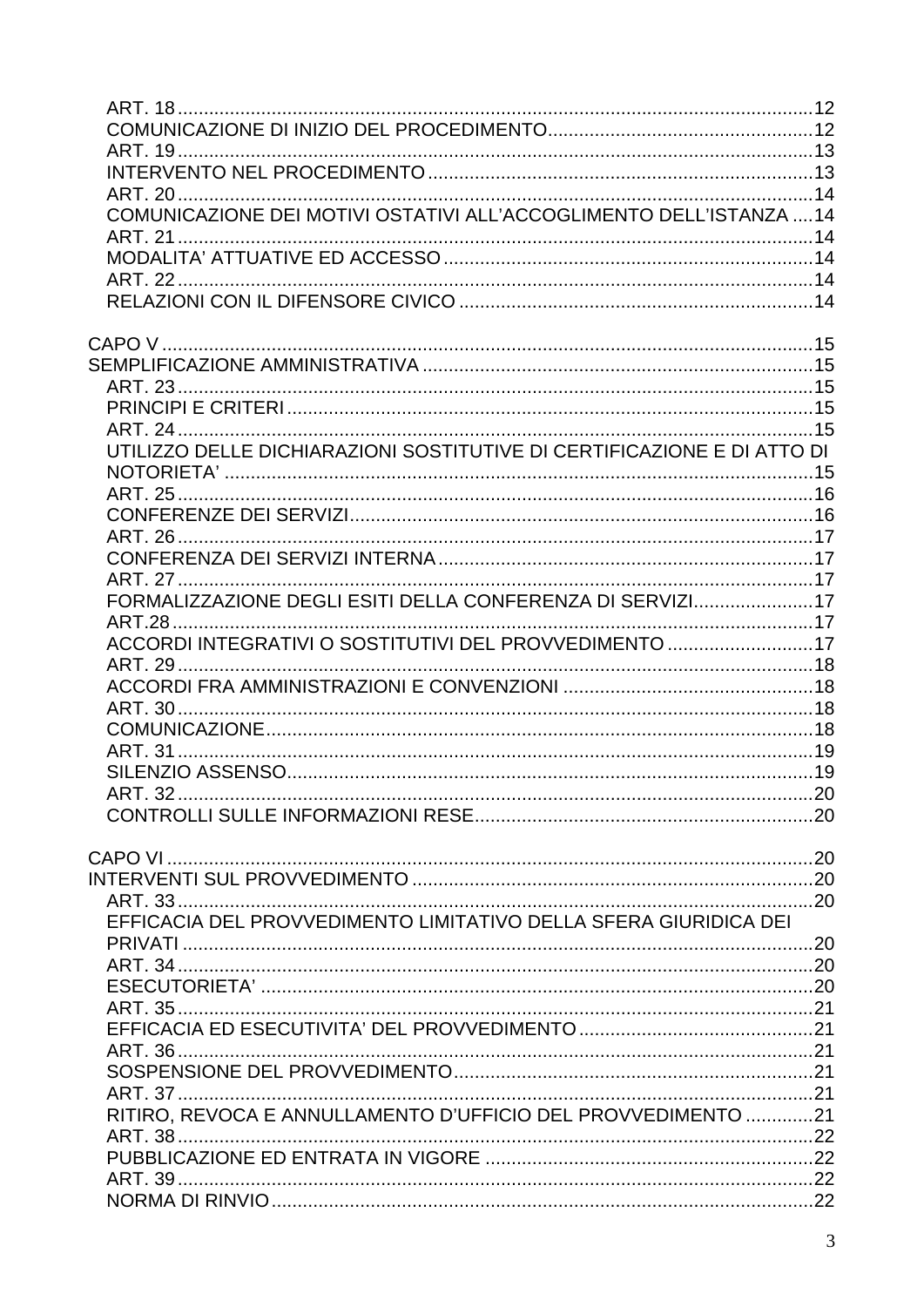## <span id="page-3-0"></span>**REGOLAMENTO COMUNALE SUL PROCEDIMENTO AMMINISTRATIVO**

# **CAPO I**

# **PRINCIPI GENERALI**

#### **ART. 1**

#### **OGGETTO, FINALITA' E PRINCIPI DI RIFERIMENTO**

1- Il presente regolamento, quale strumento di attuazione della potestà normativa dell'ente locale, ai sensi dell'art. 117, comma 6 della Costituzione, disciplina gli elementi di riferimento per l'attività amministrativa del Comune, assumendo quale complesso di principi la legge n. 241/1990 e successive modificazioni.

2 – Le disposizioni del presente regolamento disciplinano in particolare le modalità di svolgimento dell'attività amministrativa e la gestione dei procedimenti nel rispetto del sistema costituzionale e delle garanzie del cittadino nei riguardi dell'azione amministrativa, con riferimento a quanto precisato dall'art. 29 della legge n. 241/1990 e successive modificazioni ed integrazioni.

3 – Le disposizioni del presente regolamento sono finalizzate ad ottimizzare lo svolgimento dell'attività amministrativa procedimentalizzata e la semplificazione della stessa nel rispetto degli interessi legittimi dei cittadini e dell'economicità dell'azione amministrativa.

4 – L'attività dell'amministrazione è informata ai principi di economicità, di efficacia, di pubblicità, di trasparenza, nonché ai principi dell'ordinamento comunitario ed al criterio del divieto di aggravamento dell'azione amministrativa.

5 – L'attività amministrativa dell'ente, quando non finalizzata all'adozione di atti di natura autoritativa, è sviluppata con riferimento alle norme di diritto privato.

6 – I soggetti gestori di servizi pubblici per conto dell'amministrazione operano nel rispetto dei principi dettati ai commi precedenti.

## **ART. 2**

#### **DEFINIZIONI**

1 – Ai fini del presente regolamento si intende:

a) per "procedimento amministrativo", la sequenza di atti ed azioni tra loro connessi per la definizione di decisioni dell'Amministrazione in relazione alla tutela di interessi pubblici e ad essa sollecitate da soggetti privati o dalla medesima promosse;

b) per "istruttoria", la fase del procedimento finalizzata all'acquisizione di ogni elemento utile all'assunzione delle decisioni;

c) per "provvedimento", l'atto conclusivo del procedimento amministrativo, esplicitante le decisioni dell'Amministrazione, la sua volontà, le considerazioni in merito agli interessi dei soggetti coinvolti e le motivazioni delle scelte adottate;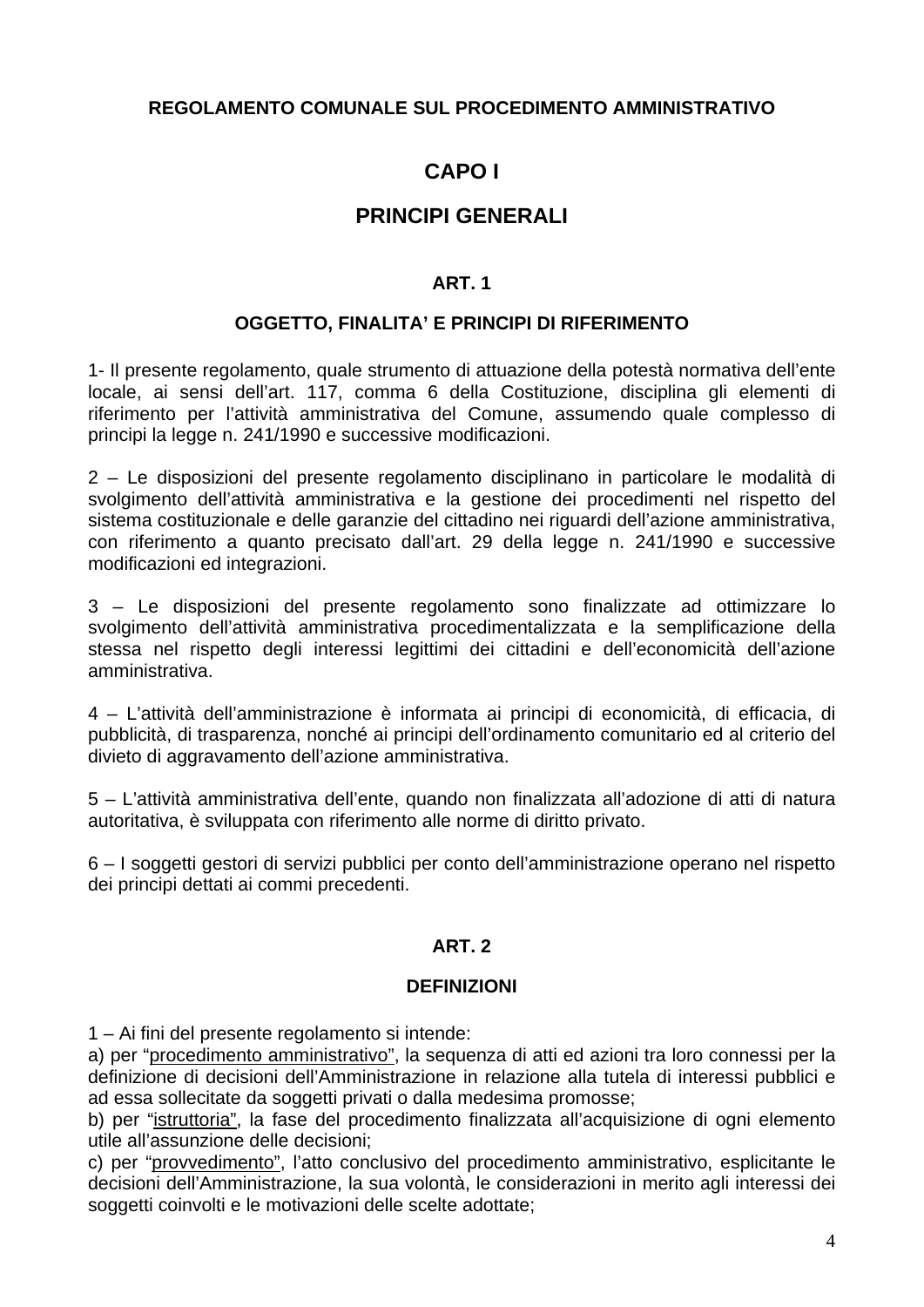d) per "conferenza dei servizi", la sede di confronto nell'ambito della quale l'Amministrazione acquisisce elementi istruttori utili, nonché pareri o valutazioni tecniche necessari per l'adozione della decisione finale;

e) per "dichiarazione o denuncia di inizio attività (D.I.A.)", il particolare procedimento amministrativo, in base al quale, nei casi previsti normativamente, il soggetto interessato rende nota all'Amministrazione la sua intenzione di realizzare una specifica attività coinvolgente interessi pubblici e il cui esercizio è subordinato ad un atto di consenso, attraverso la dichiarazione dell'esistenza dei presupposti e dei requisiti di legge. La presentazione della dichiarazione, che tiene luogo dell'istanza, è titolo idoneo a consentire l'inizio dell'attività immediatamente o entro il termine previsto normativamente senza la necessità di provvedimento autorizzativo espresso. I procedimenti sono disciplinati da appositi regolamenti;

f) per "silenzio – assenso", il particolare procedimento amministrativo, riferito a determinate tipologie di attività definite normativamente, coinvolgenti interessi pubblici e il cui esercizio sia subordinato ad un atto di consenso dell'Amministrazione. In base al silenzio – assenso la richiesta dell'atto di consenso si considera implicitamente accolta senza necessità di un provvedimento espresso quando, dalla presentazione della domanda descrittiva dell'attività, sia decorso un determinato periodo di tempo senza rilievi da parte dell'Amministrazione;

g) per "comunicazione", l'atto formale con il quale il soggetto interessato informa l'Amministrazione della realizzazione di attività non soggette a titolo autorizzatorio, per le quali può essere tuttavia svolta dall'Amministrazione medesima specifica ponderazione di interessi, relativa alla salvaguardia di interessi pubblici, con eventuale adozione di atti inibitori;

h) per "interruzione di termini", l'azzeramento del conteggio dei termini nei casi previsti per legge e dal presente regolamento;

i) per "sospensione dei termini", il blocco temporaneo della decorrenza dei termini procedimentali, preordinato allo svolgimento di attività connesse al procedimento da parte di altri soggetti, comportante la successiva ripresa della decorrenza stessa ad avvenuta definizione formale delle medesime attività;

J) per "sospensione dell'efficacia o dell'esecuzione del provvedimento", il blocco temporaneo e determinato dell'efficacia ovvero dell'esecuzione del provvedimento amministrativo, stabilito dallo stesso organo che lo ha emanato ovvero da altro organo previsto dalla legge, per gravi ragioni e per il tempo strettamente necessario;

I) per "revoca del provvedimento", l'atto con cui, per sopravvenuti motivi di pubblico interesse ovvero in caso di mutamento della situazione di fatto o di nuova valutazione dell'interesse pubblico originario, lo stesso organo che lo ha emanato ovvero altro organo previsto dalla legge determina l'idoneità di un provvedimento amministrativo ad efficacia durevole a produrre ulteriori effetti;

m) per "conclusione del procedimento", il momento dell'emanazione dell'atto finale del procedimento;

n) per "chiusura del procedimento", l'estinzione del procedimento per mancanza degli elementi necessari o per la cessazione dell'interesse alla prosecuzione del procedimento;

o) per "Responsabile del procedimento" il Dirigente di area e/o di settore di ciascuna unità organizzativa;

p) per "Amministrazione" il Comune di Bresso.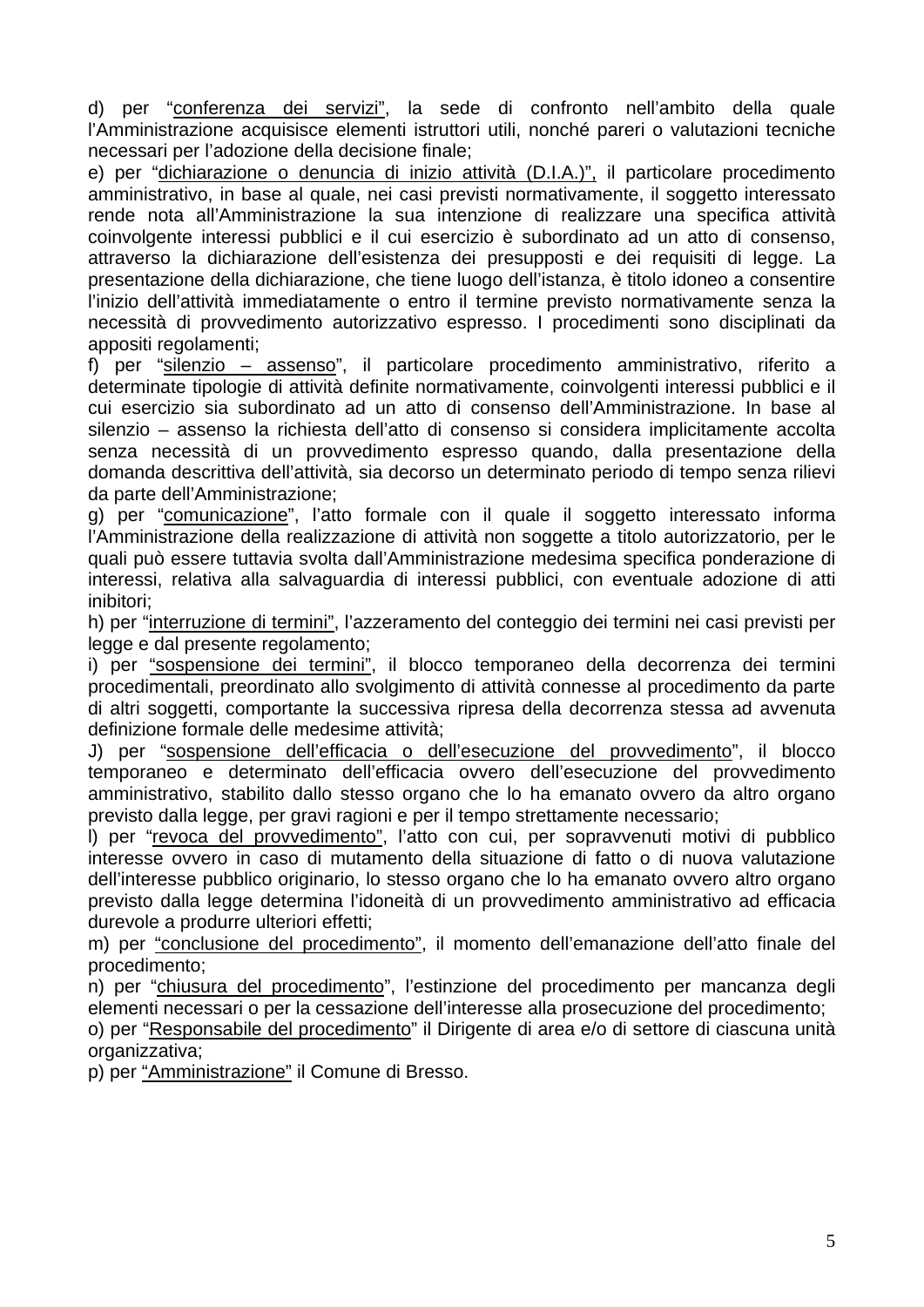#### <span id="page-5-0"></span>**INDIVIDUAZIONE DEI PROCEDIMENTI AMMINISTRATIVI – MODIFICHE ED INTEGRAZIONI**

1 – I procedimenti amministrativi di competenza del Comune, con riferimento alle proprie attività istituzionali, individuati nell'allegato "A" del presente regolamento, sono periodicamente sottoposti a revisione, integrazione o modifica in relazione ad esigenze di aggiornamento normativo o funzionali alla semplificazione dell'attività amministrativa.

2 – Ogni Dirigente di Area e/o di Settore provvede alla revisione dinamica del predetto elenco dei procedimenti amministrativi, adottando gli strumenti di informazione e comunicazione necessari per conferire certezza al complesso di elementi riportati nell'elenco, conseguentemente agli aggiornamenti dinamici realizzati.

# **CAPO II**

## **DISCIPLINA DEL PROCEDIMENTO AMMINISTRATIVO**

## **ART. 4**

## **DATA D'INIZIO DEL PROCEDIMENTO**

1 – Il procedimento ad istanza di parte prende avvio dalla data di ricevimento, da parte dell'Amministrazione, della domanda, della dichiarazione o dell'istanza, nella forma e con i contenuti indicati nel successivo 4^ comma.

2 – Per le domande a seguito di bandi indetti dall'Amministrazione, i termini decorrono dalla data di fine della pubblicazione del bando stesso.

3 – La data di inizio del procedimento è comprovata dal timbro di arrivo apposto dall'Ufficio del Protocollo Generale. In caso di invio postale la data è comprovata dal timbro d'arrivo.

4 – Al fine dell'avvio del procedimento, la domanda o l'istanza deve essere redatta utilizzando la modulistica stabilita dall'Amministrazione, qualora predisposta, e corredata dalla documentazione richiesta, essenziale ai fini dell'istruttoria.

5 – Tutte le istanze, salvo i casi espressamente previsti, possono essere inviate per fax e via telematica e sono valide se sottoscritte secondo modalità che permettono l'identificazione del sottoscrittore o siano comunque ad esso riconducibili secondo livelli di sicurezza idonei in base alle normative vigenti.

6 – L'avvio per i procedimenti d'ufficio decorre da quando si sia manifestato l'obbligo o l'intenzione a procedere.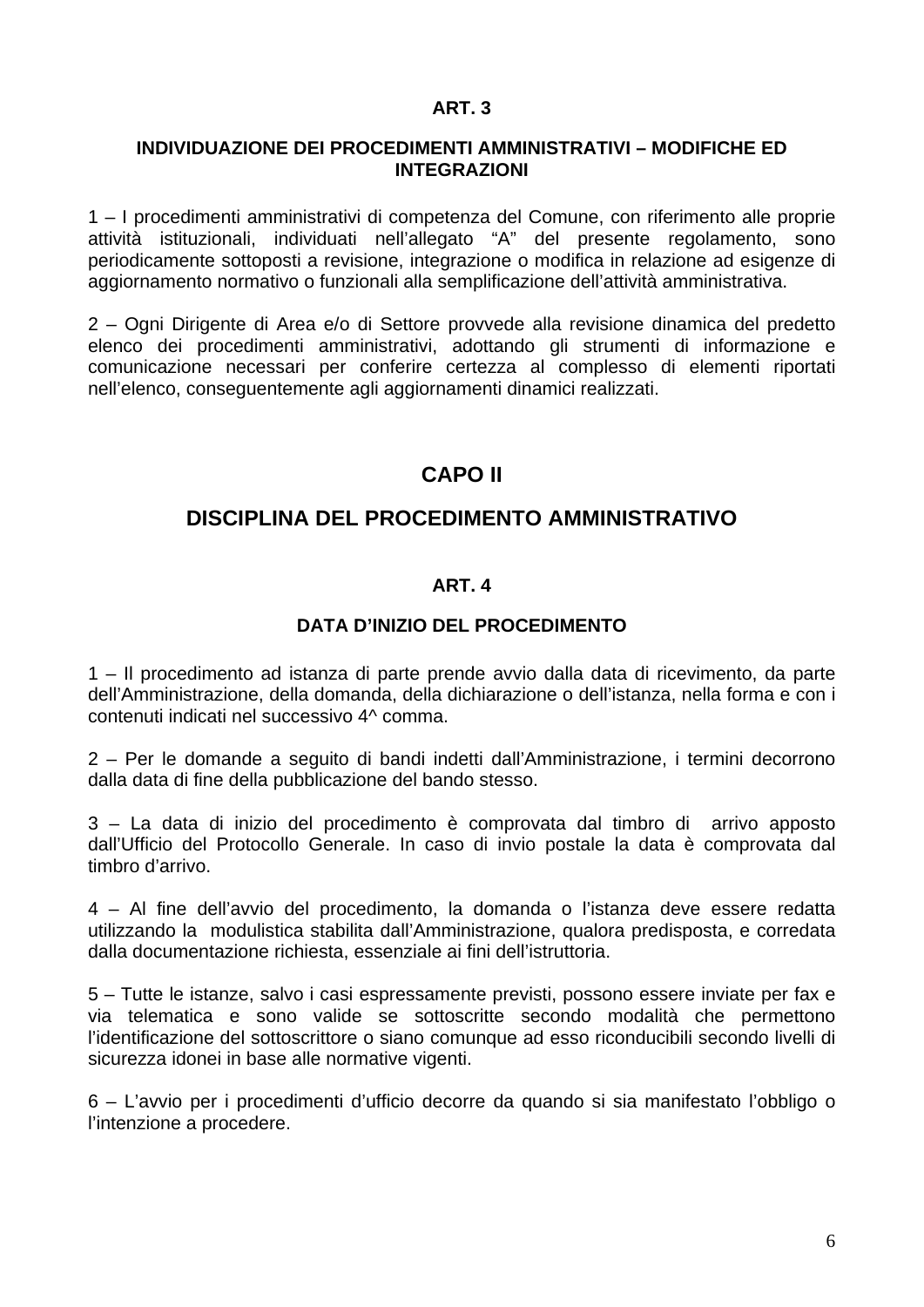#### **FASI DEL PROCEDIMENTO**

<span id="page-6-0"></span>1 – I tempi fissati per la conclusione di ogni procedimento comprendono anche le fasi intermedie, interne all'amministrazione, necessarie per il completamento dell'istruttoria.

2 – Nei casi in cui venga sentito facoltativamente un organo consultivo e questo non si pronunci nei termini, gli uffici sono tenuti a procedere indipendentemente dall'acquisizione del parere.

#### **ART. 6**

#### **CONCLUSIONE E CHIUSURA DEL PROCEDIEMNTO**

1 – I termini per la conclusione dei procedimenti, ove non siano specificamente stabiliti in base a disposizioni normative nazionali o regionali, sono definiti nell'allegato elenco "A".

2 – Il procedimento amministrativo si intende concluso:

a) per i procedimenti nei quali vi sia necessità di provvedimento espresso, con l'adozione del provvedimento stesso;

b) per i procedimenti con dichiarazione di inizio attività o silenzio assenso, dal momento nel quale decorrono le circostanze che consentono di esercitare o dare avvio all'attività ai sensi degli articoli 19 e 20 della legge n. 241/1990 e successive modificazioni ed integrazioni, nonché secondo la disciplina contenuta negli appositi regolamenti.

3 – Qualora i termini fissati dall'amministrazione per ciascun procedimento non possono essere rispettati, il responsabile del procedimento ne dà comunicazione agli interessati, indicando le ragioni del ritardo.

4 – L'Amministrazione provvede alla chiusura del procedimento e delle relative procedure informatiche inerenti i procedimenti amministrativi quando:

a) il procedimento sia stato interrotto o sospeso e l'interessato non abbia prodotto la documentazione integrativa essenziale richiesta nei termini stabiliti;

b) il procedimento sia stato oggetto di rinuncia da parte dell'interessato.

#### **ART. 7**

#### **ATTIVITA' ISTRUTTORIA**

1 – Tutti gli uffici che intervengono in un procedimento sono tenuti a prestare piena e tempestiva collaborazione all'unità organizzativa e al responsabile del procedimento, individuato secondo le modalità previste dall'art. 14, al fine del rispetto dei termini definiti ai sensi dell'art. 4 del presente regolamento.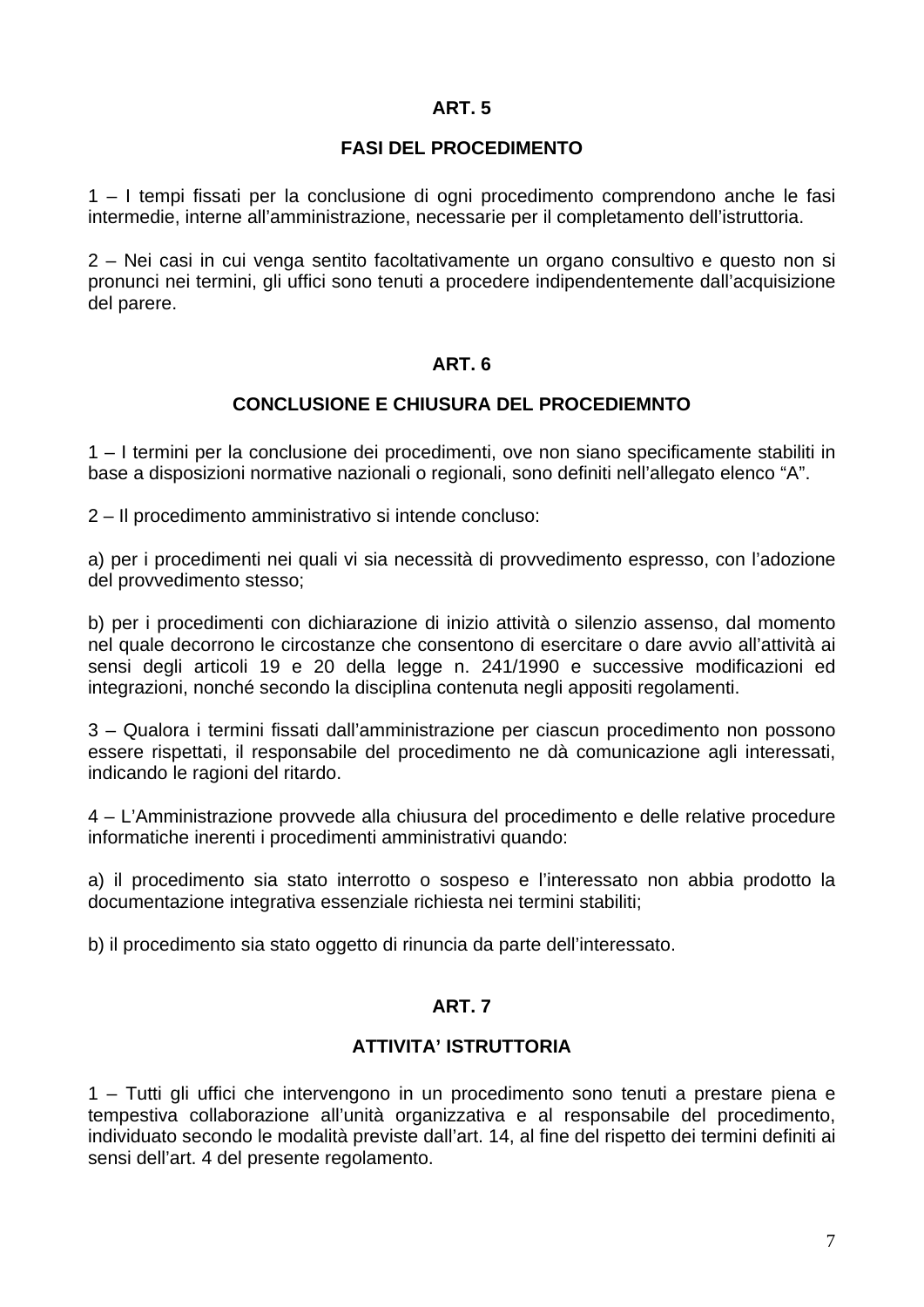#### **CASI DI INTERRUZIONE DEI TERMINI DEL PROCEDIMENTO**

<span id="page-7-0"></span>1 – Il Responsabile del procedimento, nel caso in cui la dichiarazione, domanda o istanza presenti irregolarità sostanziali o sia carente di uno o più degli elementi prescritti, interrompe, entro dieci giorni dalla sua presentazione, i termini del procedimento comunicando le cause di irregolarità o di incompletezza ed i termini per la presentazione della documentazione eventualmente richiesta.

2 – L'Amministrazione non può interrompere i procedimenti ad istanza di parte se non nel caso in cui, prima della formale adozione di un provvedimento negativo, comunichi all'interessato i motivi ostativi all'accoglimento della domanda, secondo quanto disposto all'art. 20.

3 – L'interruzione del procedimento comporta:

a) l'azzeramento del conteggio ed il riavvio dell'inizio dei termini del procedimento quando nel termine stabilito dall'Amministrazione siano presentati gli elementi richiesti;

b) la chiusura e l'archiviazione del procedimento, quando nel termine stabilito dall'Amministrazione non siano presentati gli elementi richiesti. Il procedimento di archiviazione deve essere comunicato al richiedente.

4 – Nel caso di specifiche disposizioni normative o regolamentari sovraordinate, si applicheranno i termini di interruzione da questi indicati ad integrazione o sostituzione di quelli indicati ai commi 1^ e 2^ del precedente articolo.

#### **ART. 9**

#### **SOSPENSIONE DEI TERMINI DEL PROCEDIMENTO**

1 – L'Amministrazione può sospendere il procedimento amministrativo ogniqualvolta sia necessario acquisire pareri esterni all'amministrazione ovvero valutazioni tecniche, anche ulteriori ed integrative.

2 – L'Amministrazione non può sospendere il procedimento per ragioni che non siano di effettiva rilevanza istruttoria ai fini della valutazione degli interessi pubblici coinvolti ed in ogni caso essa è tenuta a non aggravare l'attività istruttoria.

3 – In particolari casi, il procedimento può essere sospeso su motivata richiesta dell'interessato, qualora ricorrano per lo stesso motivi ostativi per lo svolgimento dell'attività.

4 – Nel corso del procedimento gli interessati possono far pervenire documentazione aggiuntiva integrativa o di rettifica di parti non sostanziali, oppure avanzare osservazioni e pareri, senza che questo comporti sospensione del procedimento.

5 – Nel caso di specifiche disposizioni normative o regolamentari sovraordinate, si applicheranno i termini di sospensione da questi indicati.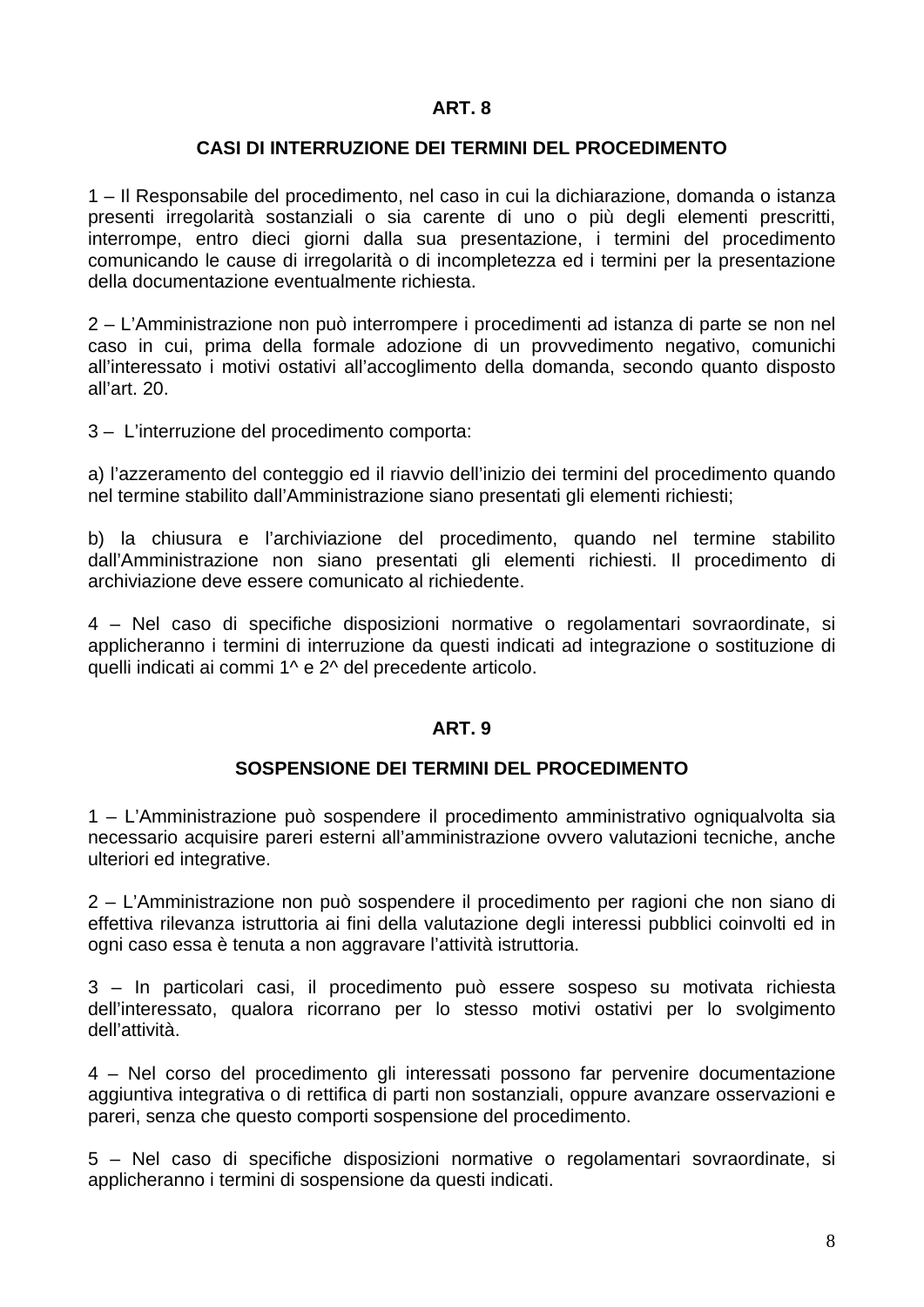#### <span id="page-8-0"></span>**INCIDENZA DI PARERI OBBLIGATORI E VALUTAZIONI TECNICHE SUI TERMINI DEL PROCEDIMENTO**

1 – Per i procedimenti per i quali siano richiesti pareri obbligatori, valutazioni tecniche, ovvero sia necessario acquisire documenti o atti d'assenso da organi od enti esterni all'Amministrazione, l'Ente procedente indice di regola una conferenza dei servizi ai sensi degli artt. 14, 14 bis, 14 ter, 14 quater, e 14 quinques della legge 241/90 e successive modificazioni.

2 – Nei casi in cui debba essere obbligatoriamente sentito un organo consultivo e questo non si pronunci nei termini, gli uffici sono tenuti a procedere indipendentemente dall'acquisizione del parere, a norma dell'art. 16 della legge 7 agosto 1990, n. 241 e successive modificazioni.

3 – Ove per disposizione espressa di legge o di regolamento sia previsto che per l'adozione di un provvedimento debbano essere preventivamente acquisite le valutazioni tecniche di organi od enti appositi e tali organi ed enti non provvedano o non rappresentino esigenze istruttorie di competenza dell'Amministrazione procedente nei termini prefissati dalla disposizione stessa o, in mancanza, entro novanta giorni dal ricevimento della richiesta, il responsabile del procedimento deve chiedere le suddette valutazioni tecniche ad altri organi dell'amministrazione pubblica o ad enti pubblici che siano dotati di qualificazione e capacità tecnica equipollenti, ovvero ad istituti universitari.

4 – Le disposizioni di cui al comma 2 non si applicano in caso di pareri e valutazioni che debbano essere rilasciati da amministrazioni preposte alla tutela ambientale, paesaggistica, territoriale e della salute dei cittadini.

5 – Nel caso in cui l'organo adito abbia rappresentato esigenze istruttorie il termine entro cui devono essere rilasciati il parere o la valutazione può essere sospeso per una sola volta ed il parere o la valutazione devono essere resi definitivamente entro quindici giorni dalla ricezione degli elementi istruttori da parte del responsabile del procedimento.

6 – Qualora l'amministrazione sia tenuta a rendere obbligatoriamente pareri, valutazioni tecniche od atti di assenso necessari ai fini dell'assunzione di provvedimenti di competenza di altre amministrazioni pubbliche, i tempi relativi, ove non siano già disciplinati da leggi o regolamenti, sono concordati con le amministrazioni richiedenti.

#### **ART. 11**

#### **FORME DI COLLABORAZIONE NELL'ATTIVITA' ISTRUTTORIA**

1 – L'Amministrazione può richiedere documentazione integrativa utile per la valutazione complessiva degli interessi pubblici coinvolti ogniqualvolta ne ravvisi la necessità sostanziale, nell'ambito del procedimento amministrativo e senza aggravio per la parte interessata.

2 – Il Responsabile del procedimento dà sollecita comunicazione all'interessato indicando gli elementi necessari da acquisire ed evidenziando la loro rilevanza rispetto allo sviluppo dell'istruttoria procedimentale.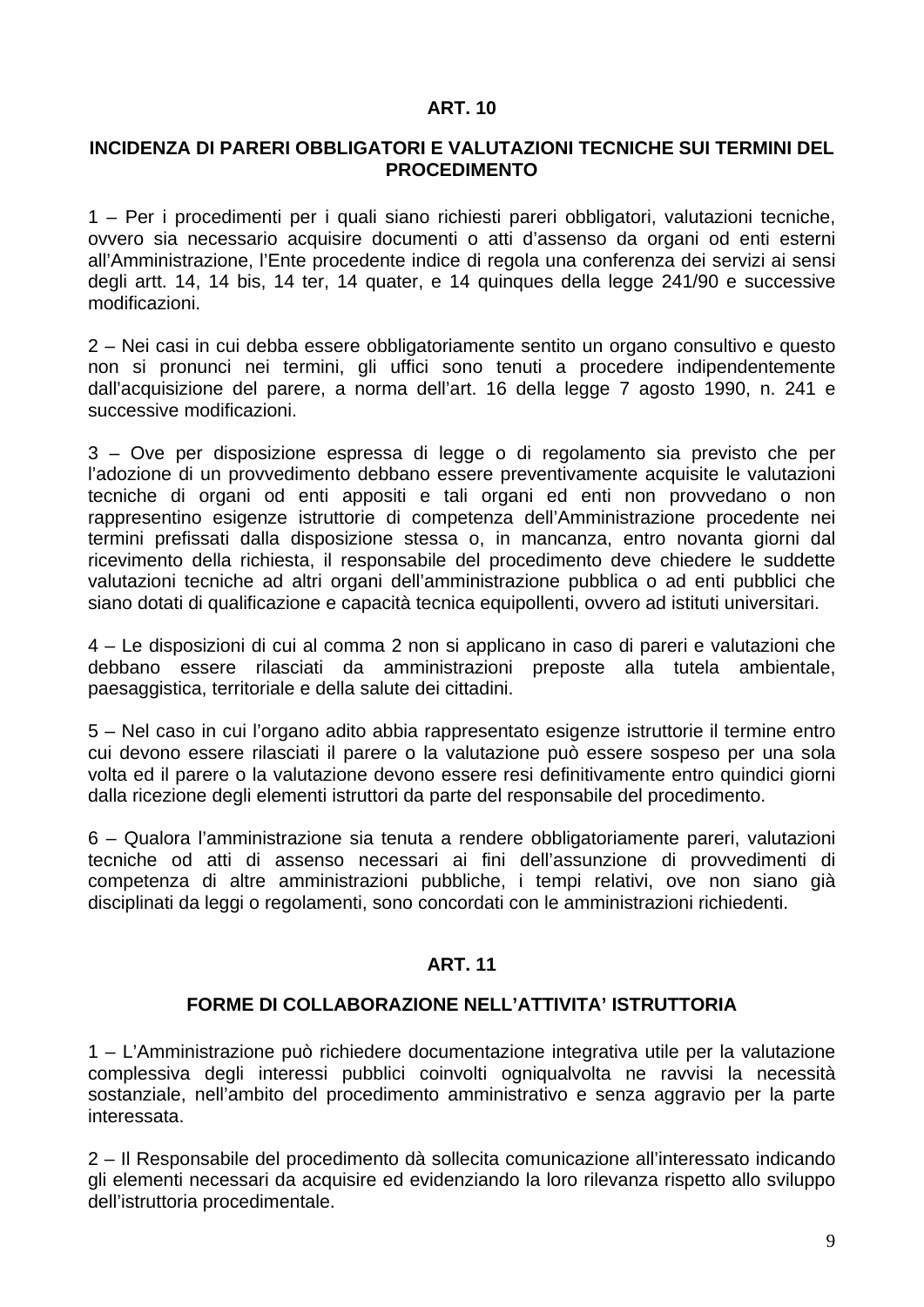<span id="page-9-0"></span>3 – L'Amministrazione, nel rispetto dei principi di imparzialità e buon andamento, può conferire, per motivate ragioni di economicità, efficacia ed efficienza, a soggetti esterni lo svolgimento di attività materiali di supporto all'esercizio delle proprie funzioni, con esclusione della valutazione degli interessi pubblici coinvolti.

4 – Qualora il conferimento di cui al comma 3 abbia carattere oneroso e possa pertanto qualificarsi come appalto di servizi, esso viene regolato secondo la normativa vigente.

#### **ART. 12**

#### **UTILIZZO DELLA TELEMATICA NEL PROCEDIMENTO AMMINISTRATIVO**

1 – I procedimenti amministrativi definiti dall'Amministrazione prendono avvio, si sviluppano e si concludono avvalendosi prevalentemente delle modalità operative informatiche e telematiche rese progressivamente disponibili dall'evoluzione tecnologica.

2 – Le comunicazioni infraprocedimentali possono avvenire tramite posta elettronica o altre modalità di comunicazione rese disponibili dall'evoluzione tecnologica.

3 – Il responsabile del procedimento, nella conduzione delle attività istruttorie, è tenuto ad avvalersi di tutti quegli strumenti o applicazioni che gli consentono di verificare, in modo automatico, il possesso dei requisiti, lo stato di luoghi, la verifica di situazioni o condizioni inerenti l'attività procedimentalizzata, al fine di limitare gli adempimenti istruttori a carico del cittadino e di semplificare quelli gravanti sull'amministrazione.

4 – Al cittadino è comunque rimessa la facoltà di richiedere all'amministrazione che le comunicazioni inerenti il procedimento avvengano in maniera tradizionale, ossia senza l'utilizzo di strumentazioni informatiche. Le comunicazioni rese secondo questa modalità si affiancano, ma non sostituiscono, quelle elettroniche delle quali costituiscono mera riproduzione.

# **CAPO III**

# **RESPONSABILE DEL PROCEDIMENTO**

## **ART. 13**

#### **INDIVIDUAZIONE DELL'ARTICOLAZIONE ORGANIZZATIVA COMPETENTE A GESTIRE UN PROCEDIMENTO AMMINISTRATIVO**

1 - L'individuazione delle articolazioni organizzative titolari dei procedimenti amministrativi di competenza dell'amministrazione avviene sulla base dello schema dell'albero dell'organizzazione vigente nel Comune di Bresso e sulla base dell'attribuzione delle competenze alle diverse strutture come in esso definite.

2 – Qualora un procedimento comporti più fasi che interessano differenti Servizi, la responsabilità compete alla struttura competente all'emanazione dell'atto finale.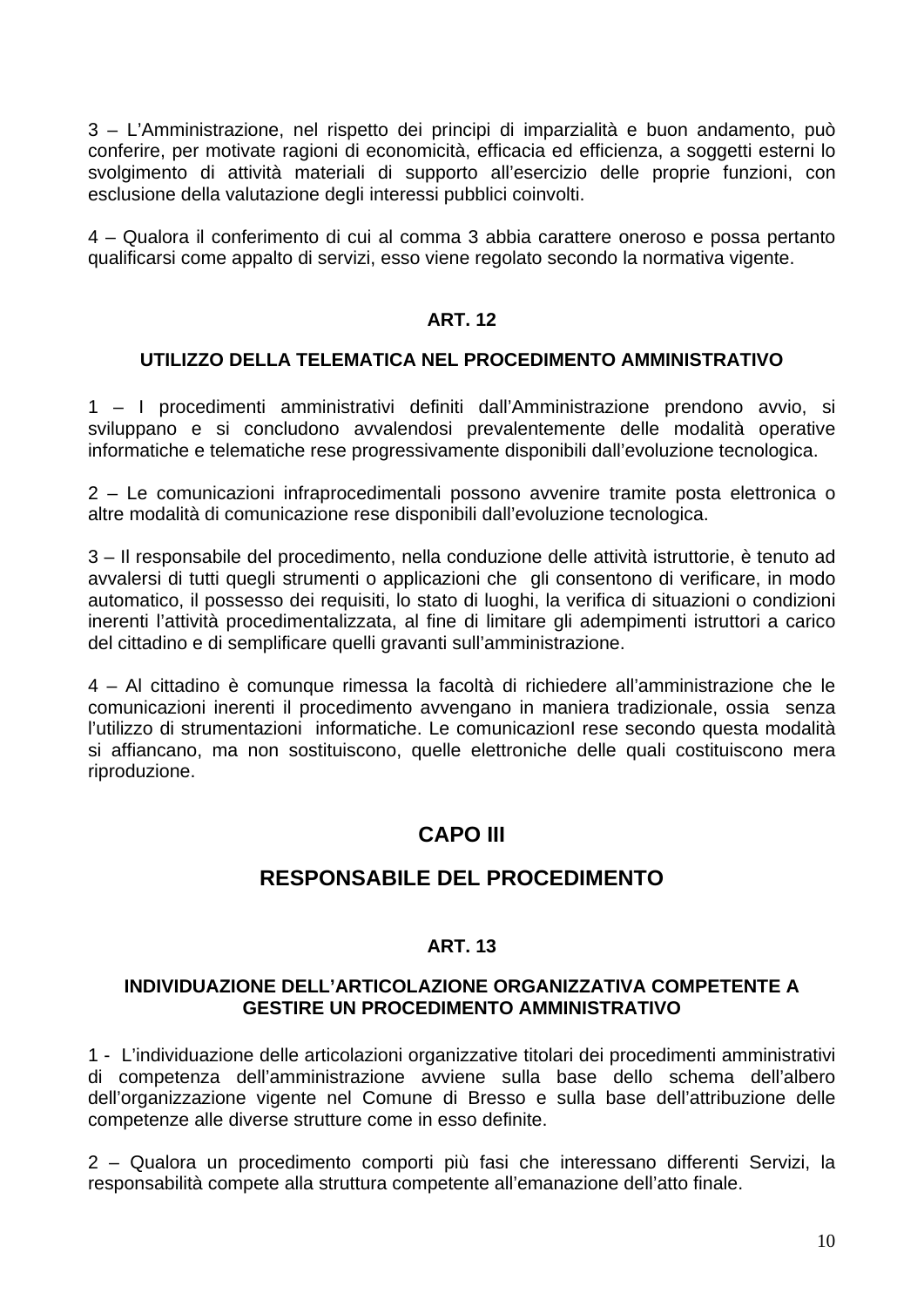#### **RESPONSABILE DEL PROCEDIMENTO**

<span id="page-10-0"></span>1 – Il responsabile del procedimento, di norma è il dirigente di ciascuna area e/o settore.

2 – Il responsabile del procedimento:

a) valuta, a fini istruttori, tutti gli elementi necessari per l'emanazione del provvedimento;

b) accerta d'ufficio fatti e stati inerenti lo svolgimento dell'istruttoria, nonché compie in relazione ad essa ogni altro atto utile a contemplarla ed a sollecitarne lo sviluppo;

c) propone l'indizione o, avendone la competenza, indice le conferenze dei servizi;

d) cura le comunicazioni, le pubblicazioni e le notificazioni previste per legge o regolamento in relazione al procedimento ed al provvedimento finale;

e) esercita ogni attribuzione prevista dalla legge o dai regolamenti in ordine al regolare sviluppo dei procedimenti di competenza, nonché per la realizzazione di soluzioni di semplificazione amministrativa;

f) adotta, ove ne abbia competenza in base a disposizioni di legge, regolamentari o dello statuto, il provvedimento finale, oppure trasmette gli atti all'organo competente per l'adozione. L'organo competente per l'adozione del provvedimento finale, ove diverso dal responsabile del procedimento, non può discostarsi dalle risultanze dell'istruttoria condotta dal responsabile del procedimento se non indicandone le motivazioni nel provvedimento finale.

3 – Il responsabile del procedimento ha compiti d'impulso e di proposta finalizzati al rispetto delle disposizioni dei regolamenti comunali. Egli può suggerire le misure opportune per garantire in ogni caso la conclusione del procedimento ed è tenuto a sollecitare gli altri uffici interessati al rispetto dei tempi e delle modalità definiti, anche attraverso l'attivazione di conferenze dei servizi.

#### **ART. 15**

#### **ATTRIBUZIONE DEL RESPONSABILE DELL'ISTRUTTORIA O DEL PROCEDIMENTO**

1 – Il Dirigente dell'Area e/o del Settore può assegnare ad altro dipendente della medesima struttura o di specifica unità organizzativa in cui la stessa si articola, la responsabilità dell'istruttoria o di un procedimento amministrativo complessivamente inteso, compresa l'adozione del provvedimento finale.

2 – L'attribuzione della responsabilità dell'istruttoria o dell'intero procedimento può essere riassunta dal dirigente responsabile in qualsiasi momento.

3 – Nel caso di assenza del titolare, la responsabilità del procedimento è riferita al soggetto che lo sostituisce secondo la disciplina della vicendevole supplenza.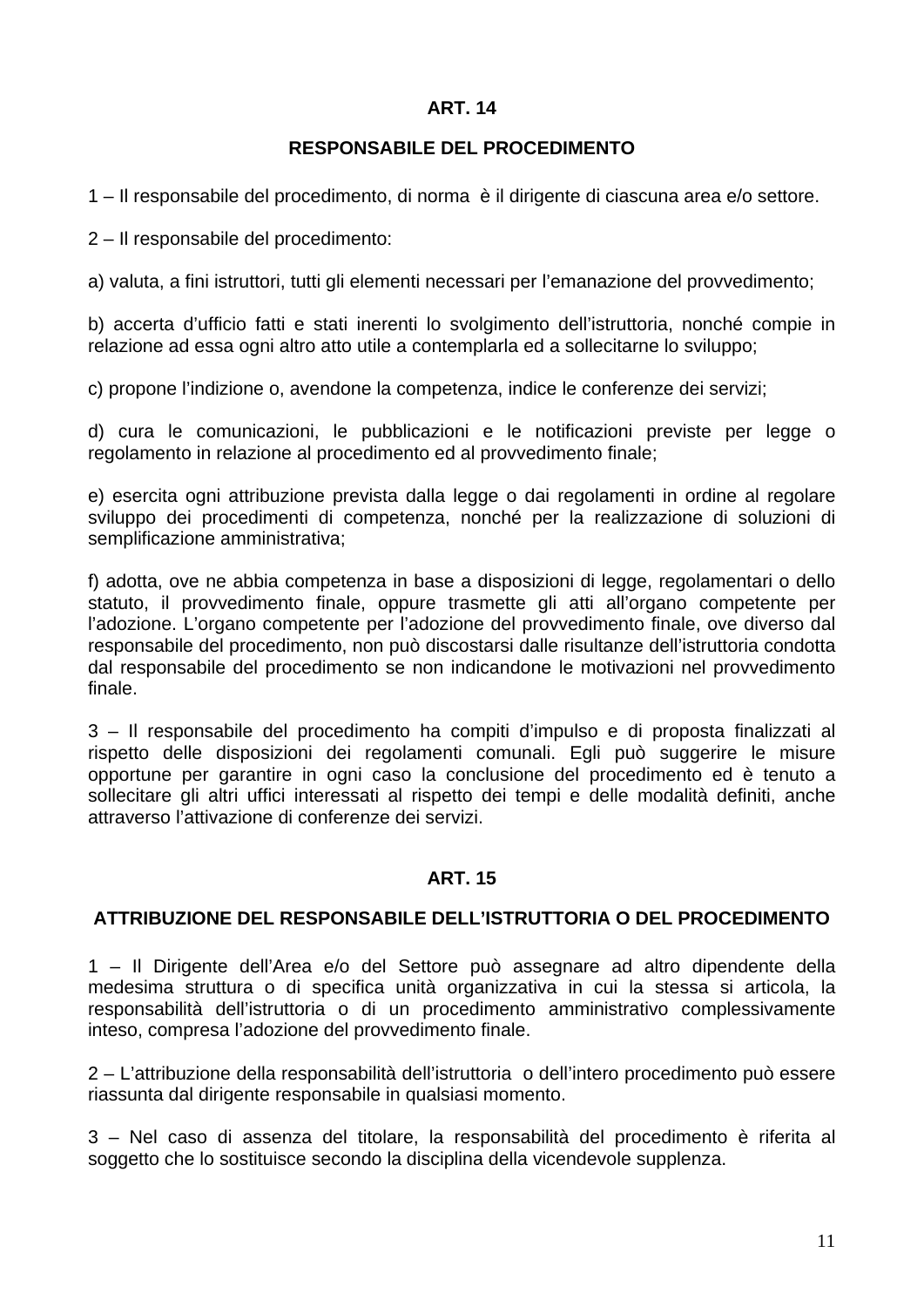<span id="page-11-0"></span>4 – L'individuazione del dipendente quale responsabile del procedimento deve avvenire sulla base della titolarità dell'attività istruttoria prevalente.

#### **ART. 16**

#### **DELEGA DI ATTIVITA' GESTIONALI ED ASSOCIAZIONE CON L'ATTRIBUZIONE DI RESPONSABILITA' DEL PROCEDIMENTO**

1 – Il Dirigente dell'Area e/o del Servizio può, per particolari esigenze organizzative, delegare lo svolgimento di sue attribuzioni a dipendenti dell'articolazione organizzativa alla quale è preposto.

2 – La delega di attività gestionali può essere formalizzata congiuntamente all'attribuzione della responsabilità di procedimento. In ogni caso il Dirigente competente distingue nel provvedimento le attribuzioni per le quali conferisce la delega e la responsabilità dei procedimenti.

#### **ART. 17**

#### **RESPONSABILITA' RIFERITE ALL'ATTIVITA' AMMINISTRATIVA PROCEDIMENTALIZZATA**

1 – Qualora in relazione a procedimenti coinvolgenti più servizi o con passaggi istruttori esterni presso altre pubbliche amministrazioni, il responsabile del procedimento rilevi difficoltà tali da poter condurre al mancato rispetto dei termini, ha l'obbligo di attivare forme di sollecitazione rivolte ai soggetti competenti, suggerendo altresì le misure opportune per garantire in ogni caso la conclusione del procedimento.

# **CAPO IV**

## **PARTECIPAZIONE AL PROCEDIMENTO**

#### **ART. 18**

#### **COMUNICAZIONE DI INIZIO DEL PROCEDIMENTO**

1 – L'avvio del procedimento è comunicato ai soggetti nei confronti dei quali il provvedimento finale è destinato a produrre effetti diretti, a quelli che per legge devono intervenirvi nonché agli altri soggetti, individuati o facilmente individuabili, nei confronti dei quali il provvedimento possa arrecare un pregiudizio.

2 – Nella comunicazione devono essere indicati i dati relativi al responsabile del procedimento, l'ufficio in cui si può prendere visione degli atti, l'orario e le modalità di accesso all'ufficio medesimo, nonché la data entro la quale, secondo i termini previsti in base all'art. 4, deve concludersi il procedimento ed i rimedi esperibili in caso di inerzia dell'amministrazione.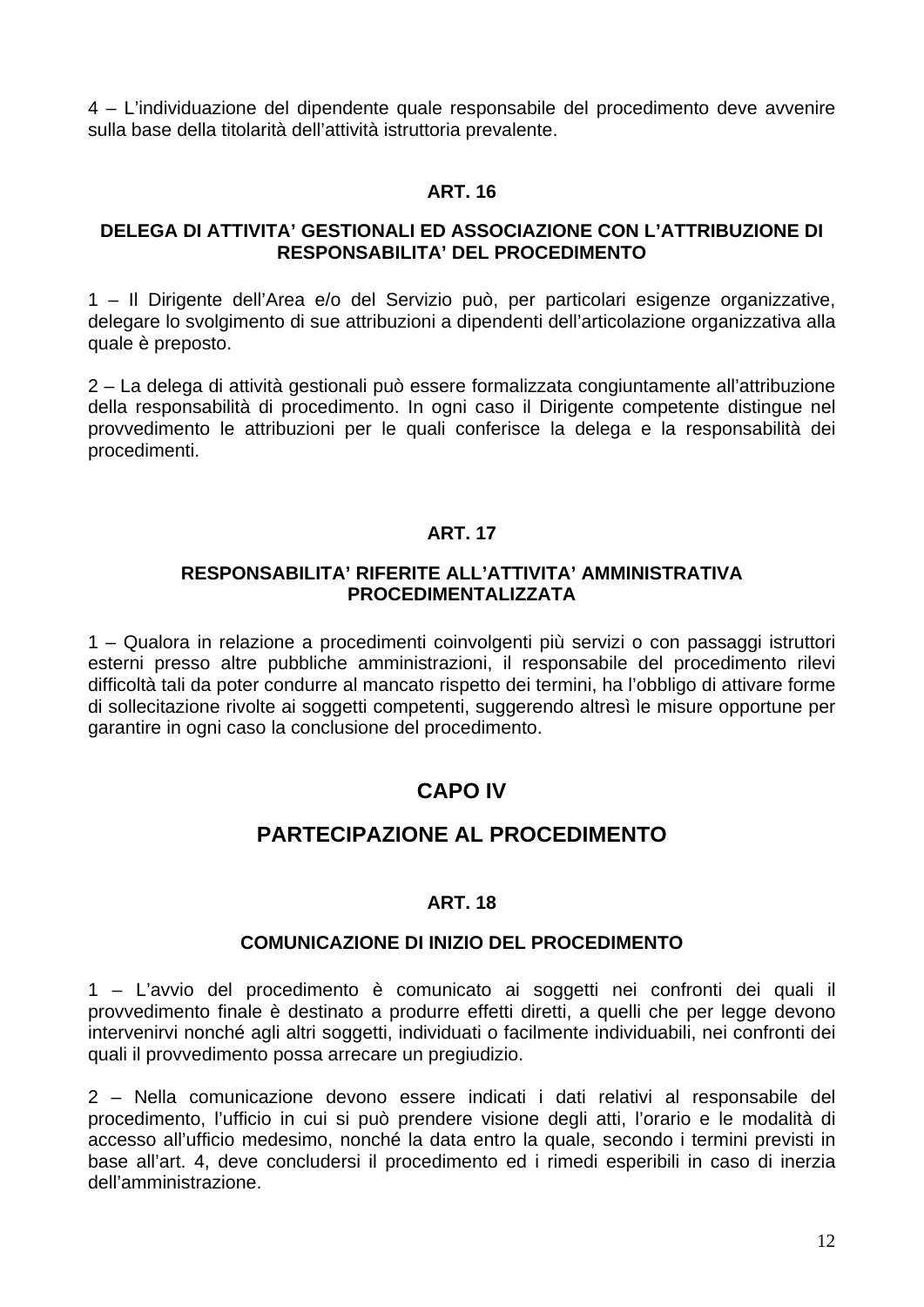<span id="page-12-0"></span>3 – Nei procedimenti ad istanza di parte la comunicazione di cui al comma 2 è di norma contestuale alla presentazione della domanda, della denuncia o dell'istanza e deve contenere la data di presentazione della relativa istanza. Qualora non sia individuabile immediatamente il nome del responsabile del procedimento, perché non coincidente con il dirigente dell'unità organizzativa competente, deve essere comunicato all'interessato in quale modo ed in quale tempo possa essere messo a conoscenza del nominativo del responsabile.

4 – Nei casi di utilizzo di dichiarazione di inizio attività o silenzio assenso in cui, a norma di legge, la denuncia può essere presentata a mezzo del servizio postale, la stessa deve essere inviata a mezzo di plico raccomandato con avviso di ricevimento, la ricevuta è costituita dall'avviso stesso debitamente firmato. Entro dieci giorni dal ricevimento della denuncia o della domanda, l'amministrazione comunica all'interessato le indicazioni di cui ai commi 2 e 3.

5 – Nel caso in cui per il numero di destinatari la comunicazione personale non sia possibile o risulti particolarmente gravosa, l'Amministrazione può adottare altre forme di pubblicità.

6 – L'Amministrazione comunica agli interessati l'adozione del provvedimento finale ed ha il dovere di darne notizia, mediante comunicazione personale.

Nella comunicazione devono essere indicati il termine e l'autorità cui è possibile ricorrere.

## **ART. 19**

## **INTERVENTO NEL PROCEDIMENTO**

1- L'Amministrazione garantisce la possibilità di intervenire nel procedimento a tutti i soggetti:

a) destinatari del provvedimento finale;

b) nei confronti dei quali è presumibile che il provvedimento finale produca i suoi effetti;

c) portatori di interessi pubblici o privati, nonché portatori di interessi diffusi, ai quali il provvedimento possa recare pregiudizio.

2 – Ai soggetti portatori di interessi diffusi è riconosciuta la possibilità di intervenire nel procedimento anche quando costituiti in associazioni o comitati.

3 – La partecipazione al procedimento è realizzata mediante:

a) la visione degli atti del procedimento, fatti salvi i casi nei quali tale possibilità sia esclusa o limitata da disposizioni di legge o di regolamento;

b) la presentazione all'Amministrazione ( al responsabile del procedimento ) di memorie scritte o di documenti illustrativi inerenti lo stesso procedimento.

4 – L'Amministrazione valuta ogni documento prodotto dai soggetti di cui al comma 1 in relazione allo sviluppo dell'istruttoria, alla ponderazione degli interessi ed all'adozione del provvedimento finale.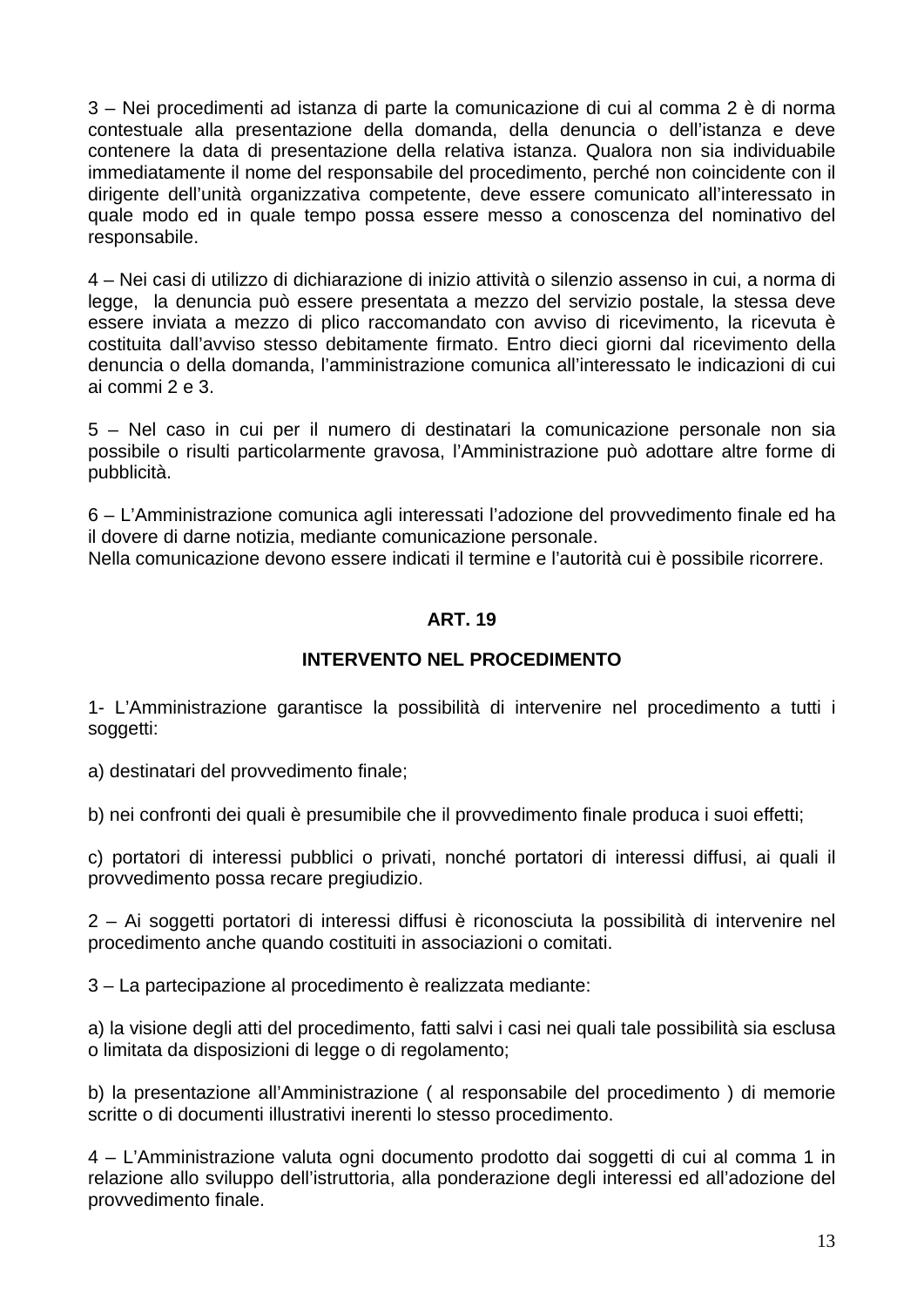#### <span id="page-13-0"></span>**COMUNICAZIONE DEI MOTIVI OSTATIVI ALL'ACCOGLIMENTO DELL'ISTANZA**

1 – Nei procedimenti ad istanza di parte il responsabile del procedimento o l'autorità competente, prima della formale adozione di un provvedimento negativo, comunica tempestivamente agli istanti i motivi che ostano all'accoglimento della domanda.

2 – Entro il termine di dieci giorni dal ricevimento della comunicazione, gli istanti hanno il diritto di presentare per iscritto le loro osservazioni, eventualmente corredate da documenti.

3 – La comunicazione di cui al primo comma interrompe i termini per concludere il procedimento che iniziano nuovamente a decorrere dalla data di presentazione delle osservazioni o, in mancanza, dalla scadenza del termine di cui al secondo comma.

4 – Dell'eventuale mancato accoglimento di tali osservazioni è data ragione nella motivazione del provvedimento finale.

5 – Le disposizioni di cui al presente articolo non si applicano alle procedure concorsuali ed alle procedure di gare d'appalto.

#### **ART. 21**

#### **MODALITA' ATTUATIVE ED ACCESSO**

1 – Ciascuna unità organizzativa dovrà indicare, per ogni tipo di provvedimento, la documentazione essenziale ai fini dell'istruttoria e dell'avvio del procedimento stesso, con riferimento all'obbligo di acquisire i documenti già in possesso dell'amministrazione e di accertare d'ufficio fatti, stati e qualità che la stessa Amministrazione è tenuta a certificare.

## **ART. 22**

#### **RELAZIONI CON IL DIFENSORE CIVICO**

1 – Il responsabile del procedimento e l'organo competente per l'adozione del provvedimento finale, secondo le loro rispettive competenze, pongono in essere tutte le operazioni necessarie a mettere il Difensore Civico comunale in condizione di esercitare le funzioni che gli sono attribuite.

2 – In particolare, il responsabile del procedimento competente:

a) presta con la massima sollecitudine la sua collaborazione ed invia al Difensore Civico entro quindici giorni, dalla richiesta scritta dello stesso, una relazione conoscitiva sull'istanza presentata;

b) dà tempestive notizie sullo stato delle pratiche e delle situazioni che vengono richieste;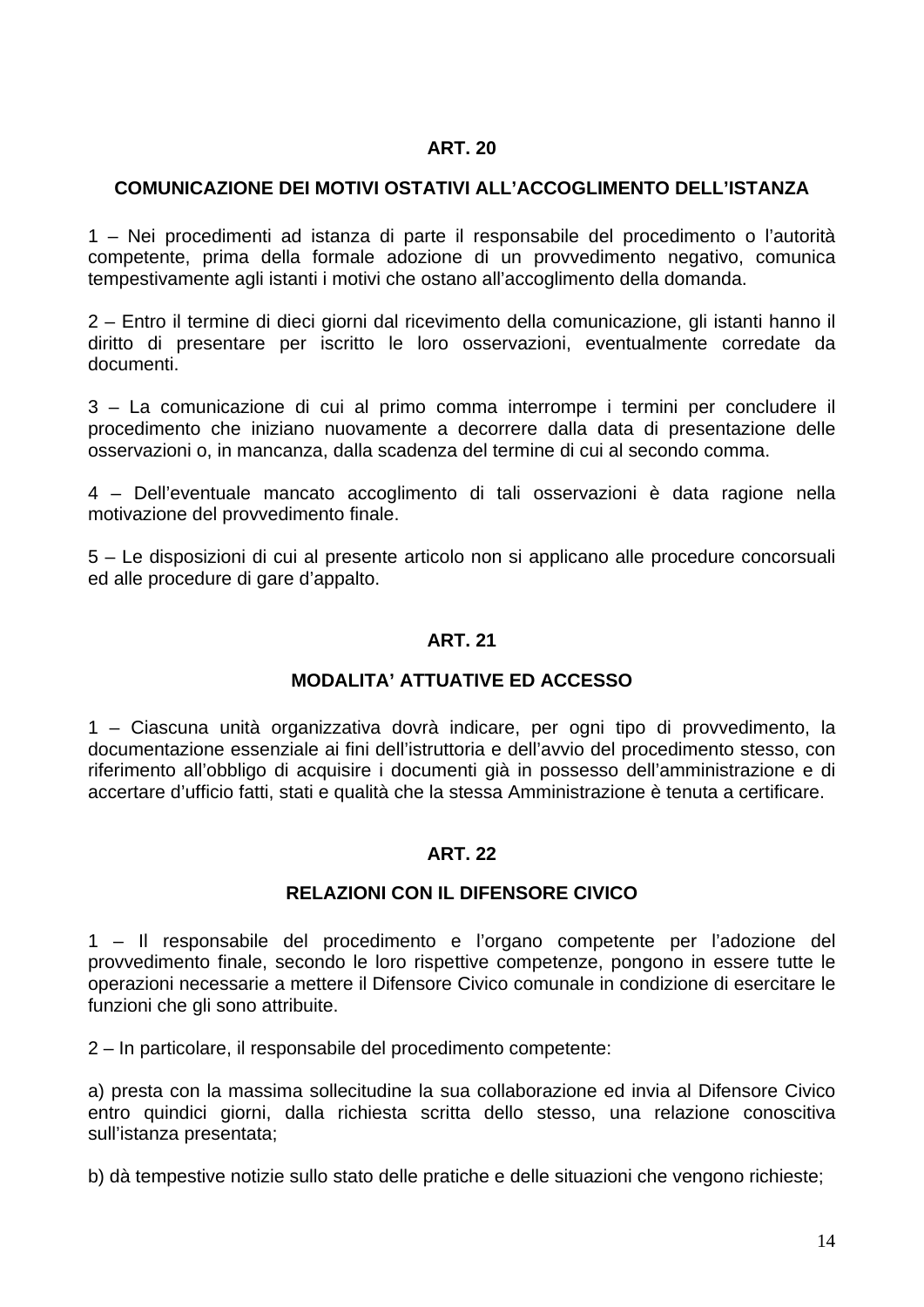<span id="page-14-0"></span>c) mette a disposizione per la consultazione o per l'estrazione di copia tutti gli atti e documenti amministrativi relativi all'oggetto dell'intervento;

d) fornisce tutte le informazioni e notizie sullo stesso disponibili, di norma, per iscritto e con la massima riservatezza;

e) partecipa, ove sollecitato dal Difensore Civico, ai tentativi di conciliazione e agli incontri con il cittadino interessato.

## **CAPO V**

## **SEMPLIFICAZIONE AMMINISTRATIVA**

#### **ART. 23**

#### **PRINCIPI E CRITERI**

1 - Al fine di garantire la piena applicazione dei principi di trasparenza, efficacia, efficienza ed economicità dell'azione amministrativa ed eliminare le procedure non necessarie alla correttezza sostanziale dell'attività amministrativa, ogni servizio dell'amministrazione provvede alla revisione periodica dei procedimenti.

2 – La semplificazione amministrativa è finalizzata principalmente al conseguimento di effetti e risultati migliorativi per il cittadino ed in subordine alla correttezza formale del procedimento. Di ogni operazione di semplificazione va valutato preventivamente e verificato successivamente l'impatto sul cittadino e sull'organizzazione comunale.

3 – La semplificazione amministrativa, oltre a razionalizzare le fasi dei procedimenti amministrativi, introduce nell'attività amministrativa l'utilizzo di tutti gli strumenti giuridici e tecnologici utili al buon andamento complessivo.

4 – L'amministrazione incentiva l'uso della telematica, nei rapporti interni, con gli altri enti e le altre amministrazioni e con i privati.

## **ART. 24**

#### **UTILIZZO DELLE DICHIARAZIONI SOSTITUTIVE DI CERTIFICAZIONE E DI ATTO DI NOTORIETA'**

1 – La dichiarazione sostitutiva di certificazione o di atto di notorietà è una dichiarazione su stati di cose, fatti e qualità personali che ogni cittadino può redigere e sottoscrivere, nel proprio interesse al fine di sostituire, come previsto dalle norme vigenti, le normali certificazioni o gli atti di notorietà.

2 – Il responsabile del procedimento, in tutti i casi in cui sono ammesse le dichiarazioni sostitutive, verifica e, se del caso, dà disposizione: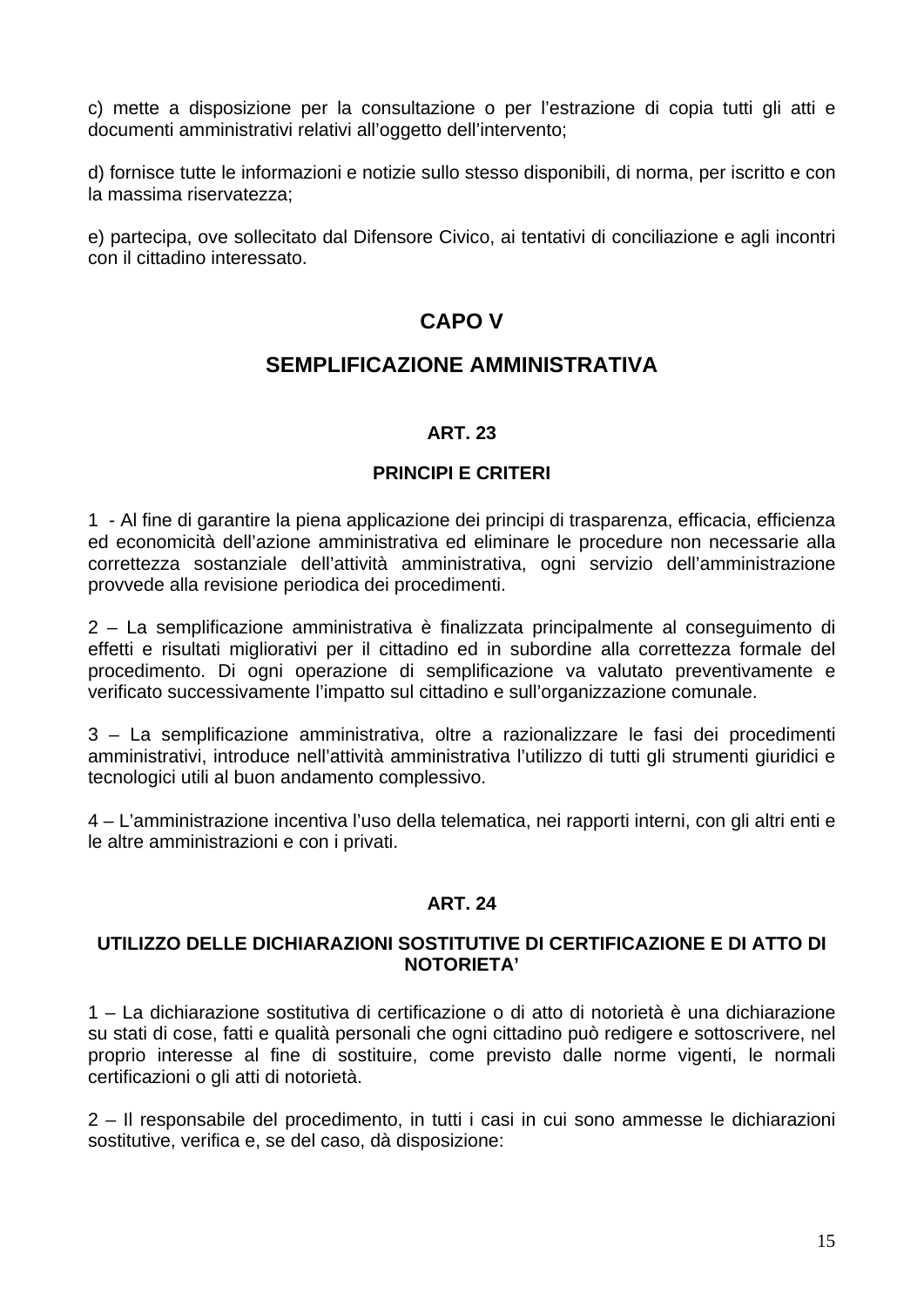<span id="page-15-0"></span>a) che siano predisposti i moduli necessari per la redazione delle dichiarazioni sostitutive, che i cittadini hanno facoltà di utilizzare, con il richiamo alle sanzioni penali previste per le ipotesi di false dichiarazioni ed alle norme sulla tutela della riservatezza;

b) che il personale addetto a ricevere la documentazione assolva ai propri doveri d'ufficio in particolare nell'accettazione di ogni dichiarazione sostitutiva.

3 – Le dichiarazioni sostitutive possono essere presentate:

a) dai cittadini italiani;

b) dai cittadini di altri paesi dell'Unione Europea;

c) da cittadini extra comunitari con regolare permesso di soggiorno, ma per i soli dati attestabili da Amministrazioni Pubbliche italiane.

4 – Le dichiarazioni sostitutive sono prodotte dagli interessati su carta semplice e sotto la propria ed esclusiva responsabilità o compilando i moduli appositamente predisposti.

5 – Le dichiarazioni sostitutive di atto di notorietà possono essere presentante:

a) consegnando la dichiarazione di persona allo sportello competente e firmandola in presenza del dipendente addetto;

b) tramite un'altra persona;

c) trasmettendo la dichiarazione per fax o posta.

6 – Se le dichiarazioni sostitutive di atto di certificazione o di atto di notorietà sono presentante da un'altra persona, per fax o per posta devono essere sempre accompagnate da un fotocopia leggibile del documento d'identità di chi le ha firmate.

7 – Se una persona, per ragioni di salute, non può rendere una dichiarazione, un suo parente prossimo, il coniuge o in sua assenza i figli o, in mancanza di questi, altro parente in linea retta o collaterale fino al terzo grado, può fare una dichiarazione nel suo interesse. Per ragioni di riservatezza non devono mai essere indicate le ragioni dell'inadempimento temporaneo dell'interessato (art. 4 DPR n. 445/2000).

## **ART. 25**

## **CONFERENZE DEI SERVIZI**

1 – Il responsabile del procedimento indice la Conferenza di Servizi ogniqualvolta sia necessario acquisire pareri o valutazioni tecniche essenziali per lo sviluppo dell'attività istruttoria e decisionale di altre pubbliche amministrazioni.

2 – Secondo quanto previsto da disposizioni di legge o di regolamento, le decisioni formalizzate dalla Conferenza dei Servizi sostituiscono il provvedimento finale.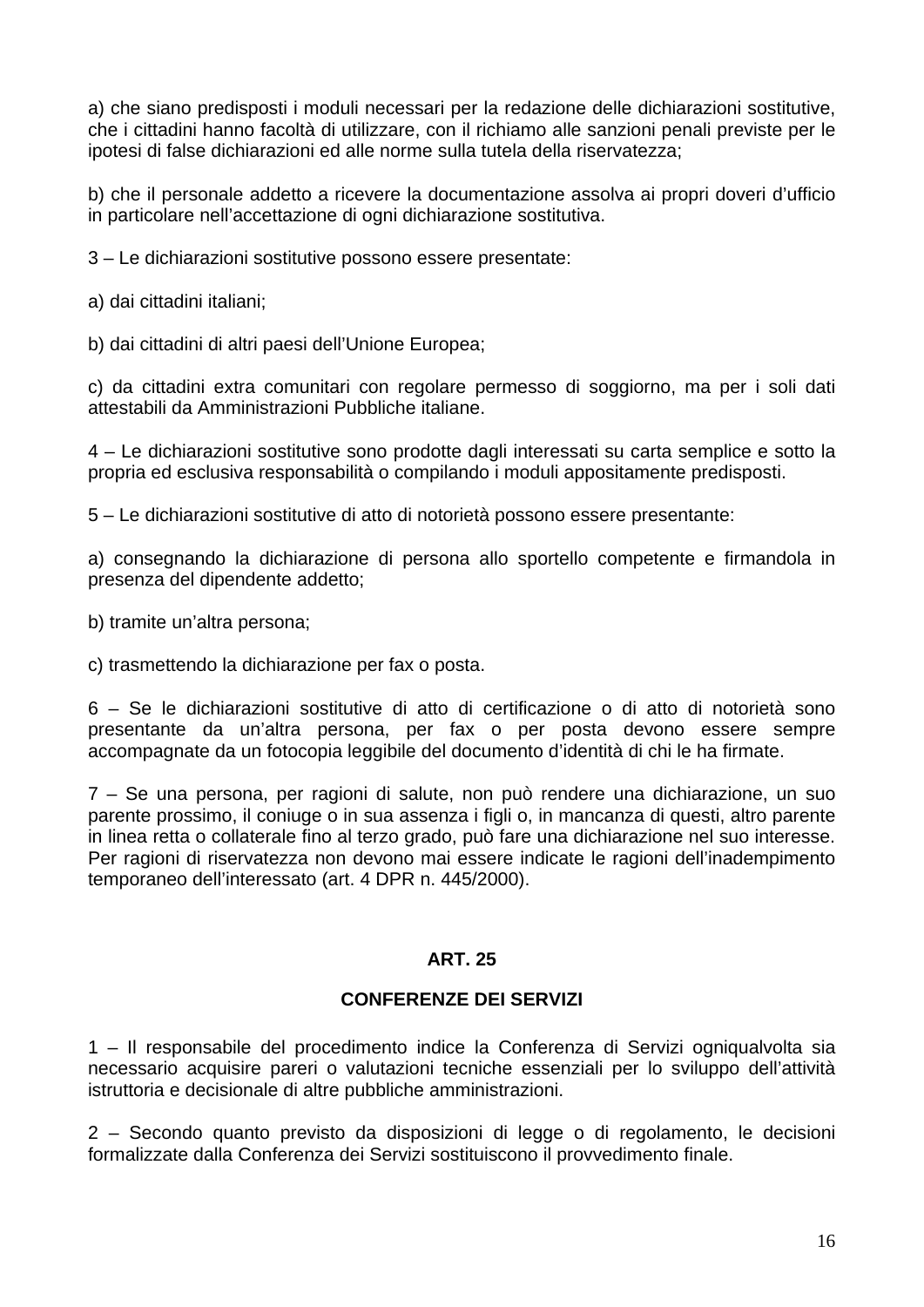<span id="page-16-0"></span>3 – Per lo svolgimento delle Conferenze di Servizi il Responsabile del Procedimento fa riferimento a quanto previsto dagli articoli 14, 14 bis, 14 ter, 14 quater e 14 quinquies della legge n. 241/90 e successive modificazioni.

#### **ART. 26**

#### **CONFERENZA DEI SERVIZI INTERNA**

1 – La Conferenza dei Servizi è utilizzata anche per la definizione di procedimenti non comportanti operazioni con soggetti esterni.

2 – La Conferenza di Servizi interna è indetta nei seguenti casi:

a) a fini istruttori, quando sia necessario acquisire elementi utili al Servizio procedente per la definizione di particolari aspetti dell'attività amministrativa;

b) a fini decisori, quando per il Servizio procedente sia necessario acquisire pareri o determinazioni infraprocedimentali di altri Servizi allo scopo di pervenire alla decisione finale.

## **ART. 27**

#### **FORMALIZZAZIONE DEGLI ESITI DELLA CONFERENZA DI SERVIZI**

1 – Gli esiti della Conferenza di servizi sono formalizzati mediante la redazione di apposito verbale, nel quale sono riportati tutti gli elementi discussi, nonché le determinazioni finali assunte.

2 – Il verbale è sottoscritto da tutti i partecipanti alla Conferenza e costituisce:

a) atto istruttorio essenziale qualora per la conclusione del procedimento sia comunque necessaria l'adozione di un provvedimento autorizzatorio o similare;

b) atto finale del procedimento, qualora sia sufficiente per definire la volontà dell'Amministrazione.

#### **ART.28**

#### **ACCORDI INTEGRATIVI O SOSTITUTIVI DEL PROVVEDIMENTO**

1 – Il responsabile del procedimento, quando, a seguito dell'intervento nel procedimento dei soggetti legittimati, decida di concludere con gli interessati un accordo integrativo o sostitutivo del provvedimento finale, provvede preventivamente:

a) a definire con determinazione le motivazioni e le ragioni di opportunità che ne consigliano la stipula nonché le linee ed i contenuti generali del medesimo;

b) a predisporre il calendario di incontri cui invitare, separatamente o contestualmente, il destinatario del provvedimento ed eventuali controinteressati.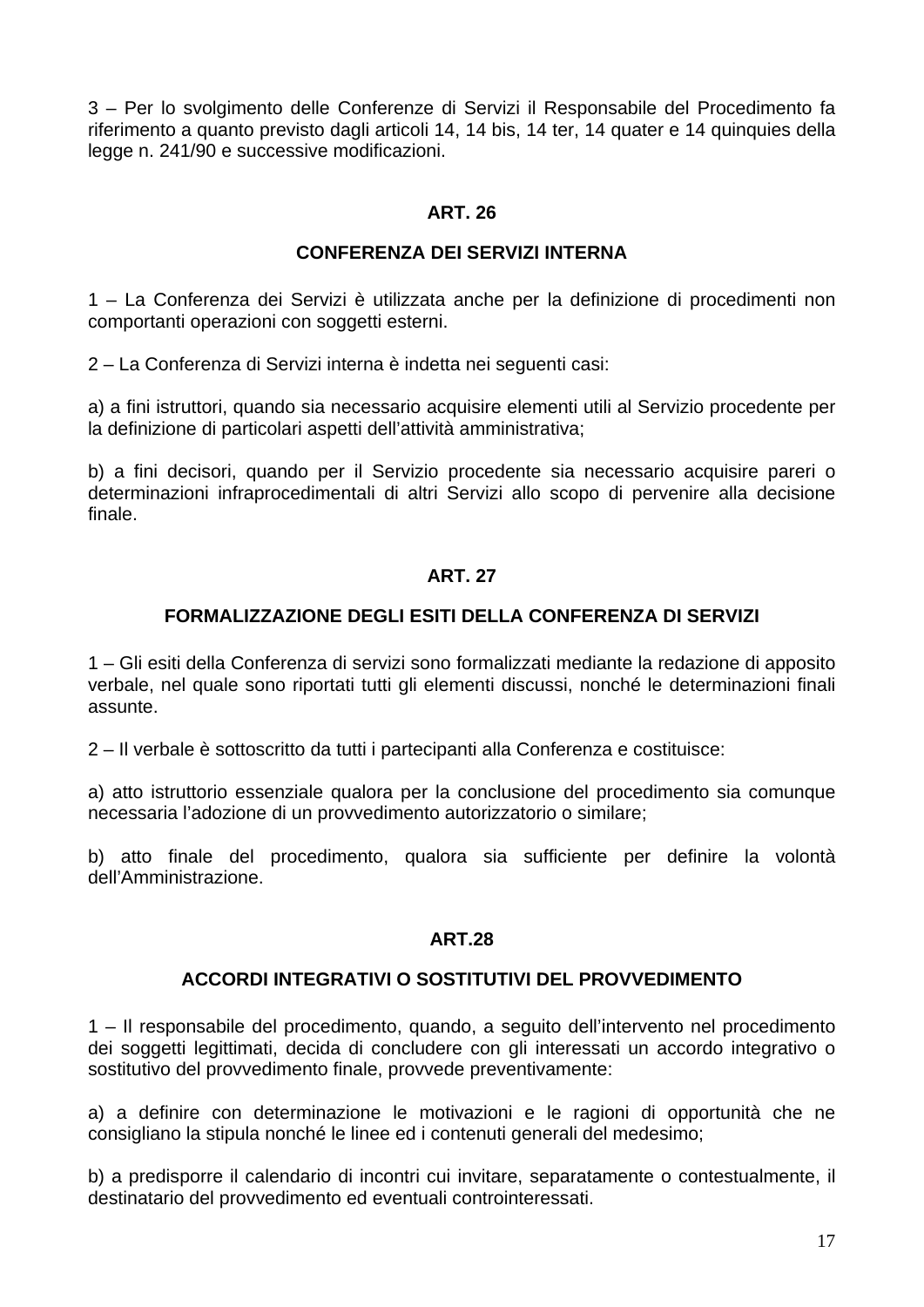<span id="page-17-0"></span>2 – Gli accordi di cui al presente articolo debbono essere stipulati, a pena di nullità, per atto scritto, salvo che la legge disponga altrimenti. Ad essi si applicano, ove non diversamente previsto, i principi del codice civile in materia di obbligazioni e contratti in quanto compatibili.

#### **ART. 29**

#### **ACCORDI FRA AMMINISTRAZIONI E CONVENZIONI**

1 – Ai fini della semplificazione, i Dirigenti di Area e/o di Settore promuovono la conclusione di accordi, nelle forme di cui al precedente art. 25, con le altre Amministrazioni, per disciplinare lo svolgimento in collaborazione di attività di interesse comune e per incentivare l'uso della telematica per lo scambio dei dati.

#### **ART. 30**

#### **COMUNICAZIONE**

1 – I procedimenti per i quali l'esercizio di un'attività può essere intrapreso sulla base di una comunicazione di inizio attività, sono riportati nell'allegato "A" al presente regolamento, nonché negli appositi regolamenti.

2 – Il procedimento mediante denuncia di inizio attività in materia edilizia o analogo atto, contenuti nell'allegato "A", è disciplinato, oltre che dal presente regolamento, dal regolamento per il funzionamento dello sportello unico per l'edilizia (SUE).

3 – I procedimenti in materia di edilizia, contenuti nell'allegato "A", sono disciplinati dal presente regolamento, dal Regolamento edilizio e dal Regolamento per il funzionamento dello Sportello Unico per l'edilizia (SUE).

4 – La comunicazione di cui al primo comma deve identificare:

a) la generalità del richiedente;

b) le caratteristiche specifiche dell'attività da svolgere;

c) la sussistenza dei presupposti e dei requisiti prescritti dalla legge per lo svolgimento di quelle attività ivi compreso l'eventuale prova del versamento di tasse e contributi connessi all'inizio dell'attività.

Quando la legge richiede particolari requisiti soggettivi, la comunicazione deve contenere anche i dati necessari per verificare il possesso o conseguimento dei requisiti stessi.

5 – Entro il termine di sessanta giorni dalla presentazione delle denunce, fatti salvi specifici termini previsti dalla legge e dei relativi regolamenti, il Responsabile del procedimento verifica la sussistenza dei presupposti e dei requisiti di legge richiesti.

6 – Nel caso in cui il Responsabile del procedimento accerti la mancanza o la non rispondenza dei presupposti e dei requisiti, dispone, con provvedimento motivato da notificare all'interessato, il divieto di prosecuzione dell'attività e la rimozione dei suoi effetti,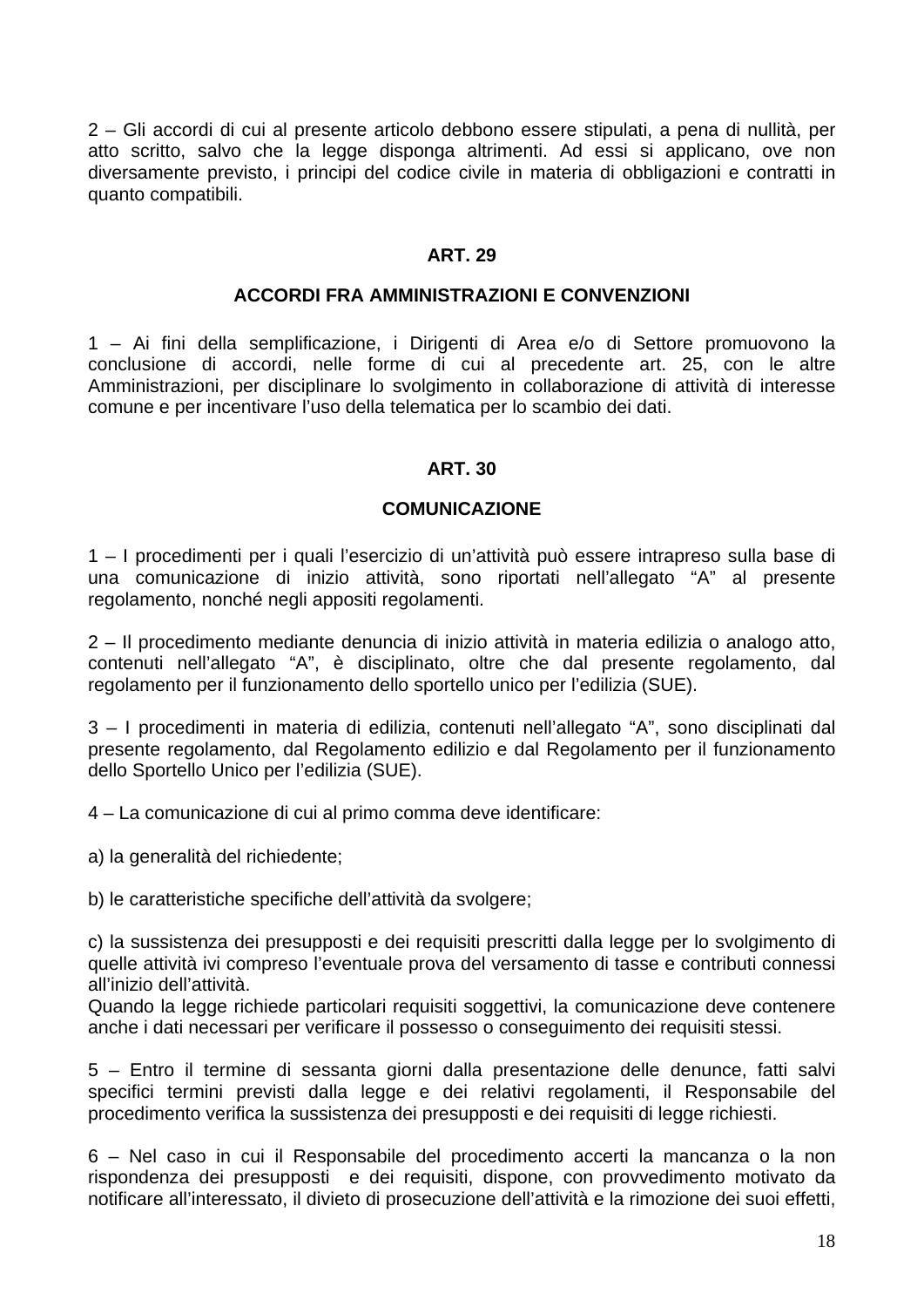<span id="page-18-0"></span>con l'indicazione, quando ciò sia possibile, dei termini entro i quali possa provvedere a conformare l'attività alla normativa vigente. Se non sono ancora decorsi i termini per dare inizio all'esercizio dell'attività, procede a interrompere i termini ed alla richiesta della documentazione integrativa necessaria, secondo quanto previsto all'art. 8 del presente Regolamento.

## **ART. 31**

#### **SILENZIO ASSENSO**

1 – Nell'allegato "A" al presente Regolamento sono riportati tutti i procedimenti a cui si applica l'istituto del silenzio – assenso con a fianco indicati i termini per la formazione degli stessi.

2 – Per i procedimenti non elencati il termine ultimo è fissato in 90 giorni (novanta).

3 – Per tali procedimenti il silenzio dell'Amministrazione equivale a provvedimento di accoglimento della domanda, senza necessità di ulteriori istanze o diffide, se la medesima amministrazione non comunica all'interessato, nel termine stabilito per la conclusione del procedimento, il provvedimento di diniego.

4 – La domanda deve identificare le generalità del richiedente e le caratteristiche specifiche dell'attività da svolgere, che indichi la sussistenza dei presupposti e dei requisiti prescritti dalla legge per lo svolgimento di quell'attività, ivi compreso eventuale prova del versamento di tasse e contributi connessi all'inizio dell'attività.

 5 – Delle domande connesse a silenzio assenso, l'amministrazione ne dà idonea pubblicità al fine di consentire l'intervento di eventuali controinteressati.

6 – L'amministrazione competente può indire, entro 30 (trenta) giorni dalla presentazione dell'istanza di cui al comma 1, una conferenza di servizi, anche tenendo conto delle situazioni giuridiche soggettive dei controinteressati al fine di effettuare un esame contestuale dei vari interessi coinvolti.

7 – L'amministrazione si riserva il potere di assumere determinazioni in via di autotutela revocando o annullando d'ufficio l'atto di assenso formato secondo quanto previsto nel presente Regolamento.

8 – In caso di dichiarazioni mendaci o di false attestazioni non è ammessa la conformazione dell'attività e dei suoi effetti a legge o sanatoria prevista dagli articoli medesimi ed il dichiarante è punito con la sanzione prevista dall'art. 483 del codice penale, salvo che il fatto costituisca più grave reato.

9 – Le sanzioni attualmente previste in caso di svolgimento dell'attività in carenza dell'atto di assenso dell'amministrazione o in difformità di esso si applicano anche nei riguardi di coloro i quali diano inizio all'attività in mancanza dei requisiti richiesti o comunque in contrasto con la normativa vigente.

10 – Restano ferme le attribuzioni di vigilanza, prevenzione e controllo su attività soggette ad atti di assenso previste da leggi vigenti, anche se è stato dato inizio all'attività ai sensi del presente articolo.

Le disposizioni del presente articolo non si applicano agli atti e procedimenti riguardanti il patrimonio culturale e paesaggistico, l'ambiente, la difesa nazionale, la pubblica sicurezza e l'immigrazione, la salute e la pubblica incolumità di competenza di questa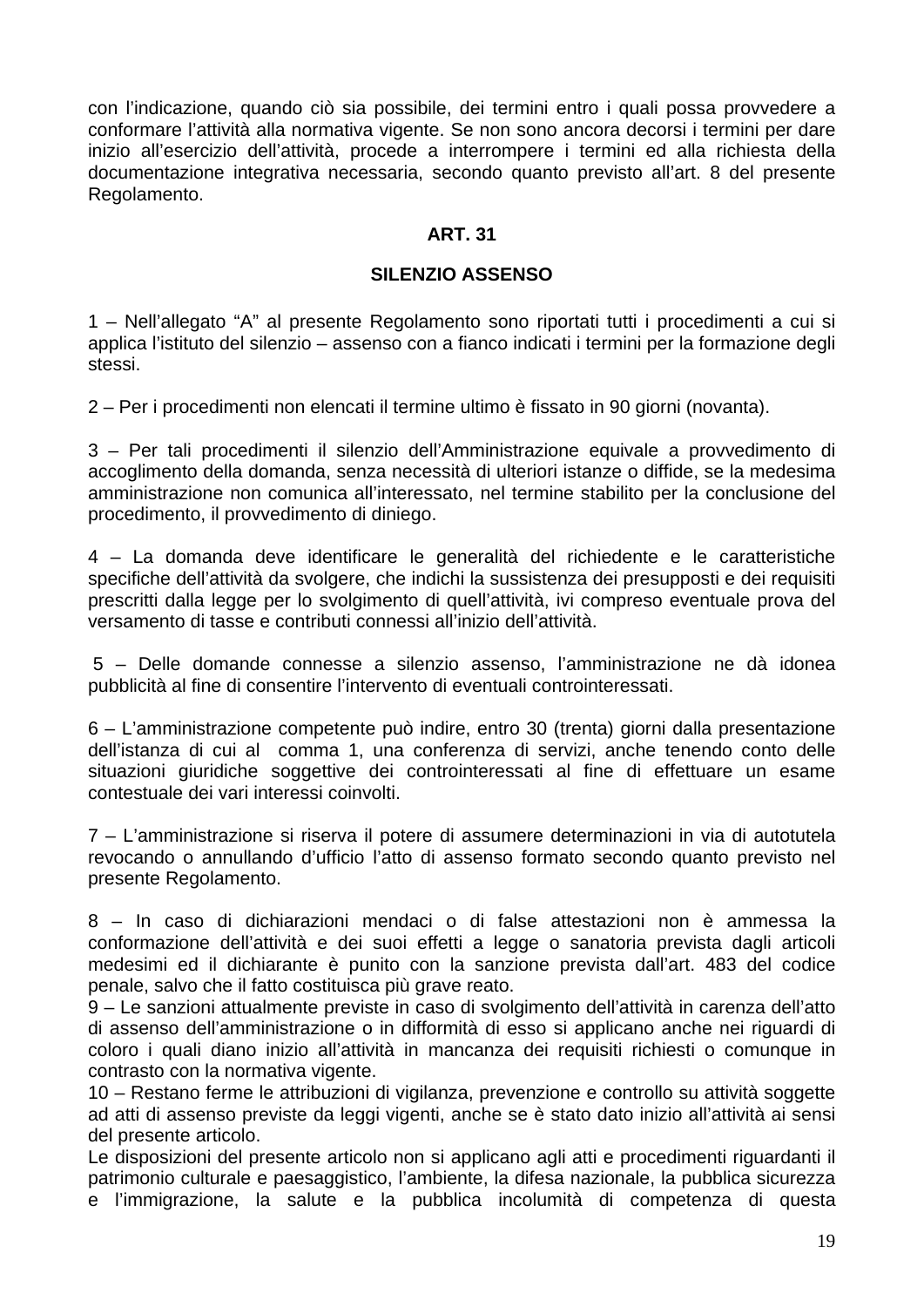<span id="page-19-0"></span>amministrazione, ai casi in cui la normativa comunitaria impone l'adozione di provvedimenti amministrativi formali, ed ai casi in cui la legge qualifica il silenzio dell'amministrazione come rigetto dell'istanza.

#### **ART. 32**

#### **CONTROLLI SULLE INFORMAZIONI RESE**

1 – Il Responsabile del procedimento, predispone misure organizzative idonee ad effettuare idonei controlli, anche a campione, ed in tutti i casi in cui sorgono fondati dubbi, sulla veridicità delle dichiarazioni sostitutive di certificazione o di atto di notorietà. Il responsabile del procedimento provvede a rendere note le misure organizzative adottate e le modalità con cui verranno effettuati i controlli, comunque in linea con quanto stabilito dal D.P.R. 445/2000 e successive modificazioni ed integrazioni.

2 – Il Responsabile del procedimento, nel caso di richieste di controllo, onde non incorrere in violazioni dei doveri d'ufficio, è tenuto a rispondere nel termine di 30 (trenta) giorni dal ricevimento delle stesse.

# **CAPO VI**

## **INTERVENTI SUL PROVVEDIMENTO**

#### **ART. 33**

#### **EFFICACIA DEL PROVVEDIMENTO LIMITATIVO DELLA SFERA GIURIDICA DEI PRIVATI**

1 – Il provvedimento limitativo della sfera giuridica dei privati acquista efficacia nei confronti di ciascun destinatario con la comunicazione allo stesso effettuata anche nelle forme stabilite per la notifica agli irreperibili nei casi previsti dal codice di procedura civile.

2 – Qualora per il numero dei destinatari la comunicazione personale non sia possibile o risulti particolarmente gravosa, il responsabile del procedimento o l'organo competente all'adozione stabilisce di volta in volta le forme di pubblicità idonee.

3 – Il provvedimento limitativo della sfera giuridica dei privati non avente carattere sanzionatorio può contenere una motivata clausola di immediata efficacia. I provvedimenti limitativi della sfera giuridica dei privati aventi carattere cautelare ed urgente sono immediatamente efficaci.

#### **ART. 34**

#### **ESECUTORIETA'**

1 - Nei casi e con le modalità stabiliti dalla legge, le pubbliche amministrazioni possono imporre coattivamente l'adempimento degli obblighi nei loro confronti. Il provvedimento costitutivo di obblighi indica il termine e le modalità dell'esecuzione da parte del soggetto obbligato. Qualora l'interessato non ottemperi, le pubbliche amministrazioni, mediante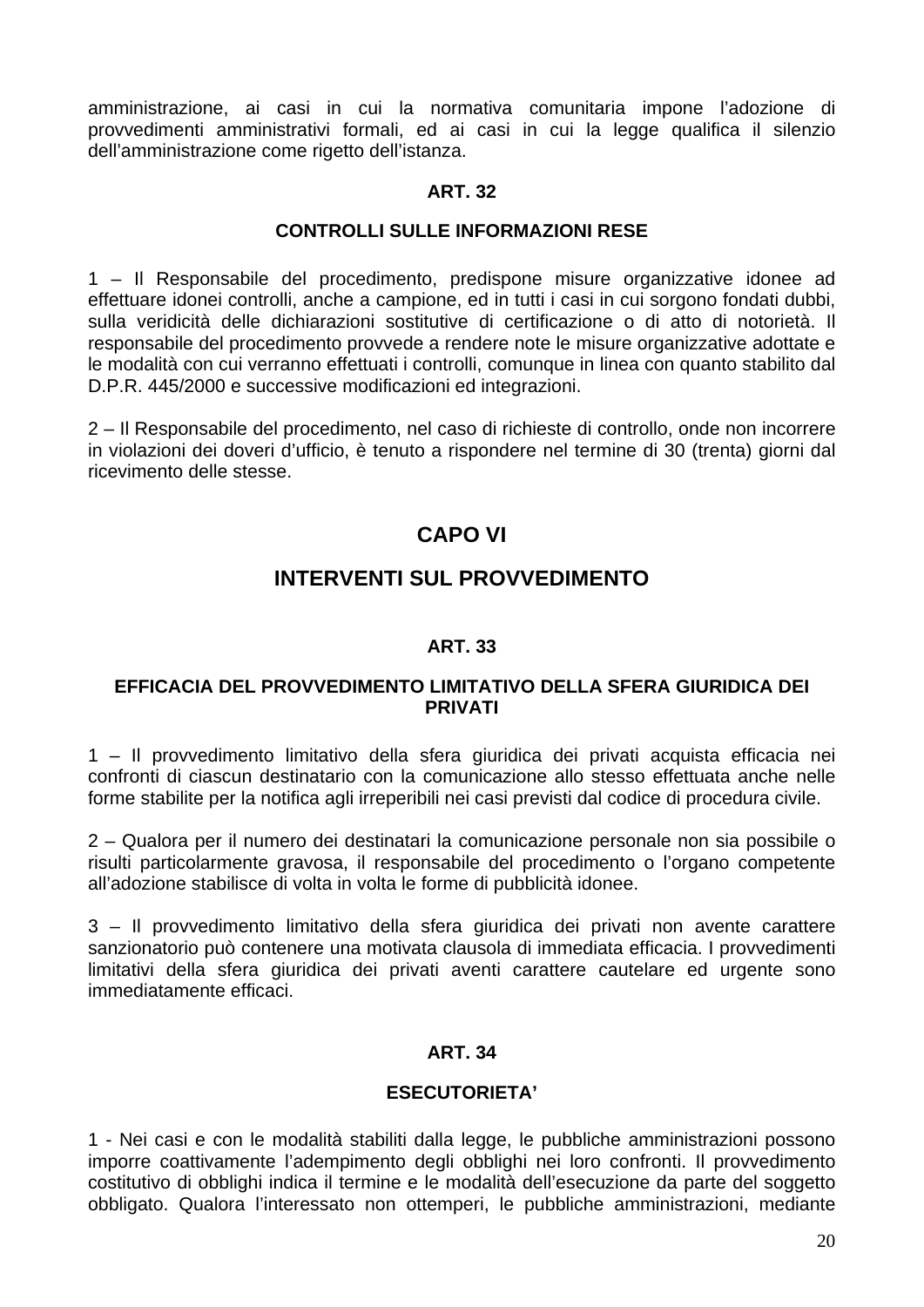<span id="page-20-0"></span>diffida, possono provvedere all'esecuzione coattiva nelle ipotesi e secondo le modalità previste dalla legge.

2 – Ai fini dell'esecuzione delle obbligazioni aventi ad oggetto somme di denaro si applicano le disposizioni per l'esecuzione coattiva dei crediti dello stato.

#### **ART. 35**

#### **EFFICACIA ED ESECUTIVITA' DEL PROVVEDIMENTO**

1 – I provvedimenti amministrativi efficaci sono eseguiti immediatamente, salvo che sia diversamente stabilito dalla legge o dal provvedimento medesimo.

#### **ART. 36**

#### **SOSPENSIONE DEL PROVVEDIMENTO**

1 – Il provvedimento conclusivo di un procedimento può essere sospeso nella sua efficacia da parte dell'Amministrazione in presenza di fatti rilevanti intervenuti successivamente all'istruzione da parte degli uffici.

2 – Il termine della sospensione è esplicitamente indicato nell'atto che la dispone e può essere prorogato o differito per una sola volta, nonché ridotto per sopravvenute esigenze.

#### **ART. 37**

#### **RITIRO, REVOCA E ANNULLAMENTO D'UFFICIO DEL PROVVEDIMENTO**

1 – Il Responsabile del Procedimento procede al ritiro del provvedimento quando, sulla base del riesame dello stesso, sia rilevato che l'atto non assicura la rispondenza dell'azione amministrativa alla legge o non sia opportuna la permanenza degli effetti dell'atto medesimo in relazione al pubblico interesse.

2 – Il Responsabile del procedimento o l'organo che lo ha emanato, per sopravvenuti motivi di pubblico interesse ovvero nel caso di mutamento della situazione di fatto o di nuova valutazione dell'interesse pubblico originario, può revocare il provvedimento amministrativo ad efficacia durevole.

3 – Il Responsabile del procedimento o l'organo che lo ha emanato, sussistendone le ragioni di interesse pubblico, può annullare d'ufficio il provvedimento amministrativo che lo ha adottato entro un termine ragionevole e tenendo conto degli interessi dei destinatari e dei contro interessati, quando constati la sua illegittimità:

a) per violazione di legge (con esclusione dei provvedimenti adottati in violazione di norme sul procedimento o sulla forma degli atti, quando, per la natura vincolata del provvedimento, sia palese che il suo contenuto dispositivo non avrebbe potuto essere diverso);

b) per eccesso di potere;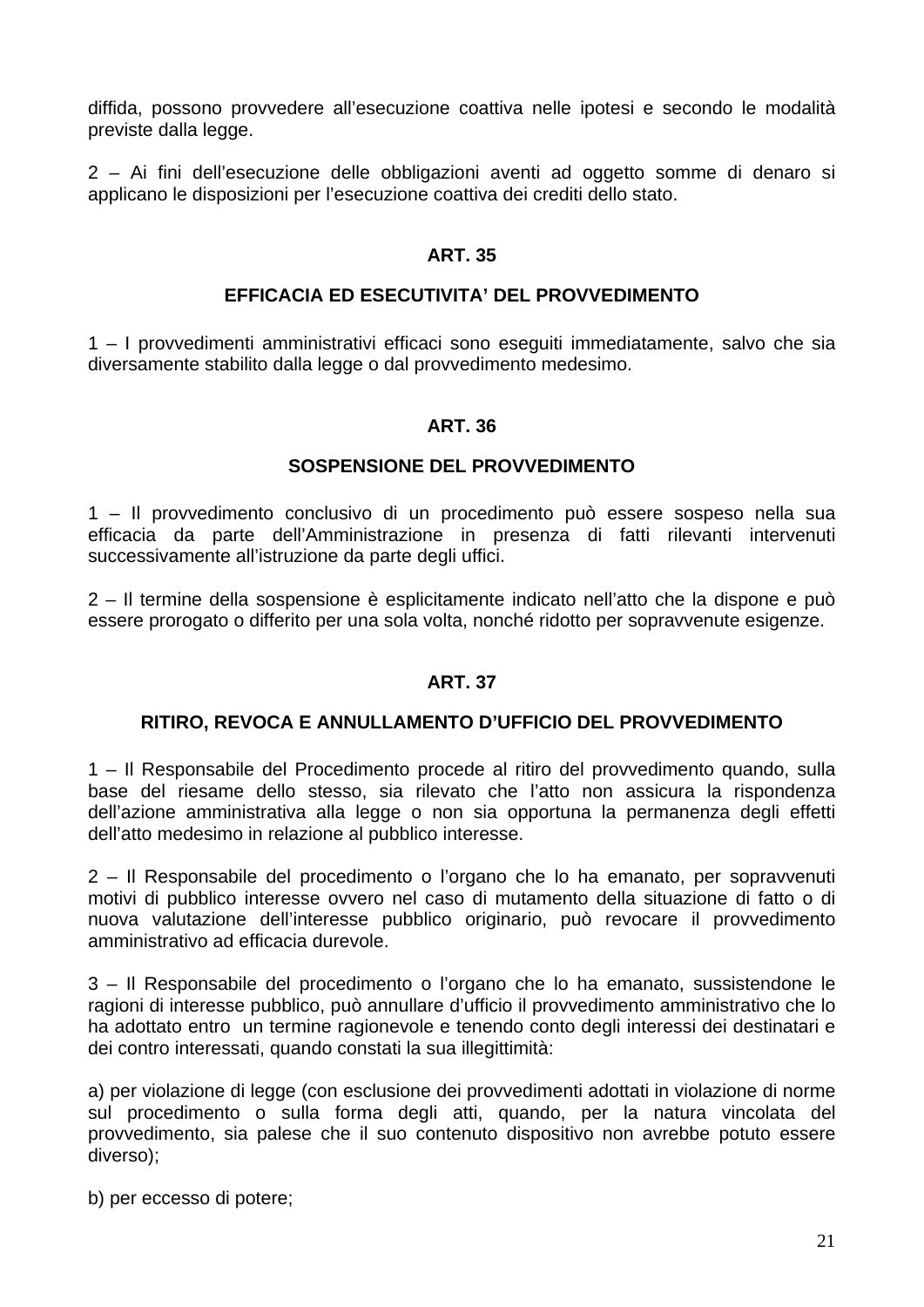<span id="page-21-0"></span>c) per incompetenza.

4 – E' fatta salva la possibilità di convalida del provvedimento annullabile, sussistendone le ragioni di interesse pubblico ed entro un termine ragionevole.

#### **ART. 38**

#### **PUBBLICAZIONE ED ENTRATA IN VIGORE**

1 – Il presente Regolamento entra in vigore dopo l'espletamento di tutte le procedure previste dall'art. 61, primo comma, dello Statuto Comunale.

2 – Dalla data di entrata in vigore del presente Regolamento, è abrogato il Regolamento per la disciplina del procedimento amministrativo, approvato con deliberazione del Consiglio Comunale n. 16 del 14.05.2002.

#### **ART. 39**

#### **NORMA DI RINVIO**

1 – Per quanto non previsto dalle disposizioni del presente Regolamento, si applicano le norme della L. 7.8.1990 n. 241 e successive notificazioni ed integrazioni, nonché nel D.P.R. 12.4.2006 n. 184.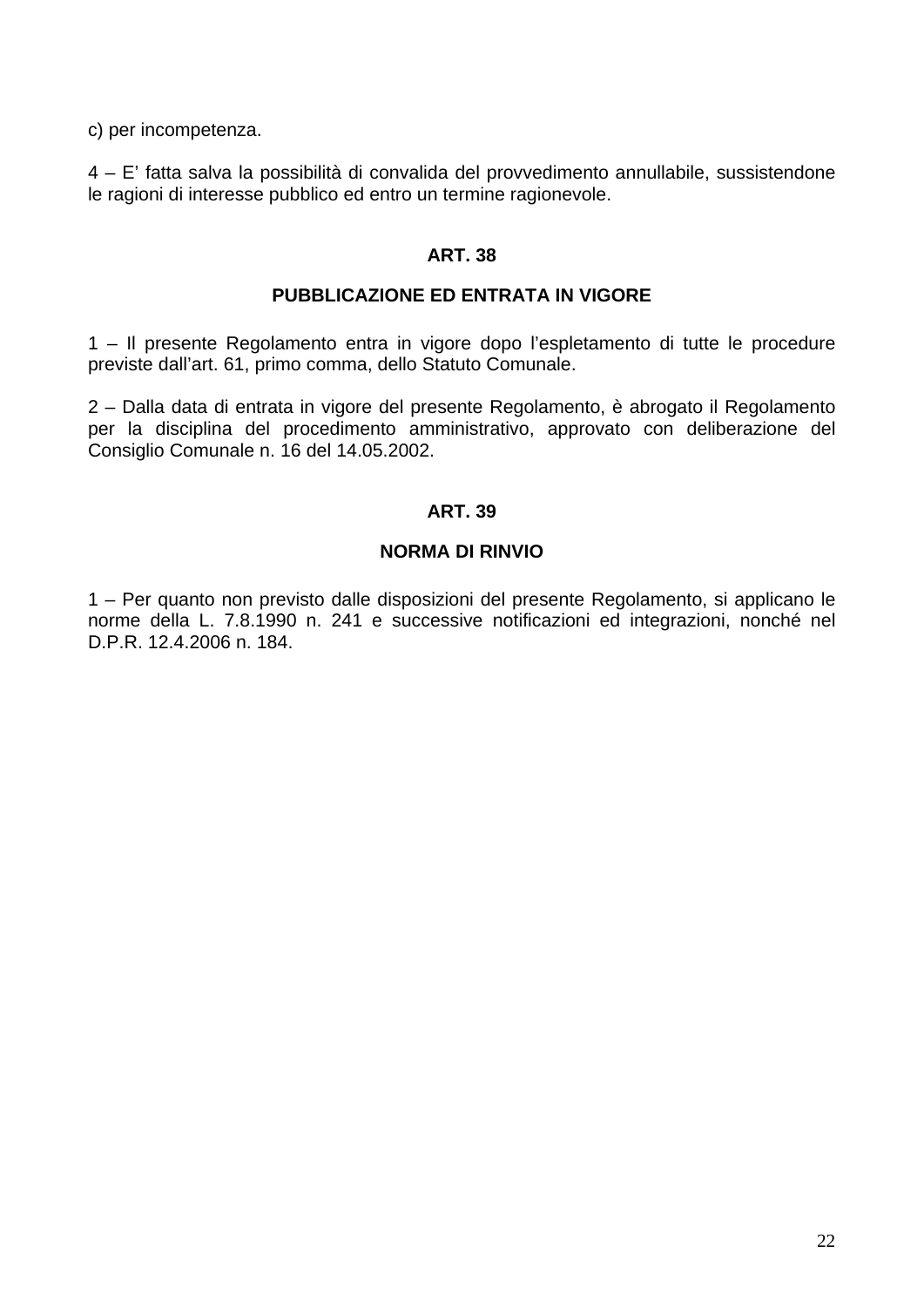

# ALLEGATO "A"

al Regolamento Comunale sul procedimento amministrativo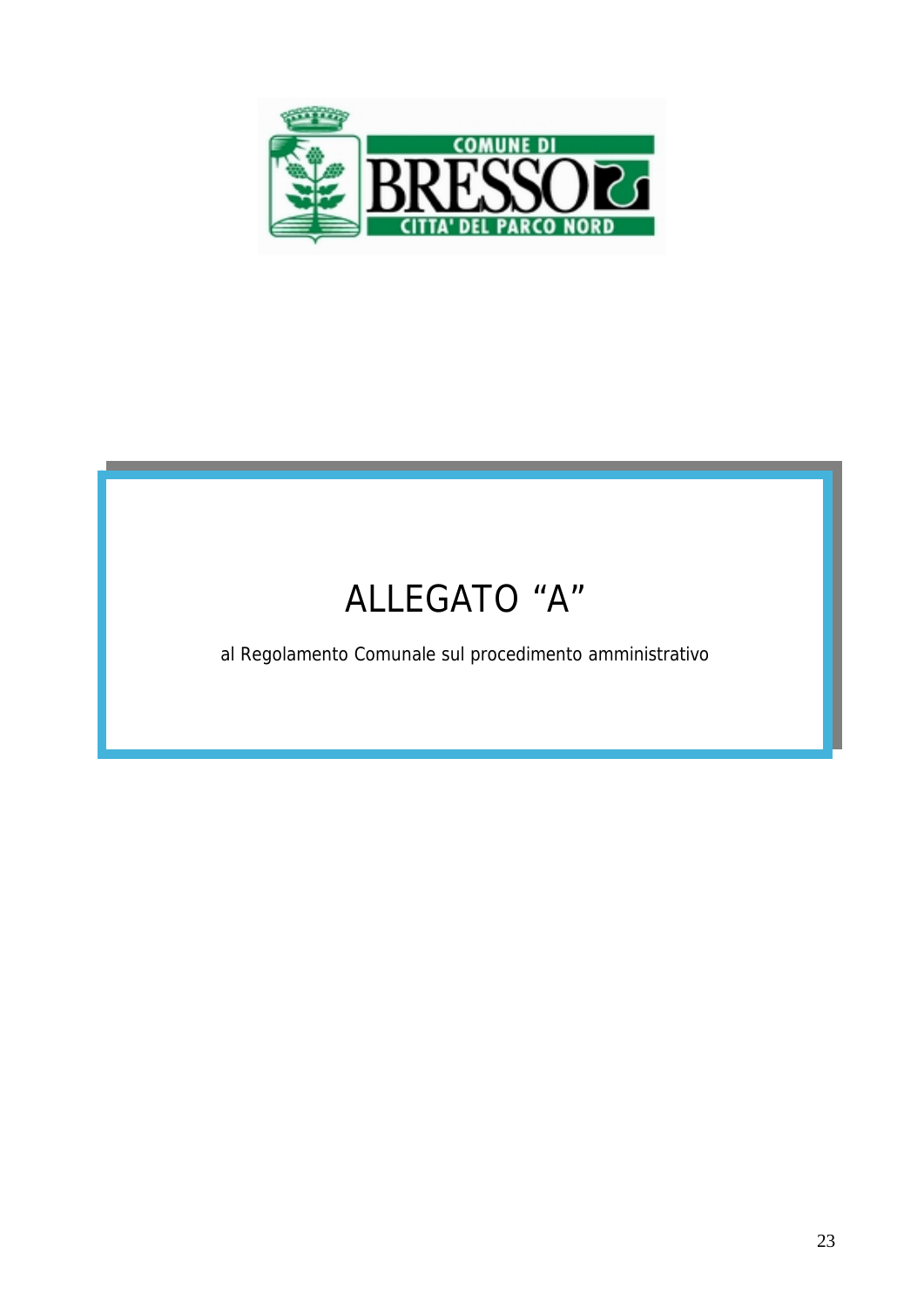| <b>PROCEDIMENTO</b>                                                                                                                                                                                               | <b>UNITA'</b><br>ORGANIZ.<br><b>RESPONSABILE</b> | <b>TEMPO</b><br><b>MAX</b> | <b>ORGANO</b><br><b>COMPETENTE</b> | Т<br>P<br>$\Omega$ | <b>INTERVENTI</b><br><b>INTERSETT.</b><br>(settori) | <b>DIA</b><br>art. 19<br>L.241/90 | Silenzio-<br>assenso<br>art. 20<br>L.241/90 | <b>Necessità</b><br>di assenso<br>espresso | Enti<br>Esterni<br><b>Coinvolti</b> |
|-------------------------------------------------------------------------------------------------------------------------------------------------------------------------------------------------------------------|--------------------------------------------------|----------------------------|------------------------------------|--------------------|-----------------------------------------------------|-----------------------------------|---------------------------------------------|--------------------------------------------|-------------------------------------|
| Autorizzazione per insegne                                                                                                                                                                                        | Sportello Unico<br>Edilizia<br>Polizia Locale    | 30 gg.                     | Dirigente del settore              |                    | Polizia Locale                                      |                                   |                                             | X                                          |                                     |
| Certificati vari (destinazione d'uso, idoneità alloggiative)<br>(*) Esclusi gli interventi riguardanti le attività produttive che<br>fanno capo al settore Sviluppo Economico - Sportello Unico<br>per le Imprese | Sportello Unico<br>Edilizia                      | 30 gg.                     | Dirigente del settore              | S                  |                                                     |                                   |                                             | X                                          |                                     |
| Certificato di destinazione urbanistica                                                                                                                                                                           | Settore Urbanistica                              | 30 gg.                     | Dirigente del settore              | S                  |                                                     |                                   |                                             | X                                          |                                     |
| Rilascio certificati relativi a fabbricati convenzionati                                                                                                                                                          | Sportello Unico<br>Edilizia                      | 30 gg.                     | Dirigente del settore              | S                  |                                                     |                                   |                                             | X                                          |                                     |
| Rilascio certificato di agibilità                                                                                                                                                                                 | Sportello Unico<br>Edilizia                      | 30 gg.<br>60 gg.           | Dirigente del settore              |                    |                                                     |                                   |                                             | X                                          |                                     |
| Collaudo di opere di urbanizzazione                                                                                                                                                                               | Sportello Unico<br>Edilizia                      | 60 gg.                     | Dirigente del settore              |                    | Lavori Pubblici                                     |                                   |                                             | X                                          |                                     |
| Permesso di Costruire                                                                                                                                                                                             | Sportello Unico<br>Edilizia                      | 75 gg.                     | Dirigente del settore              | S                  |                                                     |                                   |                                             | Χ                                          |                                     |
| Permesso di Costruire di opere di urbanizzazione                                                                                                                                                                  | Sportello Unico<br>Edilizia                      | 75 gg.                     | Dirigente del settore              |                    | Lavori Pubblici                                     |                                   |                                             | X                                          | ASL-ARPA<br>$-VV.F.$                |
| Accertamento di conformità                                                                                                                                                                                        | Sportello Unico<br>Edilizia                      | 60 gg.                     | Dirigente del settore              | S                  |                                                     |                                   |                                             | $X(*)$                                     | ASL-ARPA<br>$-VV.F.$                |
| Denuncia di Inizio Attività                                                                                                                                                                                       | Sportello Unico<br>Edilizia                      | 30 gg.(**)                 | Dirigente del settore              | S                  |                                                     | $\times$                          |                                             |                                            | ARPA-<br>VV.F.                      |
| Autorizzazione Paesaggistica                                                                                                                                                                                      | Sportello Unico<br>Edilizia                      | 60 gg.                     | Dirigente del settore              | S                  |                                                     |                                   |                                             | X                                          |                                     |
| Compatibilità Paesaggistica                                                                                                                                                                                       | Sportello Unico<br>Edilizia                      | 180 gg.                    | Dirigente del settore              | S                  |                                                     |                                   |                                             | X                                          |                                     |
| Giudizio Impatto Paesistico                                                                                                                                                                                       | Sportello Unico<br>Edilizia                      | 60 gg.                     | Dirigente del settore              | S                  |                                                     |                                   |                                             | X                                          |                                     |
| Approvazione Programmi Integrati di Intervento                                                                                                                                                                    | Settore Urbanistica                              | 180 gg.                    | Consiglio Comunale                 |                    | Lavori Pubblici                                     |                                   |                                             | X                                          | ASL-ARPA<br>$-VV.F.$                |
| Approvazione Piani Attuativi di iniziativa privata                                                                                                                                                                | Settore Urbanistica                              | 180 gg.                    | Consiglio Comunale                 | $\mathbf{I}$       | Lavori Pubblici                                     |                                   |                                             | X                                          | ASL-ARPA<br>$-VV.F.$                |

S: settoriali<br>l: intersettoriali<br>(\*\*) n caso di silenzio, dopo i 60 gg., si forma il silenzio-rifiuto ai fini dell'opponibilità all'atto.<br>(\*\*) Tempo minimo per la formazione del titolo edilizio.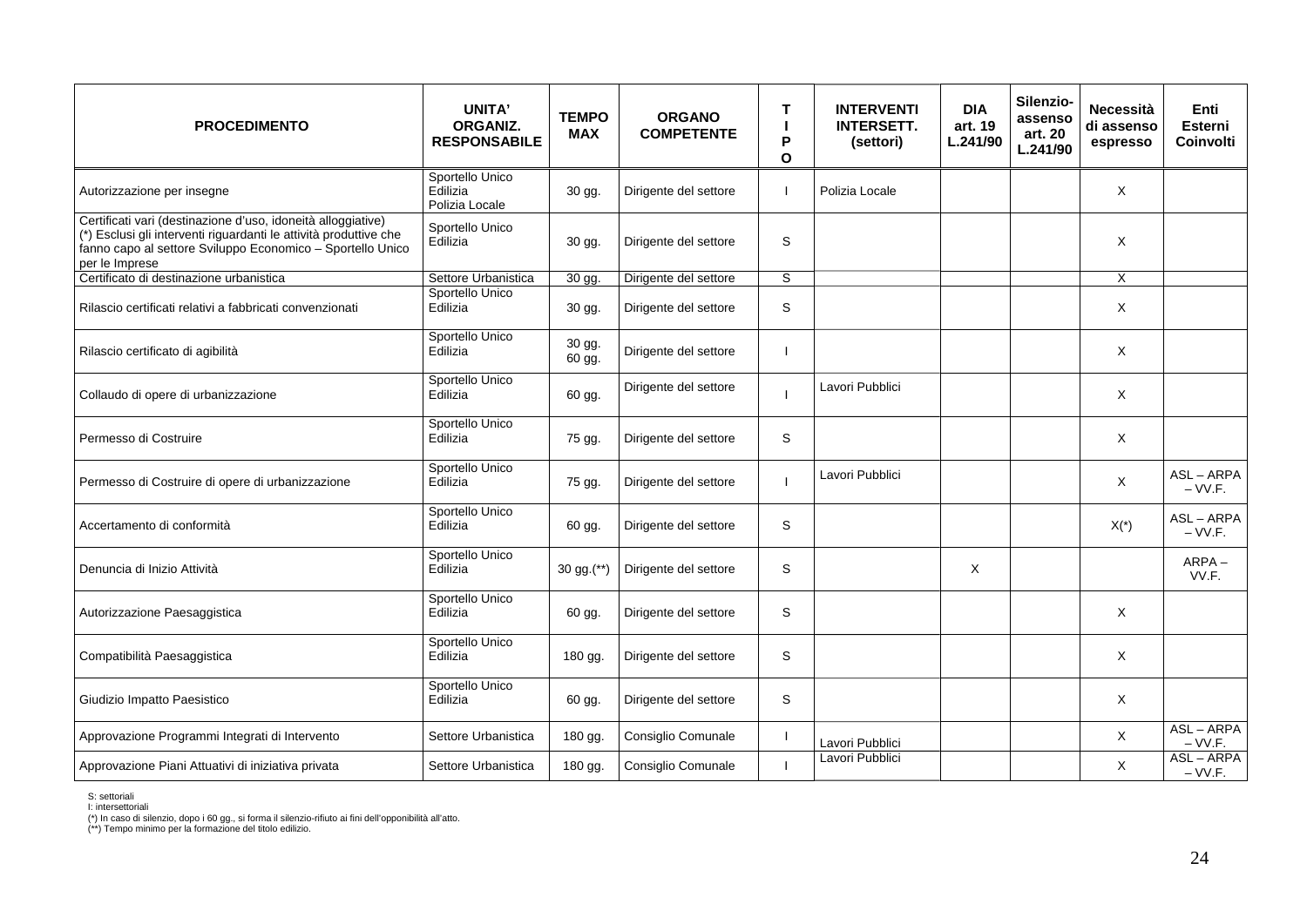| <b>PROCEDIMENTO</b>                                                                               | <b>UNITA' ORGANIZ.</b><br><b>RESPONSABILE</b>                                                  | <b>TEMPO</b><br><b>MAX</b>                                                        | <b>ORGANO</b><br><b>COMPETENTE</b>                         | Τ<br>$\blacksquare$<br>P<br>O | <b>INTERVENTI</b><br><b>INTERSETT.</b><br>(settori) | <b>Enti Esterni</b><br>Coinvolti<br>(indicativo) |
|---------------------------------------------------------------------------------------------------|------------------------------------------------------------------------------------------------|-----------------------------------------------------------------------------------|------------------------------------------------------------|-------------------------------|-----------------------------------------------------|--------------------------------------------------|
| Esperimento di gare<br>Stipulazione contratti a seguito di aggiudicazione con procedure<br>aperte | Settore Affari legali ed Istituzionali<br>Servizio contratti<br>Settore competente             | 100 gg. (*)                                                                       | Dirigente del settore<br>proponente<br>Segretario Comunale |                               | Settore<br>Proponente<br>Per impegno<br>Ragioneria  |                                                  |
| Autenticazioni di firme                                                                           | Settore Affari legali ed Istituzionali                                                         | Imm.                                                                              | Resp. del procedim.                                        | S                             |                                                     |                                                  |
| Certificazioni varie                                                                              | Settore Affari legali ed Istituzionali                                                         | Imm.                                                                              | Dirigente del settore                                      | S                             |                                                     |                                                  |
| Consultazione Atti di Giunta e di Consiglio                                                       | Settore Affari legali ed Istituzionali                                                         | Imm.                                                                              | Resp. del procedim.                                        |                               |                                                     |                                                  |
| Richieste di risarcimento danni per sinistri cagionati dall'ente                                  | Settore Affari legali ed Istituzionali<br>Servizio Ufficio Legale                              | 30 gg. $(**)$                                                                     | Resp. del procedim.                                        |                               | Settori Vari<br>competenti per<br>materia           |                                                  |
| Ritiro atti amministratori locali                                                                 | Settore Affari legali ed Istituzionali<br>Servizio organi istituz. di Giunta<br>e di Consiglio | immediato                                                                         | Resp. del procedim.                                        | S                             |                                                     |                                                  |
| Accesso agli atti e alle informazioni                                                             | Tutti i settori del Comune                                                                     | Stabiliti<br>dai<br>singoli regol.<br>comun.<br>e/o<br>norme<br>da<br>legislative | Resp. del procedim.                                        |                               | Ufficio che<br>conserva il<br>documento             |                                                  |
| Rimborso ai datori di lavoro                                                                      | Settore Affari Legali e Istituzionali                                                          | $30$ gg. $(***)$                                                                  | Resp. del procedim.                                        | S                             |                                                     |                                                  |
| Realizzazione regolamenti                                                                         | Settore Affari Legali e Istituzionali                                                          | 180 gg.                                                                           | Resp. del procedim.                                        | $\overline{s}$                |                                                     |                                                  |
| Perfezionamento atti adottati dal Consiglio Comunale                                              | Settore Affari Legali e Istituzionali                                                          | $\overline{15}$ gg.                                                               | Resp. del procedim                                         | $\overline{s}$                |                                                     |                                                  |
| Perfezionamento atti adottati dalla Giunta Comunale                                               | Settore Affari Legali e Istituzionali                                                          | 8 gg.                                                                             | Resp. del procedim                                         | $\overline{s}$                |                                                     |                                                  |
| Perfezionamento atti adottati dai Dirigenti                                                       | Settore Affari Legali e Istituzionali                                                          | 5 gg.                                                                             | Resp. del procedim                                         | $\overline{s}$                |                                                     |                                                  |
| Organizzazione e svolgimento manifestazioni istituzionali                                         | Settore Affari Legali e Istituzionali                                                          | 45 gg.                                                                            | Resp. del procedim                                         | S                             |                                                     |                                                  |
| Svolgimento operazioni elettorali                                                                 | Settore Affari Legali e Istituzionali                                                          | Secondo<br>termini<br>stabiliti<br>dal<br>calendario<br>elettorale                | Resp. del procedim                                         |                               | Ufficio<br>elettorale                               |                                                  |
| Supporto Giuridico Amministrativo                                                                 | Settore Affari Legali e Istituzionali                                                          | immediato                                                                         | Resp. del procedim                                         | S                             |                                                     |                                                  |
| Fornitura di beni e servizi                                                                       | Settore Affari Legali e Istituzionali                                                          | 30 gg.                                                                            | Resp. del procedim                                         | S                             |                                                     |                                                  |
| Circolazione corrispondenza                                                                       | Settore Affari Legali e Istituzionali                                                          | immediato                                                                         | Resp. del procedim                                         | S                             |                                                     |                                                  |
| Notificazione atti                                                                                | Settore Affari Legali e Istituzionali                                                          | $8$ gg. salvo<br>scadenze                                                         | Resp. del procedim                                         | S                             |                                                     |                                                  |
| Pubblicazione atti all'Albo Pretorio                                                              | Settore Affari Legali e Istituzionali                                                          | immediato                                                                         | Resp. del procedim                                         | S                             |                                                     |                                                  |

(\*) Il termine decorre dall'esperimento della data di aggiudicazione definitiva

(\*\*) Il termine si riferisce alla comunicazione all'interessato del numero del sinistro

(\*\*\*) il termine decorre dalla data di ricevimento nota di rimborso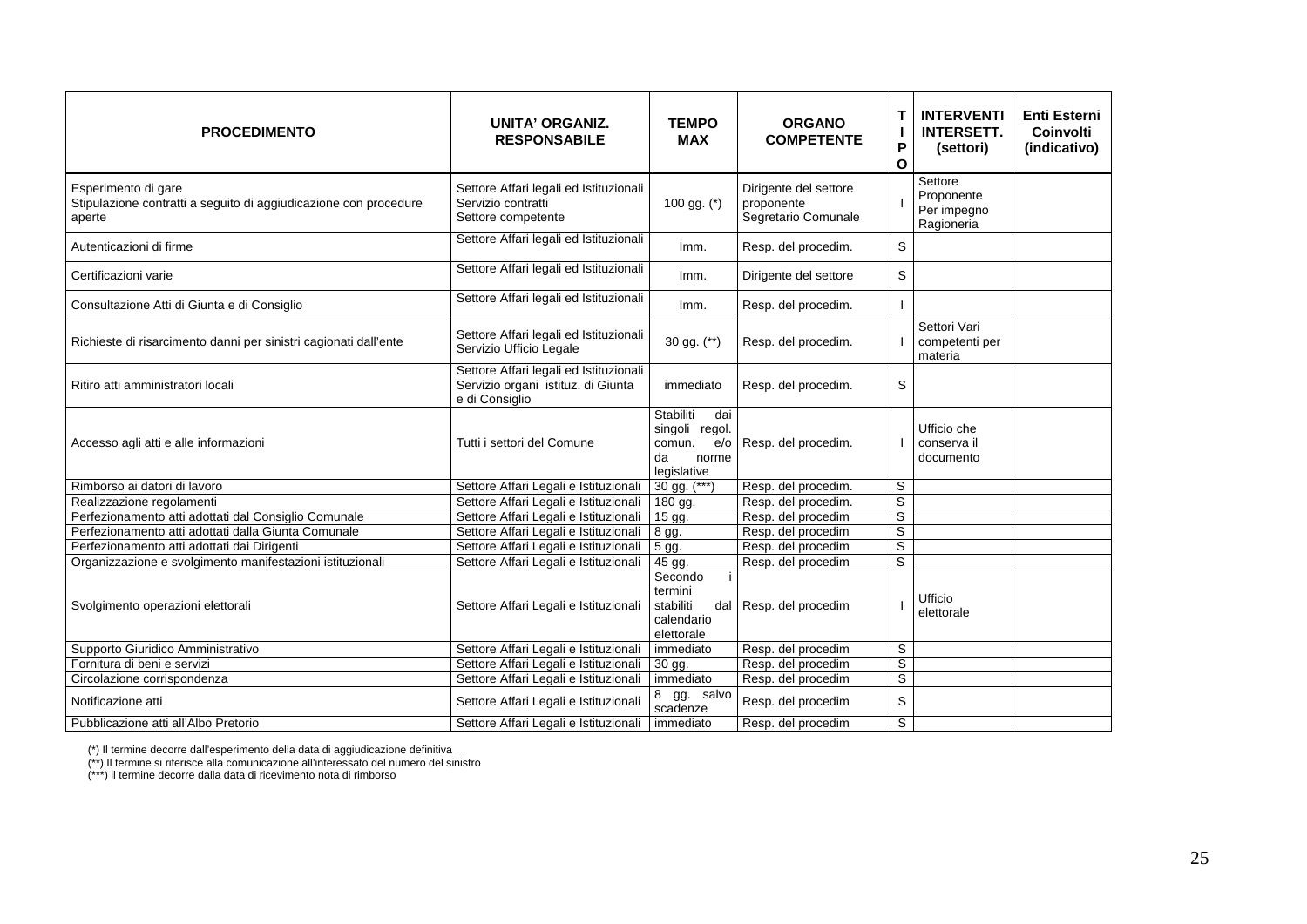| <b>PROCEDIMENTO</b>                                                                                                                                              | <b>UNITA' ORGANIZ.</b><br><b>RESPONSABILE</b>                                | <b>TEMPO</b><br><b>MAX</b> | <b>ORGANO</b><br><b>COMPETENTE</b>                         | T<br>P<br>$\mathbf{o}$ | <b>INTERVENTI</b><br><b>INTERSETT.</b><br>(settori)                           | <b>Enti Esterni</b><br>Coinvolti<br>(indicativo)                       |
|------------------------------------------------------------------------------------------------------------------------------------------------------------------|------------------------------------------------------------------------------|----------------------------|------------------------------------------------------------|------------------------|-------------------------------------------------------------------------------|------------------------------------------------------------------------|
| Rilascio numerazione civica interna ed esterna                                                                                                                   | Settore LL.PP.<br>Servizio toponomastica                                     | 5 gg.                      | Resp. del procedimento                                     |                        | Uff. anagrafe                                                                 |                                                                        |
| Sopralluoghi e verifiche                                                                                                                                         | Settore Lavori Pubblici                                                      | 30 gg.                     | Resp. del procedimento                                     |                        | PL.<br>Uff. Commercio<br>Uff. Legale                                          | Carabinieri                                                            |
| Ordinanze in materia di sicurezza pubblica, pubblica incolumità e<br>tutela del patrimonio                                                                       | Settore Lavori Pubblici ed Edilizia<br>Privata                               | 30 gg.                     | Sindaco o Assessore                                        |                        | Uff. Ecologia<br>Demanio e<br>Patrimonio                                      | $A.S.L. -$<br>Carabinieri-<br>Sovrintendenza<br>- ARPA                 |
| Risposta a istanze conoscitive in materia di opere e lavori pubblici                                                                                             | Settore Lavori Pubblici                                                      | 30 gg.                     | Dirigente Area                                             |                        | In funzione<br>della domanda                                                  | Regione<br>Lombardia<br>Provincia<br>Parco Nord                        |
| Comunicazioni all'Osservatorio OO, PP. - Trasmissione tabelle<br>riepilogative periodiche sull'andamento dei LL.PP.                                              | Settore Lavori Pubblici                                                      | 30 gg.                     | Resp. del Procedimento                                     | S                      |                                                                               | Regione<br>Lombardia                                                   |
| Stesura atti di gara<br>Esperimento di gara<br>Stipulazione contratto a seguito di aggiudicazione lavori, servizi e<br>forniture a seguito di procedura di gara. | Settore Lavori Pubblici<br>Settore Segreteria Generale<br>Servizio Contratti | 100 gg.(*)                 | Dirigente del settore<br>proponente<br>Segretario Comunale |                        | Settore<br>proponente<br>Ragioneria                                           | <b>INPS</b><br><b>INAIL</b><br><b>CCIAA</b><br>Tribunale<br>Prefettura |
| Interventi di piccola manutenzione nelle scuole, nei nidi e negli<br>edifici di proprietà comunale                                                               | Settore Lavori Pubblici                                                      | $***$                      | Resp. del Procedimento                                     |                        | P.I. - Servizi<br>alla Persona -<br>Uff. Sport $-$<br>Demanio e<br>Patrimonio | Direzioni<br><b>Didattiche</b>                                         |
| Interventi di piccola manutenzione sulle strade, sugli impianti di<br>pubblica illuminazione e sulla segnaletica orizzontale e verticale                         | Settore Lavori Pubblici                                                      | $***$                      | Resp. del Procedimento                                     |                        | Polizia Locale                                                                | Enel -<br>Carabinieri                                                  |
| Progettazione opere                                                                                                                                              | Settore Lavori Pubblici                                                      | ***                        | Dirigente Area                                             |                        | In funzione del<br>progetto                                                   | ASL - ARPA -<br>$VV.F. -$<br>Sovrintendenza<br>- Parco Nord.<br>etc.   |

(\*) il termine decorre dall'esperimento della gara e si conclude con la stipula del contratto

(\*\*) tre ordini di priorità, sulla base dell'urgenza rilevata durante i sopralluoghi

(\*\*\*) sulla base della tipologia dell'opera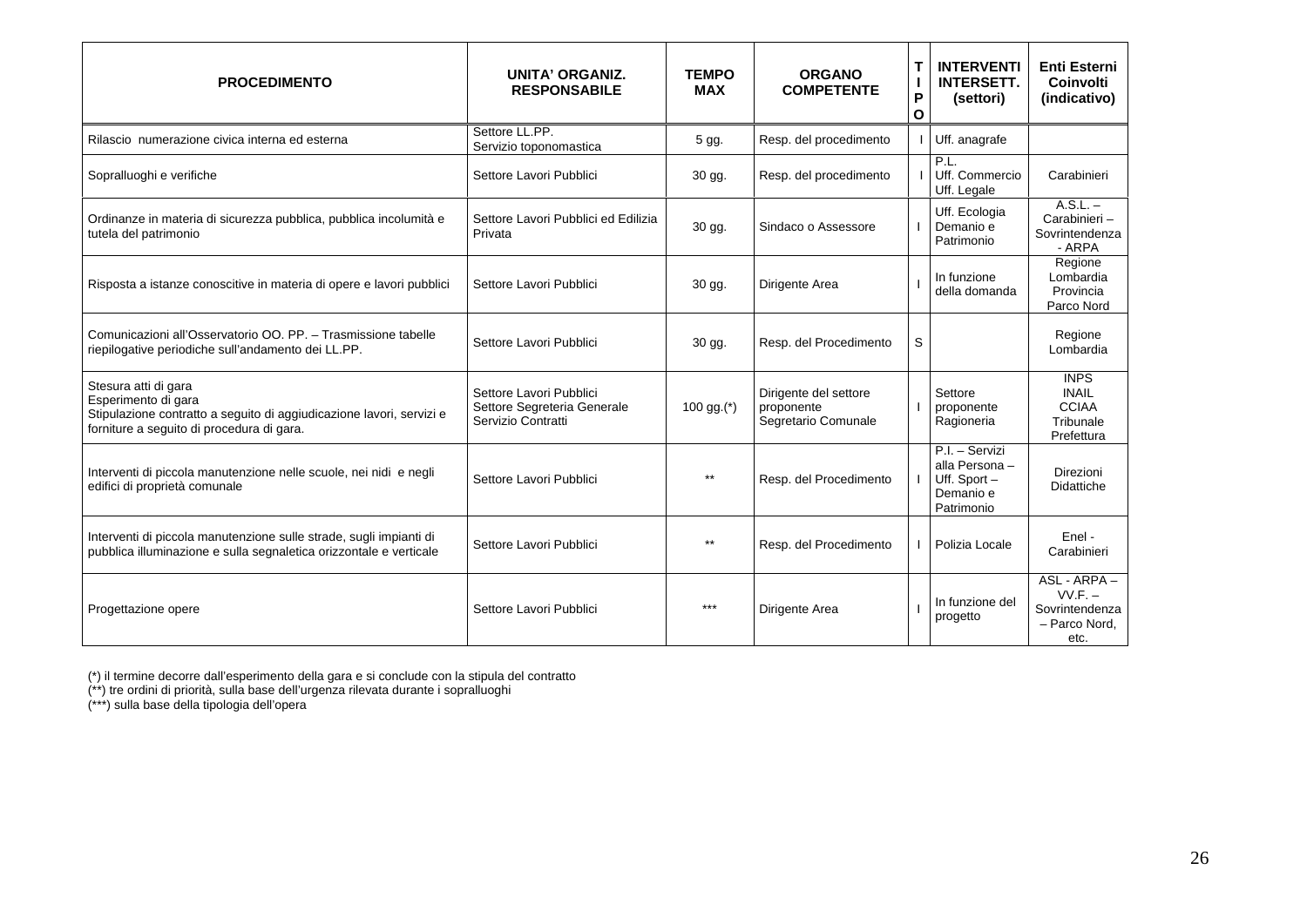| <b>PROCEDIMENTO</b>                                        | <b>UNITA' ORGANIZ.</b><br><b>RESPONSABILE</b> | <b>TEMPO</b><br><b>MAX</b>                                      | <b>ORGANO</b><br><b>COMPETENTE</b>                     | Т<br>P<br>$\mathbf{o}$ | <b>INTERVENTI</b><br><b>INTERSETT.</b><br>(settori)                | <b>Enti Esterni</b><br><b>Coinvolti</b><br>(indicativo)        |
|------------------------------------------------------------|-----------------------------------------------|-----------------------------------------------------------------|--------------------------------------------------------|------------------------|--------------------------------------------------------------------|----------------------------------------------------------------|
| Direzione Lavori                                           | Settore Lavori Pubblici                       | $\star$                                                         | Resp. del Procedimento                                 | S                      |                                                                    | $ENEL-CAP-$<br>$A.T.M. -$<br><b>IANOMI-</b><br><b>ARCALGAS</b> |
| Autorizzazione scavi su suolo pubblico                     | Settore Lavori Pubblici                       | $15$ gg.                                                        | Dirigente Area                                         | S                      |                                                                    | $ENEL-CAP-$<br>ARCALGAS -<br><b>IANOMI</b>                     |
| Redazione Piano Triennale OO.PP, e Elenco Annuale LL.PP.   | Settore LL.PP.                                | entro il 30/09<br>di ogni anno                                  | Dirigente Area<br>Giunta Comunale<br>ConsiglioComunale |                        | Ufficio<br>Ragioneria                                              |                                                                |
| Autorizzazione al subappalto                               | Settore LL.PP.                                | 30 gg.                                                          | Resp. del procedimento                                 | S                      |                                                                    |                                                                |
| Rilascio All. D alle imprese che ne fanno richiesta        | Settore LL.PP.                                | 30 gg.                                                          | Resp. del procedimento                                 | S                      |                                                                    |                                                                |
| Sottoscrizione accordi bonari con imprese                  | Settore LL.PP.                                | in funzione<br>dell'entità del<br>contenzioso                   | Resp. del Procedimento                                 | S                      |                                                                    |                                                                |
| Emissione certificati di regolare esecuzione/collaudo      | Settore LL.PP.                                | 90 gg. c.r.e.<br>180 gg.<br>collaudo                            | Resp. del Procedimento                                 | S                      |                                                                    |                                                                |
| Procedimenti per ottenimento finanziamenti opere pubbliche | Settore LL.PP.                                | sulla base<br>delle<br>indicazioni<br>dell'Ente<br>finanziatore | Dirigente Area<br>Sindaco                              |                        | Ufficio<br>Ragioneria                                              | Regione<br>Lombardia $-$<br>Provincia di<br>Milano             |
| Programmazione piani di intervento scuole                  | Settore LL.PP.                                | con cadenza<br>bimensile                                        | Dirigente Area                                         |                        | <b>Ufficio Pubblica</b><br>Istruzione -<br>Servizi alla<br>Persona | Direzioni<br>Didattiche                                        |

(\*) sulla base della tipologia dell'opera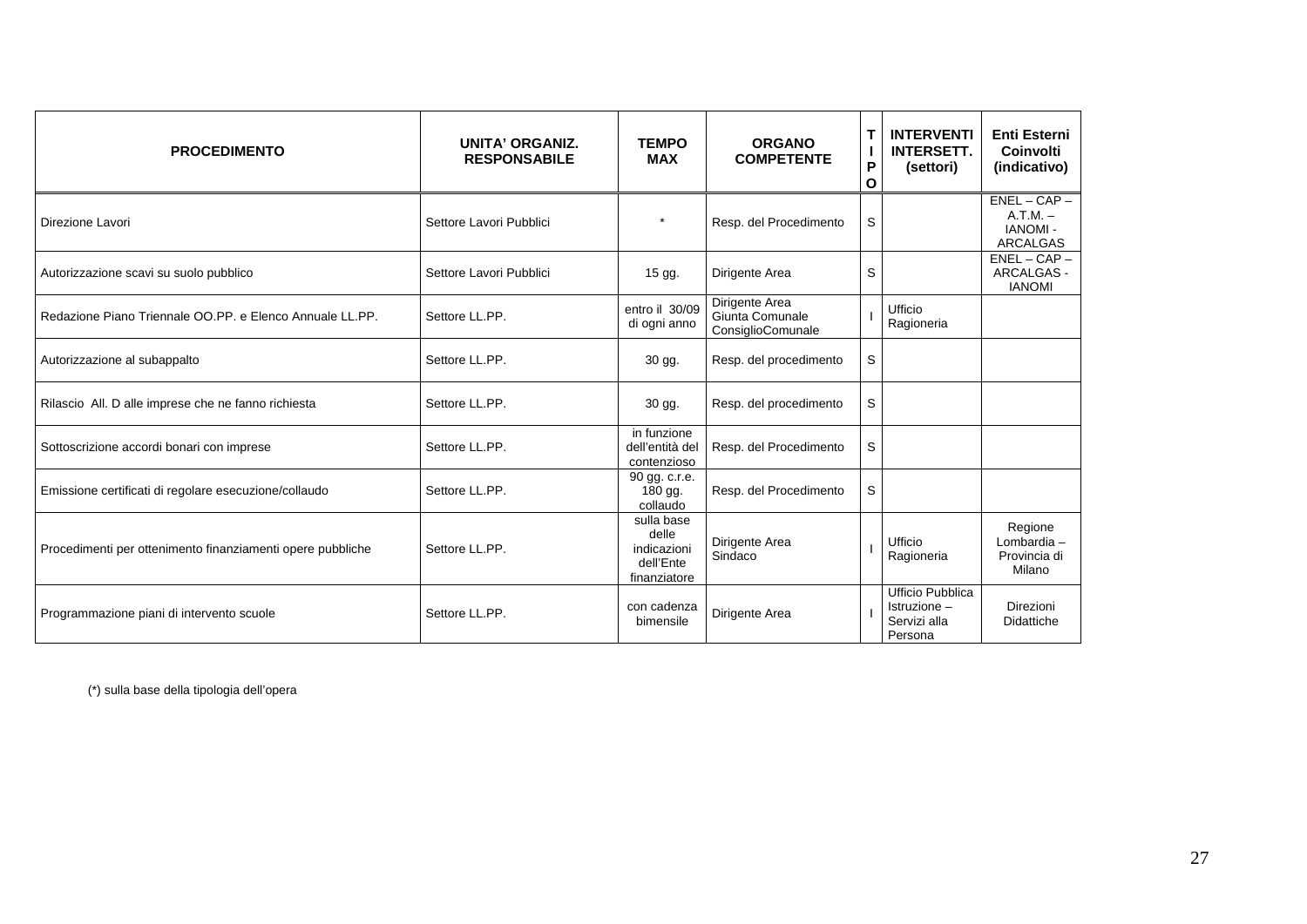| <b>PROCEDIMENTO</b>                                                           | UNITA' ORGANIZ.<br><b>RESPONSABILE</b>                    | <b>TEMPO</b><br><b>MAX</b> | <b>ORGANO</b><br><b>COMPETENTE</b> | P<br>O | <b>INTERVENTI</b><br><b>INTERSETT.</b><br>(settori) | Enti Esterni<br>Coinvolti<br>(indicativo) |
|-------------------------------------------------------------------------------|-----------------------------------------------------------|----------------------------|------------------------------------|--------|-----------------------------------------------------|-------------------------------------------|
| Autorizzazione per il transito di autocarri in deroga ai divieti              | Settore Polizia Municipale                                | 7 gg.                      | Responsabile del settore           |        | Strade<br>Viabilità                                 |                                           |
| Autorizzazione per l'accesso in zone a traffico limitato (annuali)            | Settore Polizia Municipale                                | 7 gg.                      | Responsabile del settore           | S      |                                                     |                                           |
| Ordinanze in materia di traffico e viabilità                                  | Settore Polizia Municipale                                | 30 gg.                     | Responsabile del settore           |        | Strade<br>Viabilità                                 |                                           |
| Rinnovo autorizzazione per l'accesso in zone a traffico limitato<br>(annuali) | Settore Polizia Municipale                                | Imm.                       | Responsabile del settore           | S      |                                                     |                                           |
| Avvio del trattamento sanitario obbligatorio                                  | Settore Polizia Municipale<br>Servizio Polizia Municipale | 48 ore                     | Sindaco o Assessore                |        | Servizio Igiene<br>e sanità                         | <b>ASL</b>                                |
| Pass per invalidi                                                             | Settore Polizia Municipale<br>Servizio Polizia Municipale | 10 gg.                     | Resp. del procedim.                | S      |                                                     |                                           |
| Rilascio copia di rilevazioni incidenti                                       | Settore Polizia Municipale<br>Servizio Polizia Municipale | 30 gg.                     | Resp. del procedim.                | S      |                                                     |                                           |
| Rimozione e restituzione veicoli                                              | Settore Polizia Municipale<br>Servizio Polizia Municipale | Imm.                       | Resp. del procedim.                | S      |                                                     |                                           |
| Ritiro patenti in esecuzione ordinanza prefetto                               | Settore Polizia Municipale<br>Servizio Polizia Municipale | 10 gg.                     | Resp. del procedim.                | S      |                                                     |                                           |
| Ordinanze contingibili e urgenti                                              | Settore Polizia Municipale<br>Servizio Polizia Municipale | 1 giorno                   | Sindaco                            | S      |                                                     |                                           |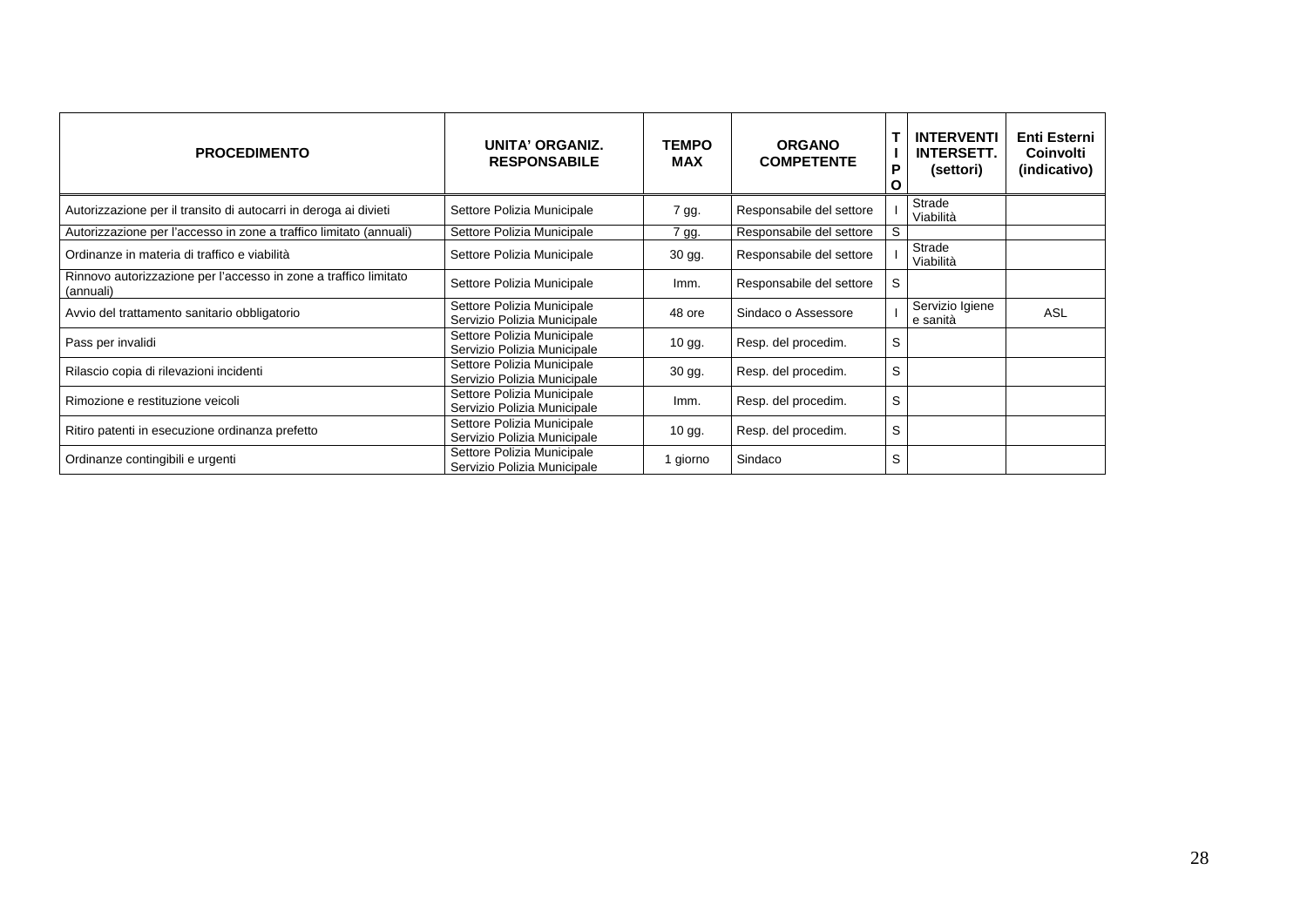| <b>PROCEDIMENTO</b>                                                                                                                                                                                                                      | <b>TEMPO</b><br><b>MAX</b> | UNITA' ORGANIZ.<br><b>RESPONSABILE</b> | <b>ORGANO</b><br><b>COMPETENTE</b> | <b>TIPO</b>                 | <b>INTERVENTI</b><br><b>INTERSETT.</b><br>(settori) | <b>DIA</b><br>Art.19 L<br>241/90 | Silenzio-<br>assenso<br><b>Art.20 L</b><br>241/90 | <b>Necessità</b><br>di assenso<br>espresso |
|------------------------------------------------------------------------------------------------------------------------------------------------------------------------------------------------------------------------------------------|----------------------------|----------------------------------------|------------------------------------|-----------------------------|-----------------------------------------------------|----------------------------------|---------------------------------------------------|--------------------------------------------|
| Comunicazione di apertura, trasferimento,<br>ampliamento esercizio di vicinato al dettaglio                                                                                                                                              | 30 gg.                     | Responsabile U.O.                      |                                    | Settore<br>Pian. Territorio |                                                     | $\mathsf{X}$                     |                                                   |                                            |
| Comunicazione di subingresso in esercizio di vicinato<br>al dettaglio (con diritto alla prosecuzione immediata<br>dell'attività)                                                                                                         | 90 gg.                     | Resp. di settore                       |                                    |                             |                                                     | X                                |                                                   |                                            |
| Comunicazione di apertura, trasferimento, modifiche<br>spacci interni per la vendita al dettaglio (forma<br>speciale vendita al dettaglio)                                                                                               | 30 gg.                     | Dirigente di settore                   |                                    | Settore<br>Pian. Territorio |                                                     | X                                |                                                   |                                            |
| Comunicazione di subingresso in spaccio interno di<br>vendita al dettaglio (con diritto alla prosecuzione<br>immediata dell'attività)                                                                                                    | 90 gg.                     | Responsabile U.O.                      | $\mathbb S$                        |                             |                                                     | X                                |                                                   |                                            |
| Comunicazione di vendita mediante distributori<br>automatici (se azienda non ancora attiva)                                                                                                                                              | 30 gg.                     | Responsabile U.O.                      | $\mathbf S$                        |                             |                                                     | X                                |                                                   |                                            |
| Comunicazione di vendita mediante distributori<br>automatici (se azienda già in attività)                                                                                                                                                | Immediato                  | Responsabile U.O.                      | $\mathsf S$                        |                             |                                                     | X                                |                                                   |                                            |
| Comunicazione relativa alle altre forme speciali di<br>vendita al dettaglio (e-commerce, vendita a domicilio<br>del consumatore, vendita per corrispondenza) -<br>nuove aperture, trasferimenti, modifiche                               | 30 gg.                     | Responsabile U.O.                      | $\mathbf S$                        |                             |                                                     | X                                |                                                   |                                            |
| Comunicazione relativa alle altre forme speciali di<br>vendita al dettaglio (e-commerce, vendita a domicilio<br>del consumatore, vendita per corrispondenza) -<br>subingresso (con diritto alla prosecuzione immediata<br>dell'attività) | 90 gg.                     | Responsabile U.O.                      | $\mathsf S$                        |                             |                                                     | $\mathsf{X}$                     |                                                   |                                            |
| Apertura, trasferimento di sede e modifiche media<br>struttura di vendita                                                                                                                                                                | 90 gg.                     | Responsabile U.O.                      |                                    | Settore<br>Pian. Territorio |                                                     |                                  | X                                                 |                                            |
| Comunicazione di subingresso media struttura di<br>vendita (con diritto a prosecuzione immediata<br>dell'attività)                                                                                                                       | 90 gg.                     | Responsabile U.O.                      | $\mathbb S$                        |                             |                                                     | X                                |                                                   |                                            |
| Apertura, trasferimento di sede e ampliamento<br>grande struttura di vendita                                                                                                                                                             | 180 gg.                    | Responsabile U.O.                      |                                    | Settore<br>Pian. Territorio | Provincia e<br>Regione                              |                                  | X                                                 |                                            |
| Comunicazione di subingresso grande struttura di<br>vendita (con diritto a prosecuzione immediata<br>dell'attività)                                                                                                                      | 90 gg.                     | Responsabile U.O.                      | $\mathbb S$                        |                             |                                                     | X                                |                                                   |                                            |
| Commercio su aree pubbliche mediante posteggio<br>isolato (chioschi) - nuova istituzione, trasferimenti                                                                                                                                  | 90 gg.                     | Responsabile U.O.                      |                                    | Settore<br>Pian. Territorio |                                                     |                                  |                                                   | X                                          |
| Commercio su aree pubbliche mediante posteggio<br>isolato (chioschi) - subingresso (con diritto a<br>prosecuzione immediata dell'attività)                                                                                               | 90 gg.                     | Responsabile U.O.                      | S                                  |                             |                                                     | $\times$                         |                                                   |                                            |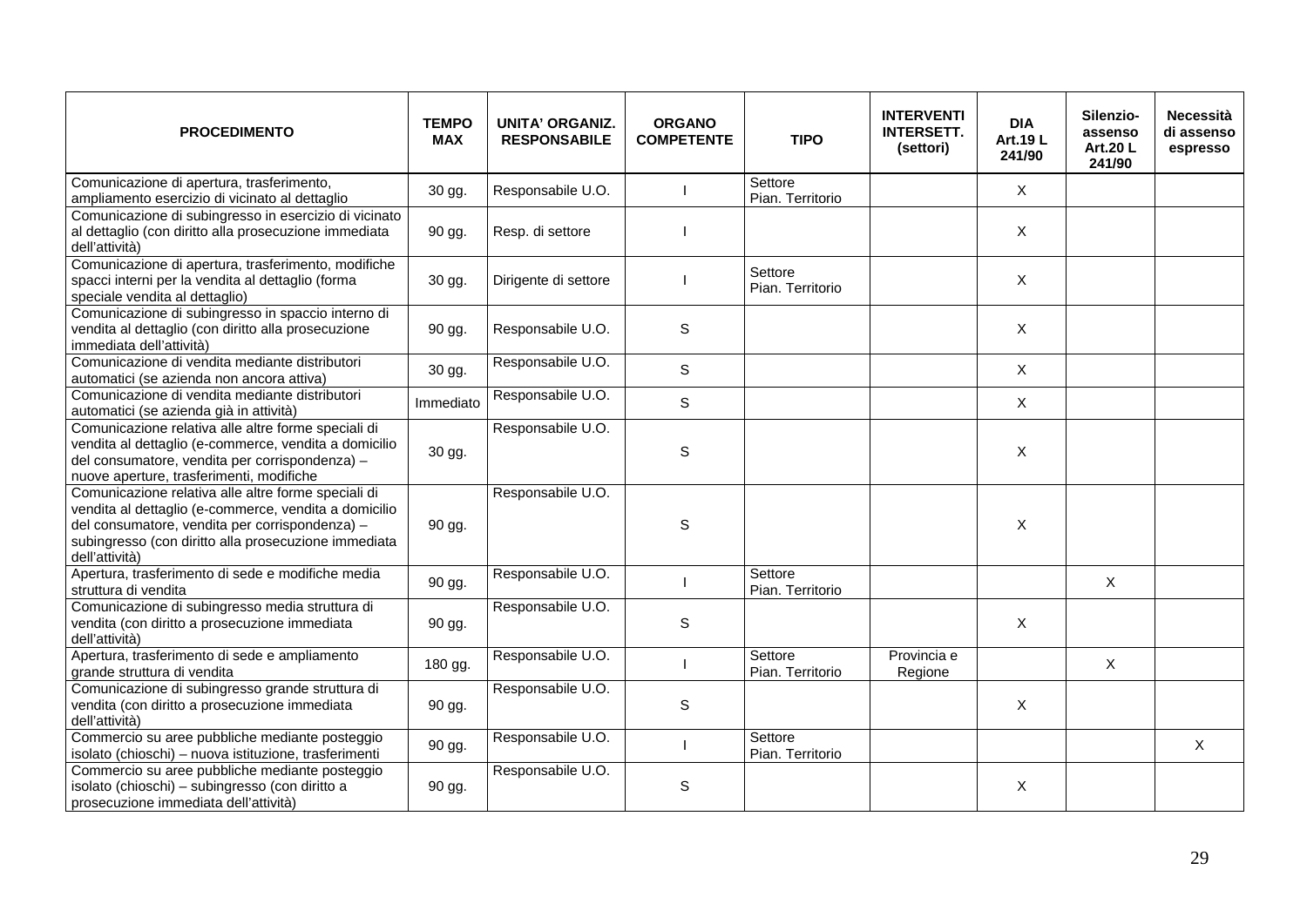| Commercio su aree pubbliche in forma itinerante -         |            | Responsabile U.O. |             |                  |                  |                           |              |              |
|-----------------------------------------------------------|------------|-------------------|-------------|------------------|------------------|---------------------------|--------------|--------------|
|                                                           |            |                   |             |                  |                  |                           | X            |              |
| nuove autorizzazioni, ampliamenti settore                 | 90 gg.     |                   |             |                  |                  |                           |              |              |
| merceologico                                              |            |                   |             |                  |                  |                           |              |              |
| Commercio su aree pubbliche in forma itinerante -         |            | Responsabile U.O. |             |                  |                  |                           |              |              |
| subingressi (con diritto ad immediata prosecuzione        | 90 gg.     |                   | $\mathbf S$ |                  |                  | X                         |              |              |
| attività)                                                 |            |                   |             |                  |                  |                           |              |              |
| Commercio su aree pubbliche presso posteggi               |            | Responsabile U.O. |             |                  |                  |                           |              |              |
| mercatali - nuove autorizzazioni                          | 90 gg. (*) |                   |             |                  | Regione          |                           |              | $\mathsf{X}$ |
| Commercio su aree pubbliche presso posteggi               |            | Responsabile U.O. |             |                  |                  |                           |              |              |
| mercatali - subingressi (con diritto ad immediata         | 90 gg.     |                   | $\mathsf S$ |                  |                  | X                         |              |              |
| prosecuzione attività)                                    |            |                   |             |                  |                  |                           |              |              |
| Somministrazione di alimenti e bevande - nuove            |            | Responsabile U.O. |             | Settore          |                  |                           |              |              |
|                                                           | 45 gg.     |                   |             | Pian. Territorio |                  |                           | $\mathsf{X}$ |              |
| aperture e trasferimenti di sede                          |            |                   |             |                  |                  |                           |              |              |
| Somministrazione di alimenti e bevande -                  |            | Responsabile U.O. |             |                  |                  |                           |              |              |
| subingressi (con diritto all'immediata prosecuzione       | 30 gg.     |                   | $\mathsf S$ |                  |                  | X                         |              |              |
| dell'attività)                                            |            |                   |             |                  |                  |                           |              |              |
| Somministrazione di alimenti e bevande - variazione       | 30 gg.     | Responsabile U.O. |             | Settore          |                  | $\pmb{\times}$            |              |              |
| delle superfici                                           |            |                   |             | Pian. Territorio |                  |                           |              |              |
| Somministrazione di alimenti e bevande - variazione       |            | Responsabile U.O. |             |                  |                  |                           |              |              |
| delegato (con diritto all'immediata prosecuzione          | 90 gg.     |                   | $\mathbb S$ |                  |                  | $\boldsymbol{\mathsf{X}}$ |              |              |
| dell'attività)                                            |            |                   |             |                  |                  |                           |              |              |
| Somministrazione di alimenti e bevande - variazione       |            | Responsabile U.O. |             |                  |                  |                           |              |              |
| orario                                                    | 2 gg.      |                   | $\mathsf S$ |                  |                  | X                         |              |              |
| Attività di acconciatore ed estetista - comunicazione     |            | Responsabile U.O. |             |                  |                  |                           |              |              |
| di nuova apertura, trasferimento di sede, variazioni      | 30 gg.     |                   |             | Settore          |                  |                           | X            |              |
| superficie                                                |            |                   |             | Pian. Territorio |                  |                           |              |              |
| Attività di acconciatore ed estetista - comunicazione     |            | Responsabile U.O. |             |                  |                  |                           |              |              |
|                                                           |            |                   | $\mathsf S$ |                  |                  | X                         |              |              |
| di subingresso (con diritto alla prosecuzione             | 90 gg.     |                   |             |                  |                  |                           |              |              |
| immediata dell'attività)                                  |            |                   |             |                  |                  |                           |              |              |
| Attività di acconciatore ed estetista - comunicazione     |            | Responsabile U.O. |             |                  |                  |                           |              |              |
| di variazione delegato (con diritto alla prosecuzione     | 90 gg.     |                   | S           |                  |                  | X                         |              |              |
| immediata dell'attività)                                  |            |                   |             |                  |                  |                           |              |              |
| Assegnazione matricola per impianti ascensori             | 30 gg.     | Responsabile U.O. | S           |                  |                  | X                         |              |              |
| Verifica agibilità per locali di pubblico intrattenimento |            | Responsabile U.O. |             | Commissione      |                  |                           |              |              |
| e spettacolo (se richiesto intervento della               |            |                   |             | comunale         | Asl e Vigili del |                           |              | X            |
| Commissione comunale di vigilanza) - esame                | 30 gg.     |                   |             |                  | Fuoco            |                           |              |              |
| progetto                                                  |            |                   |             | vigilanza        |                  |                           |              |              |
| Verifica agibilità per locali di pubblico intrattenimento |            | Responsabile U.O. |             | Commissione      |                  |                           |              |              |
| e spettacolo (se richiesto intervento della               | 20 gg.     |                   |             | comunale         | Asl e Vigili del |                           |              | X            |
| Commissione comunale di vigilanza) - sopralluogo          |            |                   |             | vigilanza        | Fuoco            |                           |              |              |
| Sale pubbliche da gioco (nuove aperture,                  |            | Responsabile U.O. |             | Settore          |                  |                           |              |              |
| trasferimenti di sede, variazioni)                        | 30 gg.     |                   |             | Pian. Territorio |                  |                           | $\mathsf{X}$ |              |
| Sale pubbliche da gioco (subingressi con diritto alla     |            | Responsabile U.O. |             |                  |                  |                           |              |              |
|                                                           | 90 gg.     |                   | S           |                  |                  | X                         |              |              |
| prosecuzione immediata dell'attività)                     |            |                   |             |                  |                  |                           |              |              |
| Installazione dispositivi da intrattenimento negli        |            | Responsabile U.O. |             |                  |                  |                           |              |              |
| esercizi autorizzabili (con diritto all'immediata         | 30 gg.     |                   | $\mathbb S$ |                  |                  |                           | X            |              |
| attivazione)                                              |            |                   |             |                  |                  |                           |              |              |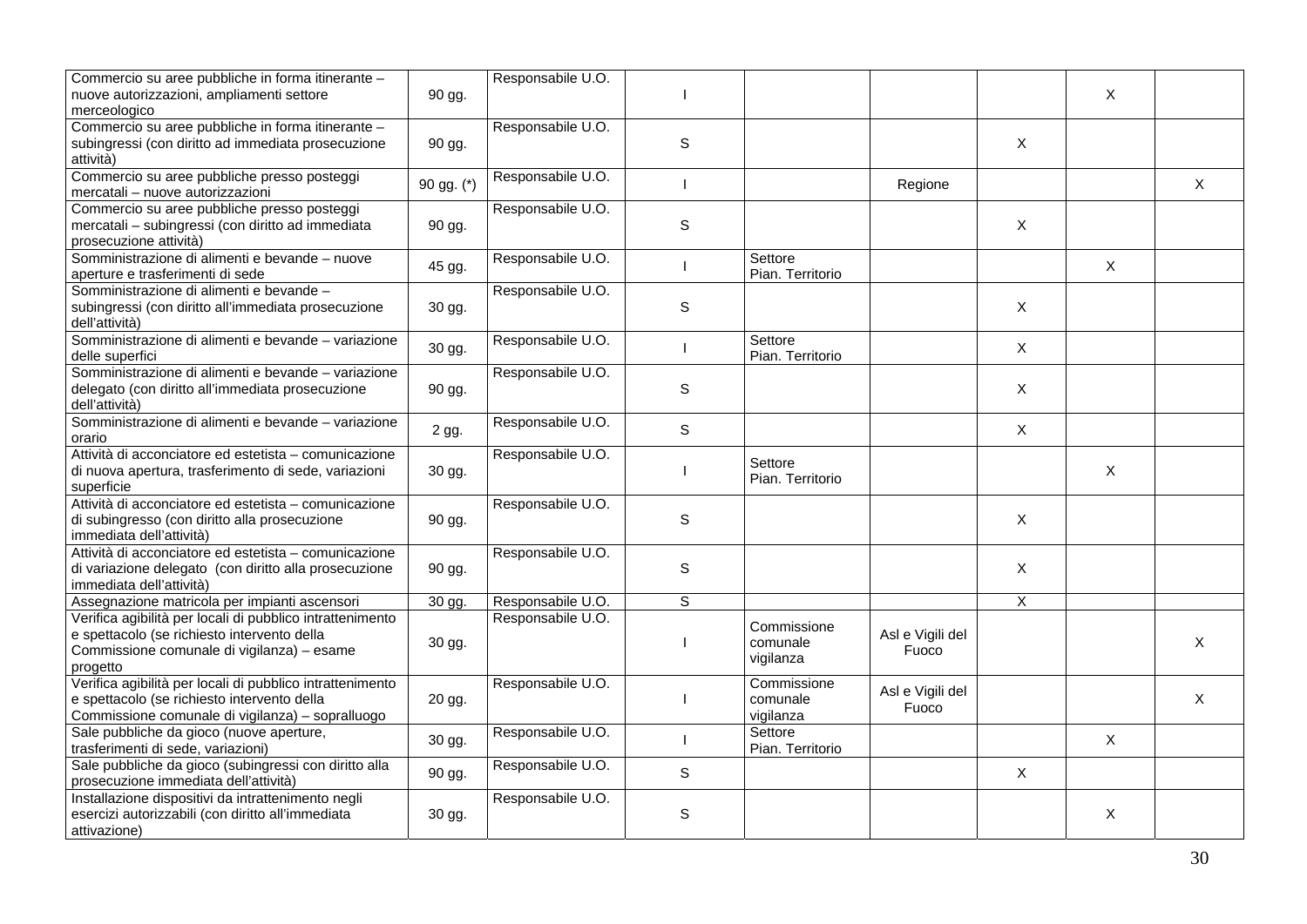| Attività ricettive (apertura, trasferimento di sede,<br>variazioni)                                                          | 30 gg.    | Responsabile U.O. |   | Settore<br>Pian. Territorio                    | Vigili del Fuoco |   | X |   |
|------------------------------------------------------------------------------------------------------------------------------|-----------|-------------------|---|------------------------------------------------|------------------|---|---|---|
| Attività ricettive (subingresso con diritto all'immediata<br>prosecuzione)                                                   | 90 gg.    | Responsabile U.O. | S |                                                |                  | X |   |   |
| Autorimesse (apertura, trasferimento di sede,<br>variazioni)                                                                 | 30 gg.    | Responsabile U.O. |   | Settore<br>Pian. Territorio                    | Vigili del Fuoco | X |   |   |
| Autorimesse (subingresso con diritto all'immediata<br>prosecuzione)                                                          | 90 gg.    | Responsabile U.O. | S |                                                |                  | X |   |   |
| Nulla osta sostituzione autovettura per attività di<br>autonoleggio e taxi                                                   | 90 gg.    | Responsabile U.O. | S |                                                |                  |   |   | X |
| Subingresso in attività di autonoleggio e taxi                                                                               | 90 gg.    | Responsabile U.O. | S |                                                |                  | X |   |   |
| Agenzia di affari (apertura, trasferimento di sede,<br>variazioni)                                                           | 30 gg.    | Responsabile U.O. |   | Settore<br>Pian. Territorio                    | Vigili del Fuoco |   | X |   |
| Agenzia di affari (subingresso con diritto<br>all'immediata prosecuzione)                                                    | 90 gg.    | Responsabile U.O. | S |                                                |                  | X |   |   |
| Commercio cose usate (apertura, trasferimento di<br>sede, variazioni)                                                        | 30 gg.    | Responsabile U.O. |   | Settore<br>Pian. Territorio                    |                  |   | X |   |
| Commercio cose usate (subingresso con diritto<br>all'immediata prosecuzione)                                                 | 90 gg.    | Responsabile U.O. | S |                                                |                  | X |   |   |
| Occupazione suolo pubblico                                                                                                   | 60 gg.    | Responsabile U.O. |   | Settore lavori<br>pubblici - Polizia<br>Locale |                  |   |   | X |
| Ogni comunicazione di cessazione attività riguardanti<br>i profili di competenza dell'U.O. Economia e Attività<br>produttiva | Immediato | Responsabile U.O. | S |                                                | X                |   |   |   |

(\*) Decorrenti dalla data di pubblicazione nel BURL del relativo bando.

Per tutti gli altri procedimenti il termine decorre dalla data di presentazione della comunicazione/istanza al Protocollo comunale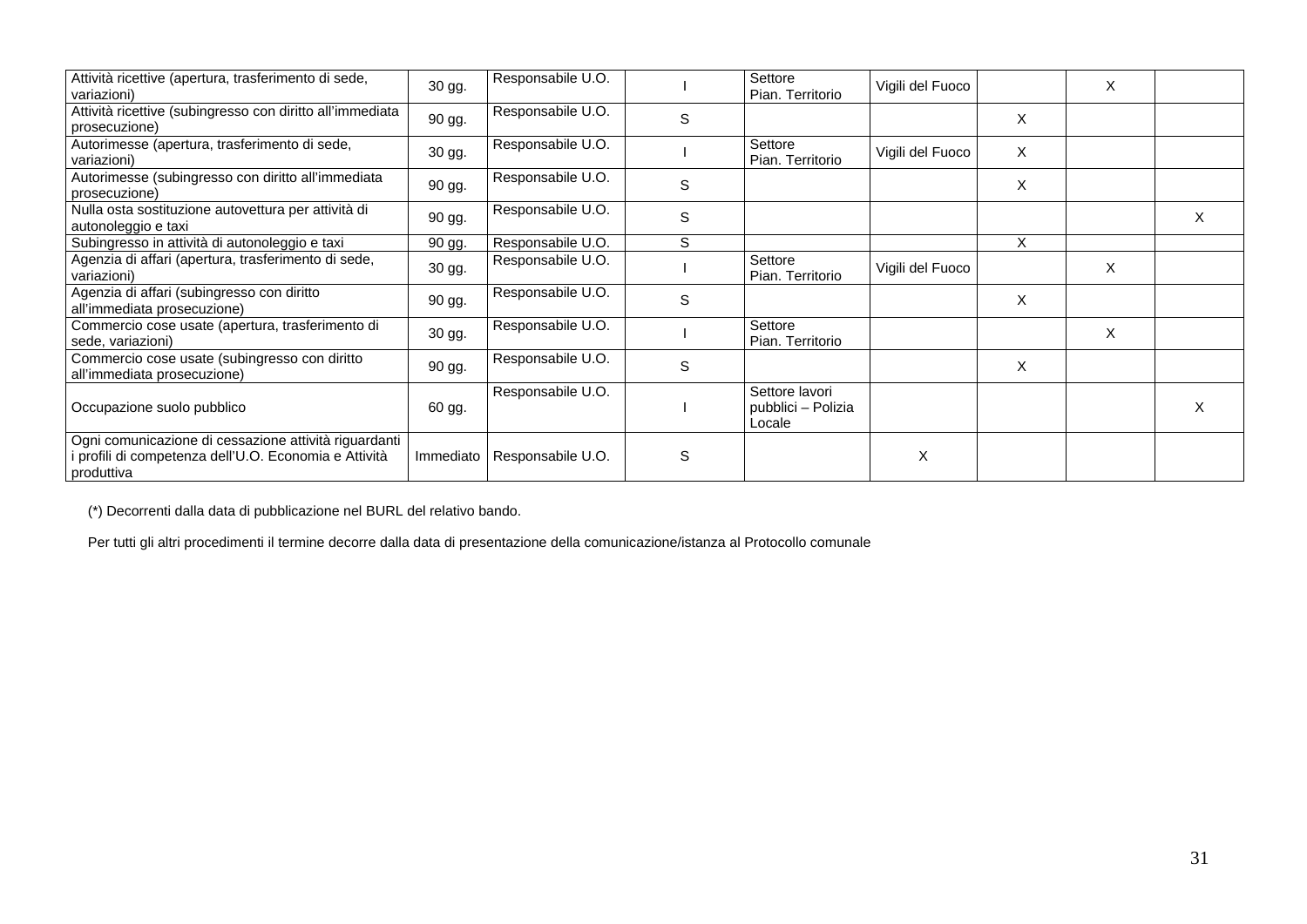| <b>PROCEDIMENTO</b>                                | UNITA' ORGANIZ.<br><b>RESPONSABILE</b>       | <b>TEMPO</b><br><b>MAX</b> | <b>ORGANO</b><br><b>COMPETENTE</b> | D | <b>INTERVENTI</b><br><b>INTERSETT.</b><br>(settori) | Enti Esterni<br>Coinvolti<br>(indicativo) |
|----------------------------------------------------|----------------------------------------------|----------------------------|------------------------------------|---|-----------------------------------------------------|-------------------------------------------|
| Autorizzazione per abbattimento alberature private | Settore Ecologia<br>Servizio Ecologia        | 60 gg.                     | Resp. di settore                   |   | Lavori Pubblici                                     |                                           |
| Adozione di cane dal canile comunale               | Settore Ecologia<br>Servizio igiene e sanità | 60 gg.                     | Resp. del procedimento             | S |                                                     |                                           |
| I Inserimenti al canile                            | Settore Ecologia<br>Servizio igiene e sanità | Imm.                       | Resp. del procedimento             | S |                                                     |                                           |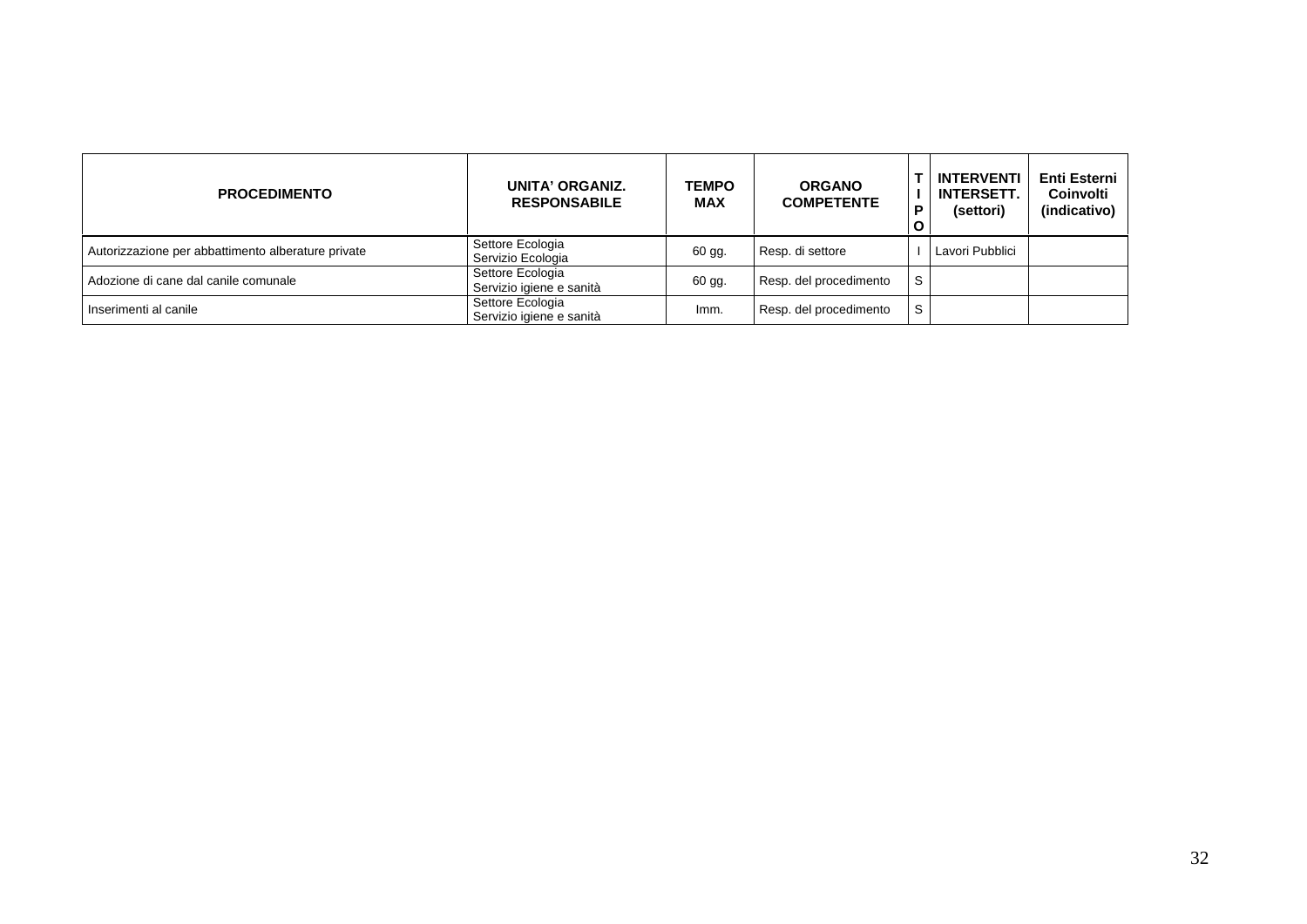| <b>PROCEDIMENTO</b>                                                                                                         | <b>UNITA' ORGANIZ.</b><br><b>RESPONSABILE</b>                   | <b>TEMPO</b><br><b>MAX</b>                                   | <b>ORGANO</b><br><b>COMPETENTE</b>           | $\mathbf{I}$<br>P<br>O | <b>INTERVENTI</b><br><b>INTERSETT.</b><br>(settori) | <b>Enti Esterni</b><br>Coinvolti<br>(indicativo)    |
|-----------------------------------------------------------------------------------------------------------------------------|-----------------------------------------------------------------|--------------------------------------------------------------|----------------------------------------------|------------------------|-----------------------------------------------------|-----------------------------------------------------|
| Consegna tesserini caccia                                                                                                   | Servizio Sport                                                  | Imm.                                                         | Resp. del procedimento                       | S                      |                                                     |                                                     |
| Assegnazione buoni libro per la scuola elementare                                                                           | Servizio Pubbl. Istruzione                                      | 90 gg.                                                       | Dirigente del settore                        |                        | Ragioneria                                          | Istituti<br>Scolastici                              |
| Assegnazione contributi a scuole e utenti                                                                                   | Servizio Pubbl. Istruzione                                      | 90 gg.                                                       | Giunta comunale                              |                        | Ragioneria                                          | Istituti scolastici                                 |
| Ammissione servizio assistenza domiciliare                                                                                  | Settore servizi socio-assistenziali<br>Servizio servizi sociali | 30 gg.                                                       | Assistente sociale                           | $\mathsf S$            |                                                     |                                                     |
| Concessione contributi ad enti ed associazioni                                                                              | Settore servizi socio-assistenziali<br>Servizio servizi sociali | 90 gg.                                                       | Giunta comunale                              |                        | Ragioneria                                          |                                                     |
| Concessione contributi sussidi economici                                                                                    | Settore servizi socio-assistenziali<br>Servizio servizi sociali | *45gg                                                        | Dirigente del settore                        |                        | Ragioneria<br>Segreteria                            |                                                     |
| Istruzione pratica-raccolta domande<br>Formazione graduatoria per assegnazione alloggi ERP e alloggi<br>comunali iscrizione | Settore servizi socio-assistenziali<br>Servizio servizi sociali | 60 gg<br>* *135 gg.                                          | Commissione comprens.<br>Alloggi E.R.P.      |                        | Ragioneria                                          | Commiss.<br>Comprens.<br>ERP                        |
| Organizzazione attività per anziani: soggiorni, corsi di nuoto, att.<br>motoria                                             | Settore servizi socio-assistenziali<br>Servizio servizi sociali | 60 gg.                                                       | Resp. Del procedimento                       |                        | URP per pred.<br>Manifesti e vol.                   | Agenzie turi. -<br>piscina comu. -<br>ass. sportive |
| Ammissione servizio pasti per anziani                                                                                       | Settore servizi soci-assistenziali<br>servizio servizi sociali  | Imm. (se c'è<br>la<br>disponibilità)                         | Assistente sociale                           |                        |                                                     |                                                     |
| Reclutamento volontari servizio civile                                                                                      | Settore servizi socio-assistentiali<br>Settore pubbl.istr.      |                                                              | Psicologa<br>Resp. Procedimento              |                        | URP per<br>raccolta<br>domande e<br>pred. Manifesti | <b>ANCI</b>                                         |
| Erogazione servizio trasporto persone svantaggiate                                                                          | Settore servizi socio assistenziali<br>Servizi sociali          | 30 gg.                                                       | Assistente sociale<br>Dirigente              |                        |                                                     | Cooperative o<br>agenzie<br>interinali              |
| Procedura valutazione per ammissione disabili in RSD                                                                        | Settore servizi socio-assistenziali<br>Servizi sociali          | 60 gg.                                                       | Assistente sociale<br>Dirigente              |                        |                                                     | Gestore RSD                                         |
| Procedura valutazione per inserimenti lavorativi                                                                            | Settore servizi socio-assistenziali<br>Servizi sociali          | 60 gg.                                                       | Assistente sociale                           |                        |                                                     | <b>CFP</b>                                          |
| Assegnazione contributi affido                                                                                              | Settore servizi socio-assistenziali<br>Servizi sociali          | 30 gg.                                                       | Assistente sociale<br>Dirigente              |                        |                                                     |                                                     |
| Procedura tutela minori                                                                                                     | Settore servizi socio-assistenziali<br>Servizi sociali          | 30 gg. Tempo<br>medio<br>variabile con<br>tempi<br>Tribunale | Assistente sociale<br>Psicologa<br>Dirigente |                        |                                                     | Tribunale<br>Minori                                 |

\* tempo massimo 45 gg. con priorità di impegno, archiviazione, determinazione ed emissione mandato

\*\* compatibilmente con i tempi impiegati dalla Commissione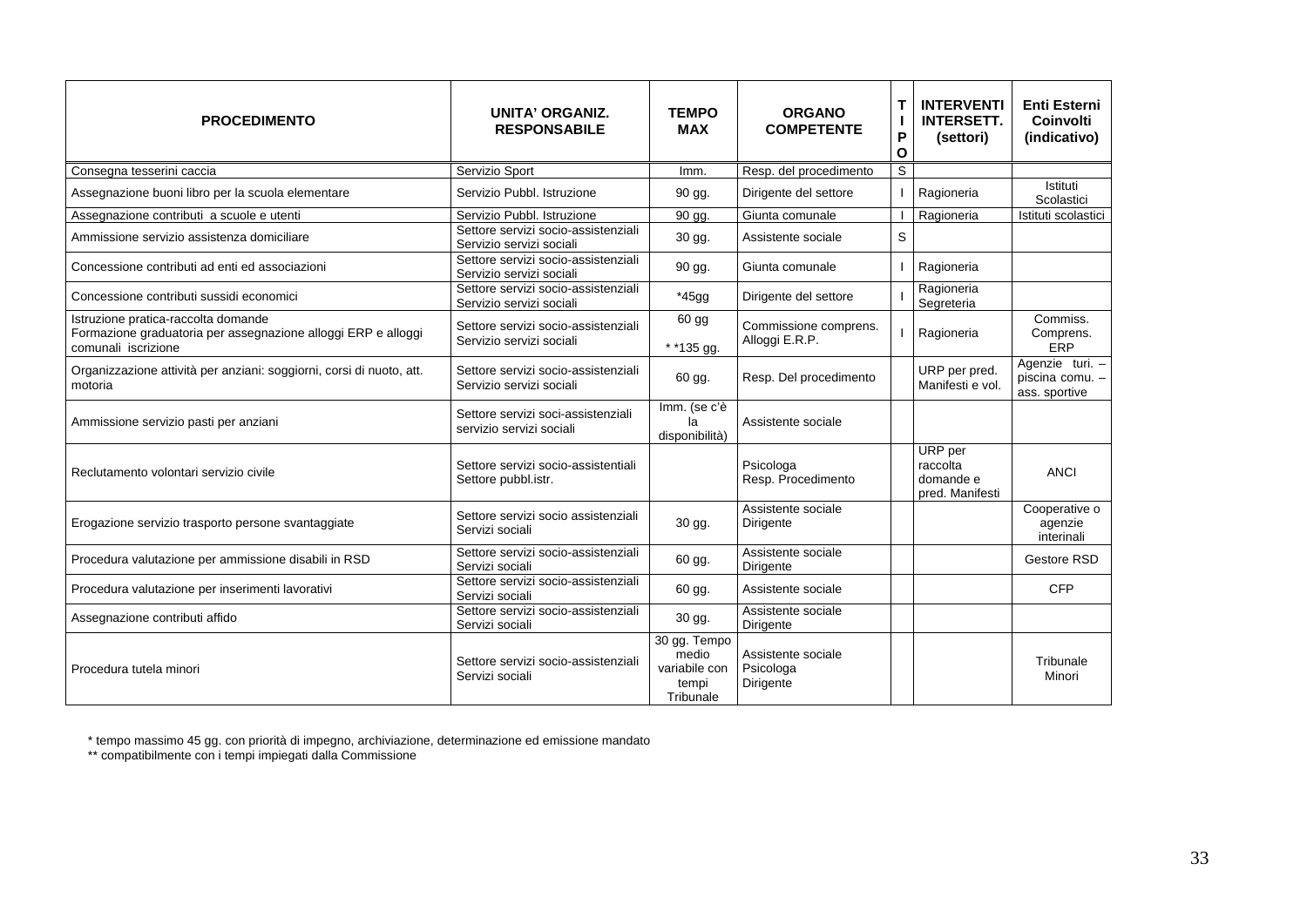| <b>PROCEDIMENTO</b>                               | UNITA' ORGANIZ.<br><b>RESPONSABILE</b>     | <b>TEMPO</b><br><b>MAX</b> | <b>ORGANO</b><br><b>COMPETENTE</b> | Ρ<br>$\mathbf{o}$ | <b>INTERVENTI</b><br><b>INTERSETT.</b><br>(settori) | <b>Enti Esterni</b><br>Coinvolti<br>(indicativo) |
|---------------------------------------------------|--------------------------------------------|----------------------------|------------------------------------|-------------------|-----------------------------------------------------|--------------------------------------------------|
| Accesso agli atti e alle informazioni             | Servizio URP                               | $10$ gg.                   | Resp. del procedimento             |                   | Ufficio che<br>conserva il<br>documento             |                                                  |
| Consultazione testi legislativi                   | Servizio URP                               | 1 gg.                      | Resp. del procedimento             |                   |                                                     |                                                  |
| Accesso agli atti e alle informazioni (informale) | Servizio Ufficio Relazioni col<br>pubblico | Imm.                       | Resp. del procedimento             |                   | Ufficio che<br>conserva il<br>documento             |                                                  |
| Consegna tesserini caccia                         | Servizio URP                               | Imm.                       | Respo. del procedimento            | S                 |                                                     |                                                  |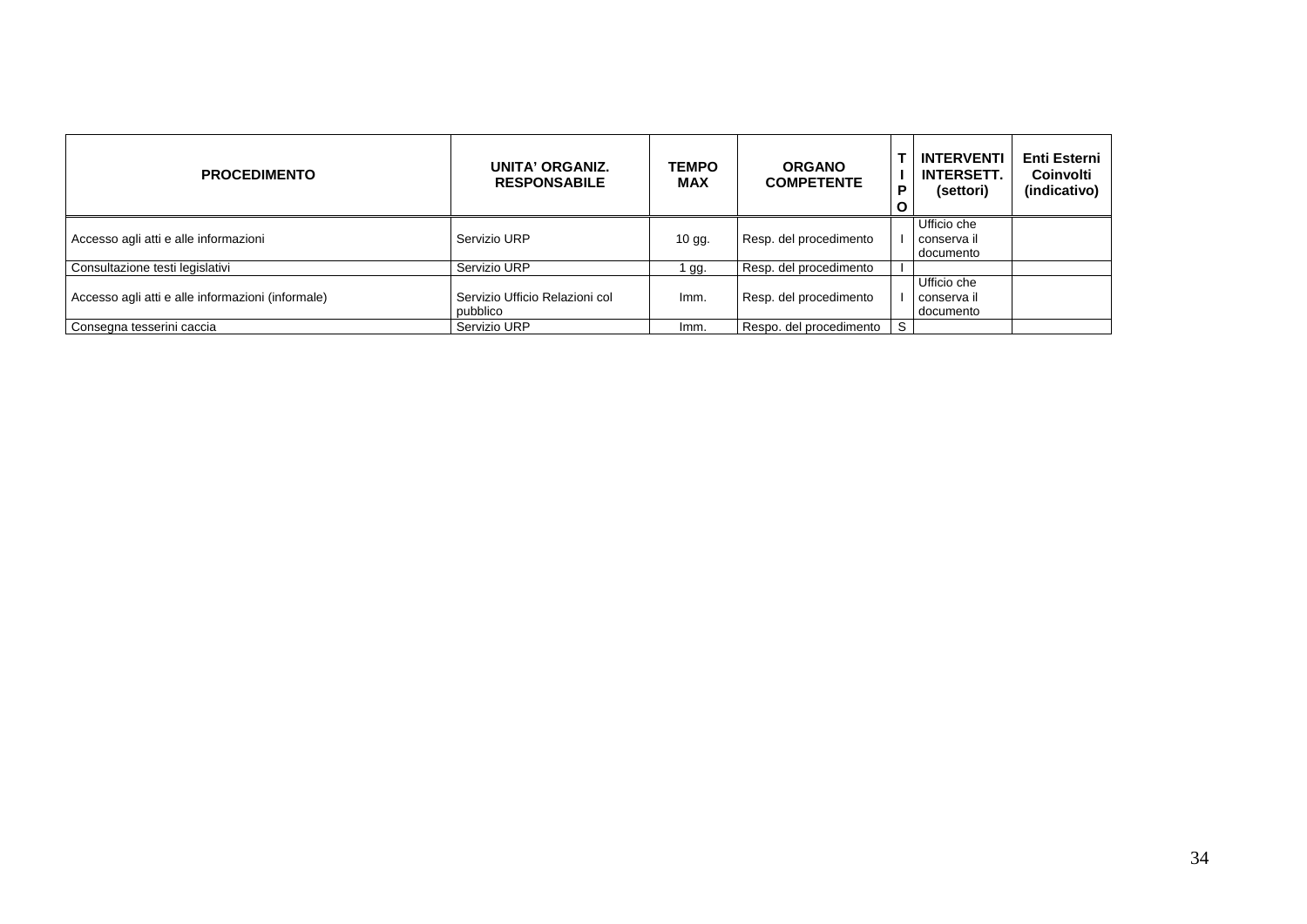| <b>PROCEDIMENTO</b>                                                                                              | <b>UNITA' ORGANIZ.</b><br><b>RESPONSABILE</b>                   | <b>TEMPO</b><br><b>MAX</b>               | <b>ORGANO</b><br><b>COMPETENTE</b> | Т<br>П<br>P<br>O | <b>INTERVENTI</b><br><b>INTERSETT.</b><br>(settori) | <b>Enti Esterni</b><br>Coinvolti<br>(indicativo) |
|------------------------------------------------------------------------------------------------------------------|-----------------------------------------------------------------|------------------------------------------|------------------------------------|------------------|-----------------------------------------------------|--------------------------------------------------|
| Iscrizione al prestito                                                                                           | Servizio Biblioteca<br>Servizio pubblica lettura                | Imm.                                     | Resp. del procedimento             | S                |                                                     |                                                  |
| Autorizzazione all'utilizzo sale per attività culturali                                                          | Servizio cultura                                                | 30 gg.                                   | Dirigente del settore              | S                |                                                     |                                                  |
| Informazioni bibliografiche scritte                                                                              | Servizio Biblioteca                                             | 30 gg.                                   | Resp. del procedimento             | S                |                                                     |                                                  |
| Prestito per lettura in sede (materiale librario)                                                                | Servizio Biblioteca                                             | Imm.                                     | Resp. del procedimento             | S                |                                                     |                                                  |
| Riproduzione materiale corrente                                                                                  | Servizio Biblioteca                                             | Imm.                                     | Resp. del procedimento             | S                |                                                     |                                                  |
| Riproduzione materiale storico                                                                                   | Servizio Biblioteca                                             | Imm.                                     | Resp. del procedimento             | $\overline{s}$   |                                                     |                                                  |
| Prestito (materiale librario e documentario)                                                                     | Servizio Biblioteca<br>Servizio pubblica lettura                | $Imm. / 5$ gg                            | Resp. del procedimento             | S                |                                                     |                                                  |
| Consultazione in sede opere generali non prestabili                                                              | Servizio Biblioteca<br>Servizio pubblica lettura                | Imm.                                     | Resp. del procedimento             | S                |                                                     |                                                  |
| Assegnazione contributi ad istituzioni culturali                                                                 | Servizio Cultura                                                | Stabilito da<br>Regolamento<br>Comunale  | Giunta comunale                    |                  | Ragioneria<br>Cultura                               |                                                  |
| Assegnazione patrocinio attività culturali                                                                       | Servizio Cultura                                                | Stabilito da<br>Regolamento<br>Comunale  | Giunta comunale                    |                  | Ragioneria<br>Cultura                               |                                                  |
| Assegnazione contributi per progetti culturali speciali                                                          | Servizio Cultura                                                | Stabilito da<br>Regolamento<br>Comunale. | Giunta comunale                    |                  | Ragioneria<br>Cultura                               |                                                  |
| Buoni libro per la scuola elementare                                                                             | Servizio Pubbl. Istruzione                                      | 90 gg.                                   | Dirigente del settore              |                  | Ragioneria                                          | Istituti<br>Scolastici                           |
| Assegnazione contributi a scuole e utenti                                                                        | Servizio Pubbl. Istruzione                                      | 90 gg.                                   | Giunta comunale                    |                  | Ragioneria                                          | Istituti scolastici                              |
| Determinazione rette mense scolastiche e asili nido                                                              | Area Servizi alla Persona                                       | Annualmente                              | Giunta comunale                    | S                |                                                     |                                                  |
| Iscrizione asili nido                                                                                            | Servizio nidi                                                   | Stabilito dal<br>Regolamento<br>Comunale | Resp. del procedimento             | S                |                                                     |                                                  |
| Rimborsi ai librai per buoni libro scuole elementari                                                             | Serv.Pubbl. Istr. - Form. Prof.                                 | 90 gg.                                   | Dirigente del settore              |                  | Ragioneria                                          |                                                  |
| Istruzione pratica-raccolta domande<br>Formazione graduatoria per assegnazione alloggi ERP e alloggi<br>comunali | Settore servizi socio-assistenziali<br>Servizio servizi sociali | Leggi e<br>Regolamenti<br>vigenti        |                                    |                  | Ragioneria                                          |                                                  |

\* tempo massimo 45 gg. con priorità di impegno, archiviazione, determinazione ed emissione mandato

\*\* compatibilmente con i tempi impiegati dalla Commissione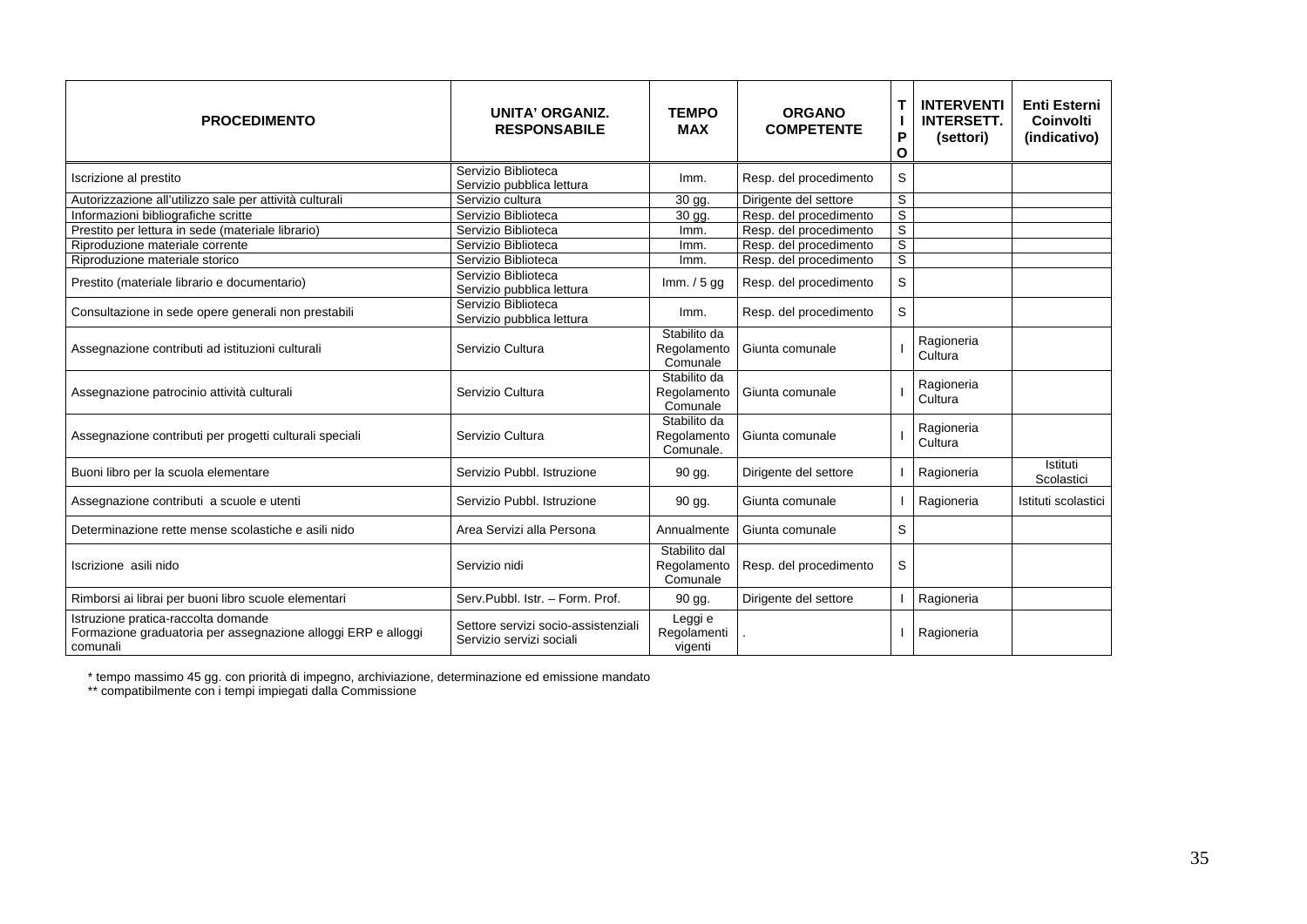| <b>PROCEDIMENTO</b>                                                                  | <b>UNITA' ORGANIZ.</b><br><b>RESPONSABILE</b>        | <b>TEMPO</b><br><b>MAX</b> | <b>ORGANO</b><br><b>COMPETENTE</b> | T<br>$\mathbf{I}$<br>P<br>$\mathbf{o}$ | <b>INTERVENTI</b><br><b>INTERSETT.</b><br>(settori) | <b>Enti Esterni</b><br>Coinvolti<br>(indicativo) |
|--------------------------------------------------------------------------------------|------------------------------------------------------|----------------------------|------------------------------------|----------------------------------------|-----------------------------------------------------|--------------------------------------------------|
| Attribuzione codice fiscale ai neonati                                               | Settore Servizi Demografici<br>Servizio Anagrafe     | 7 gg.                      | Resp. del procedim.                | S                                      |                                                     | Ministero delle<br>Finanze                       |
| Autenticazione deleghe di riscossione pensioni                                       | Settore Servizi Demografici<br>Servizio Anagrafe     | Imm.                       | Resp. del procedim.                | S                                      |                                                     |                                                  |
| Autenticazione libretti di pensione                                                  | Settore Servizi Demografici<br>Servizio Anagrafe     | Imm.                       | Resp. del procedim.                | S                                      |                                                     |                                                  |
| Autenticazioni varie                                                                 | Settore Servizi Demografici<br>Servizio Anagrafe     | Imm.                       | Resp. del procedim.                | S                                      |                                                     |                                                  |
| Cancellazione anagrafica                                                             | Settore Servizi Demografici<br>Servizio Anagrafe     | 20 gg.                     | Resp. del procedim.                |                                        | Polizia locale                                      |                                                  |
| Certificato anagrafico                                                               | Settore Servizi Demografici<br>Servizio Anagrafe     | Imm.                       | Resp. del procedim.                | S                                      |                                                     |                                                  |
| Informazioni su indirizzi                                                            | Settore Servizi Demografici<br>Servizio Anagrafe     | 5 gg.                      | Resp. del procedimento             | S                                      |                                                     |                                                  |
| Rilascio di concessioni cimiteriali                                                  | Settore Servizi Demografici<br>Servizio Anagrafe     | Imm.                       | Dirigente di settore               |                                        | Ragioneria                                          |                                                  |
| Certificato anagrafico storico/originario                                            | Settore Servizi Demografici<br>Servizio Anagrafe     | 30 gg.                     | Resp. del procedim.                | S                                      |                                                     |                                                  |
| Certificato di stato civile                                                          | Settore Servizi Demografici<br>Servizio Anagrafe     | Imm.                       | Resp. del procedim.                | S                                      |                                                     |                                                  |
| Certificazioni in materia elettorale                                                 | Settore Servizi Demografici<br>Servizio Anagrafe     | lmm.                       | Resp. del procedim.                | S                                      |                                                     |                                                  |
| Formazione atti di stato civile                                                      | Settore Servizi Demografici<br>Servizio Stato Civile | Imm.                       | Resp. del procedim.                | S                                      |                                                     |                                                  |
| Formazione pratiche di dispensa della ferma di leva                                  | Settore Servizi Demografici<br>Servizio Leva         | 5 gg.                      | Resp. del procedim.                | $\mathsf S$                            |                                                     |                                                  |
| Iscrizione anagrafica (immigrazione)                                                 | Settore Servizi Demografici<br>Servizio Anagrafe     | 40 gg.                     | Resp. del procedim.                |                                        | Polizia Locale                                      | Comune di<br>emigrazione                         |
| Rilascio carta d'identità                                                            | Settore Servizi Demografici<br>Servizio Anagrafe     | Imm.                       | Resp. del procedim.                | S                                      |                                                     | Comune di<br>emigrazione                         |
| Rilascio libretto di lavoro                                                          | Settore Servizi Demografici<br>Servizio Anagrafe     | Imm.                       | Resp. del procedim.                | S                                      |                                                     |                                                  |
| Rilascio tesserino di identità                                                       | Settore Servizi Demografici<br>Servizio Anagrafe     | Imm.                       | Resp. del procedim.                | S                                      |                                                     | Comune di<br>emigrazione                         |
| Variazioni di residenza                                                              | Settore Servizi Demografici<br>Servizio Anagrafe     | 20 gg.                     | Resp. del procedim.                | S                                      |                                                     |                                                  |
| Autenticazione firma presso domicilio dell'interessato impossibilitato<br>a muoversi | Settore Servizi Demografici<br>Servizio Anagrafe     | 3 gg.                      | Resp. del procedim.                |                                        | Polizia Locale                                      |                                                  |
| Richiesta residenza                                                                  | Settore Servizi Demografici<br>Servizio Anagrafe     | 20 gg.                     | Resp. del procedim.                |                                        | Polizia Locale                                      | Comune di<br>provenienza                         |

\* relativi all'istruttoria e alla comunicazione al Comune di provenienza